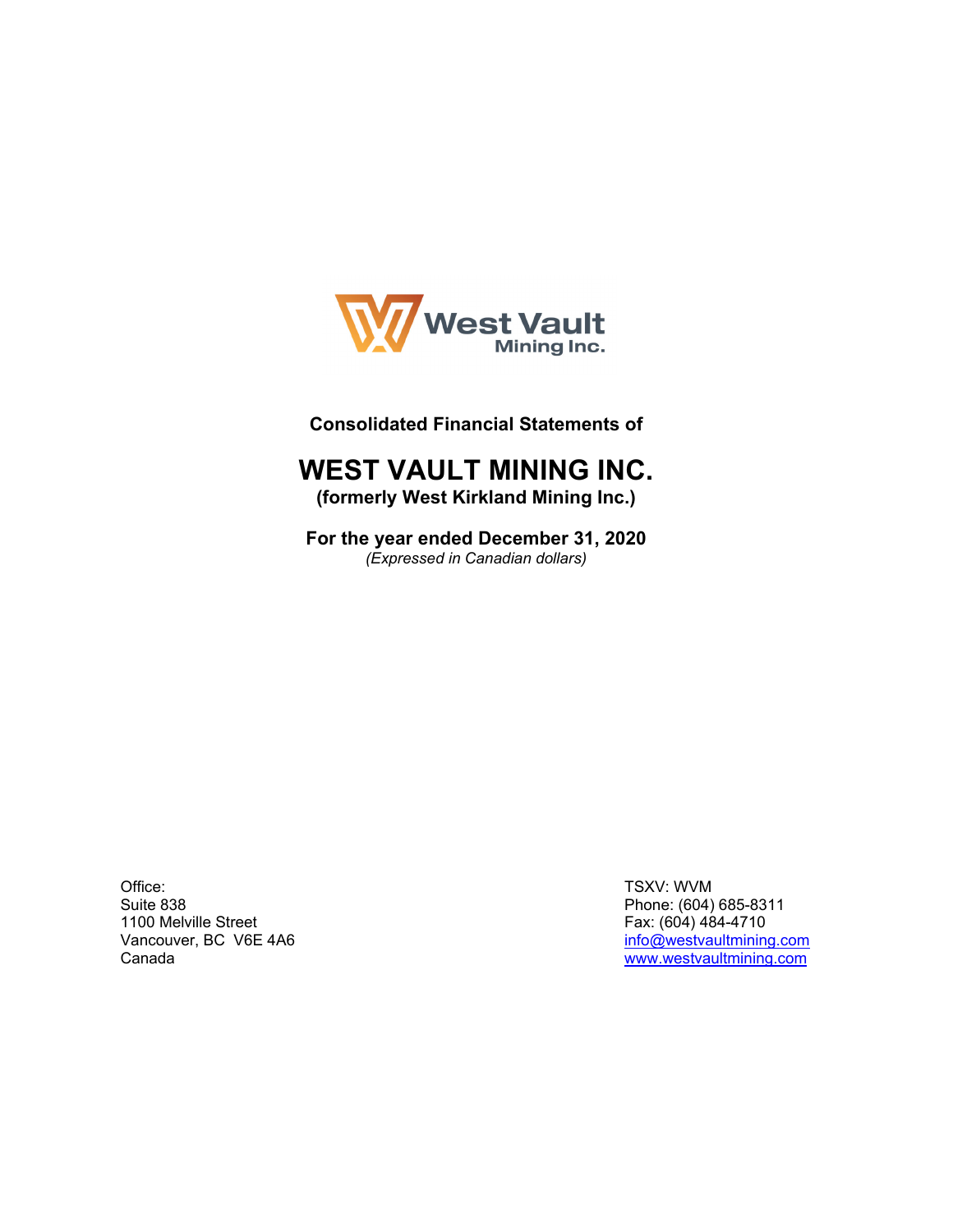# **Deloitte.**

## **Independent Auditor's Report**

To the Shareholders and the Board of Directors of West Vault Mining Inc. (formerly West Kirkland Mining Inc.)

#### **Opinion**

We have audited the consolidated financial statements of West Vault Mining Inc. (the "Company"), which comprise the consolidated statements of financial position as at December 31, 2020 and 2019, and the consolidated statements of loss and comprehensive loss, changes in equity and cash flows for the years then ended, and notes to the consolidated financial statements, including a summary of significant accounting policies (collectively referred to as the "financial statements").

In our opinion, the accompanying financial statements present fairly, in all material respects, the financial position of the Company as at December 31, 2020 and 2019, and its financial performance and its cash flows for the years then ended in accordance with International Financial Reporting Standards ("IFRS").

#### **Basis for Opinion**

We conducted our audit in accordance with Canadian generally accepted auditing standards ("Canadian GAAS"). Our responsibilities under those standards are further described in the *Auditor's Responsibilities for the Audit of the Financial Statements* section of our report. We are independent of the Company in accordance with the ethical requirements that are relevant to our audit of the financial statements in Canada, and we have fulfilled our other ethical responsibilities in accordance with these requirements. We believe that the audit evidence we have obtained is sufficient and appropriate to provide a basis for our opinion.

#### **Other Information**

Management is responsible for the other information. The other information comprises Management's Discussion and Analysis.

Our opinion on the financial statements does not cover the other information and we do not and will not express any form of assurance conclusion thereon. In connection with our audit of the financial statements, our responsibility is to read the other information identified above and, in doing so, consider whether the other information is materially inconsistent with the financial statements or our knowledge obtained in the audit, or otherwise appears to be materially misstated.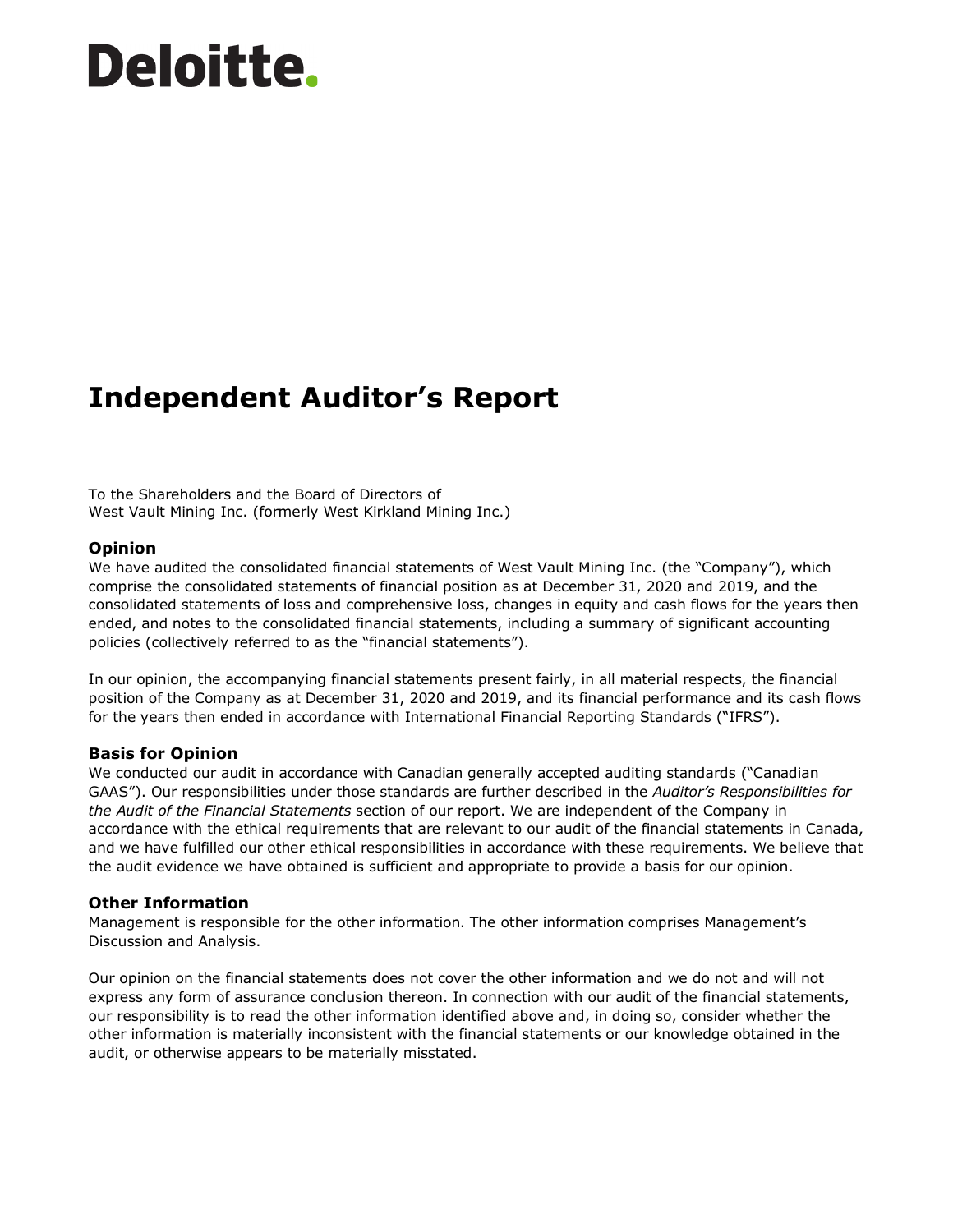We obtained Management's Discussion and Analysis prior to the date of this auditor's report. If, based on the work we have performed on this other information, we conclude that there is a material misstatement of this other information, we are required to report that fact in this auditor's report. We have nothing to report in this regard.

#### **Responsibilities of Management and Those Charged with Governance for the Financial Statements**

Management is responsible for the preparation and fair presentation of the financial statements in accordance with IFRS, and for such internal control as management determines is necessary to enable the preparation of financial statements that are free from material misstatement, whether due to fraud or error.

In preparing the financial statements, management is responsible for assessing the Company's ability to continue as a going concern, disclosing, as applicable, matters related to going concern and using the going concern basis of accounting unless management either intends to liquidate the Company or to cease operations, or has no realistic alternative but to do so.

Those charged with governance are responsible for overseeing the Company's financial reporting process.

#### **Auditor's Responsibilities for the Audit of the Financial Statements**

Our objectives are to obtain reasonable assurance about whether the financial statements as a whole are free from material misstatement, whether due to fraud or error, and to issue an auditor's report that includes our opinion. Reasonable assurance is a high level of assurance, but is not a guarantee that an audit conducted in accordance with Canadian GAAS will always detect a material misstatement when it exists. Misstatements can arise from fraud or error and are considered material if, individually or in the aggregate, they could reasonably be expected to influence the economic decisions of users taken on the basis of these financial statements.

As part of an audit in accordance with Canadian GAAS, we exercise professional judgment and maintain professional skepticism throughout the audit. We also:

- Identify and assess the risks of material misstatement of the financial statements, whether due to fraud or error, design and perform audit procedures responsive to those risks, and obtain audit evidence that is sufficient and appropriate to provide a basis for our opinion. The risk of not detecting a material misstatement resulting from fraud is higher than for one resulting from error, as fraud may involve collusion, forgery, intentional omissions, misrepresentations, or the override of internal control.
- Obtain an understanding of internal control relevant to the audit in order to design audit procedures that are appropriate in the circumstances, but not for the purpose of expressing an opinion on the effectiveness of the Company's internal control.
- Evaluate the appropriateness of accounting policies used and the reasonableness of accounting estimates and related disclosures made by management.
- Conclude on the appropriateness of management's use of the going concern basis of accounting and, based on the audit evidence obtained, whether a material uncertainty exists related to events or conditions that may cast significant doubt on the Company's ability to continue as a going concern. If we conclude that a material uncertainty exists, we are required to draw attention in our auditor's report to the related disclosures in the financial statements or, if such disclosures are inadequate, to modify our opinion. Our conclusions are based on the audit evidence obtained up to the date of our auditor's report. However, future events or conditions may cause the Company to cease to continue as a going concern.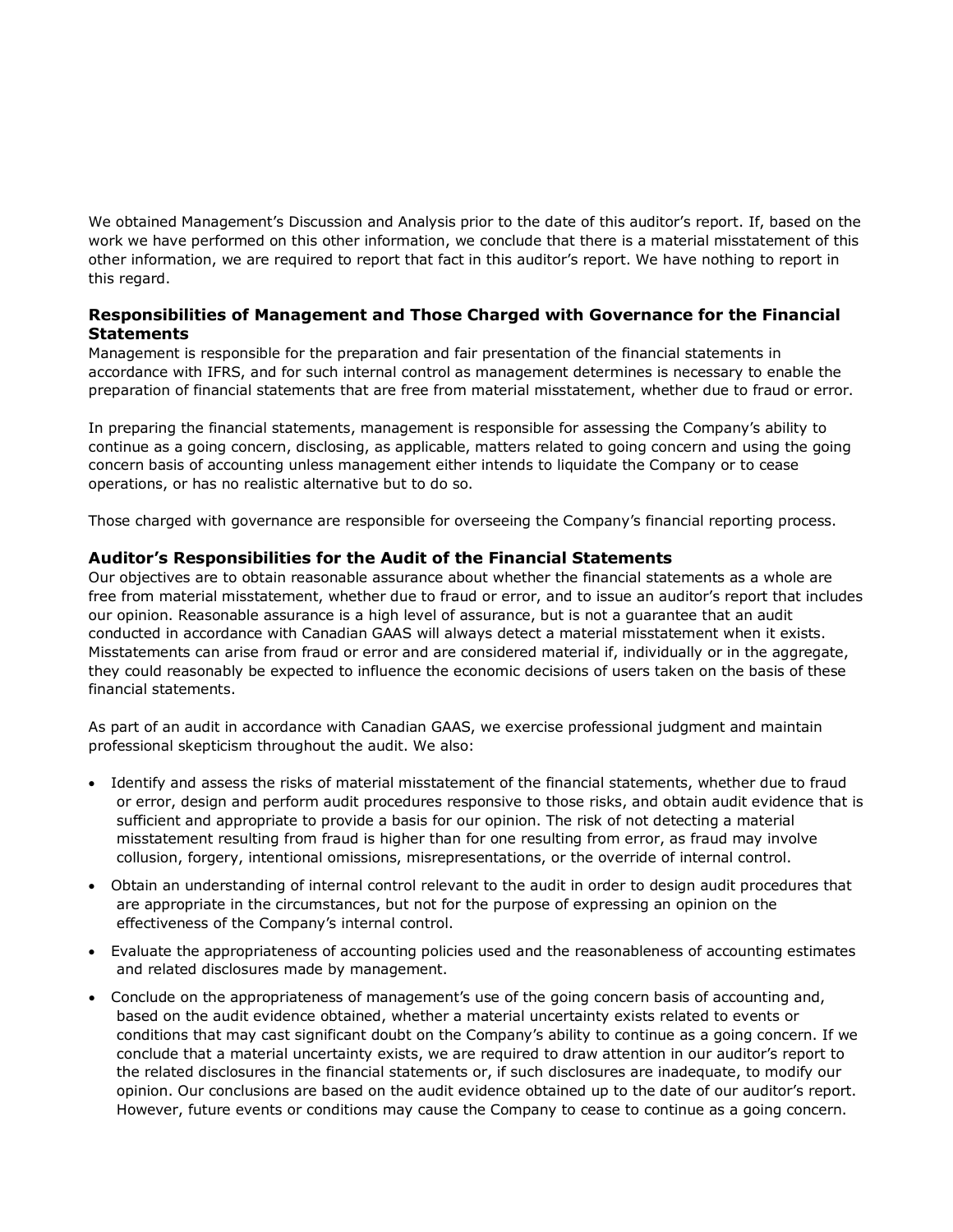- Evaluate the overall presentation, structure and content of the financial statements, including the disclosures, and whether the financial statements represent the underlying transactions and events in a manner that achieves fair presentation.
- Obtain sufficient appropriate audit evidence regarding the financial information of the entities or business activities within the Company to express an opinion on the financial statements. We are responsible for the direction, supervision and performance of the group audit. We remain solely responsible for our audit opinion.

We communicate with those charged with governance regarding, among other matters, the planned scope and timing of the audit and significant audit findings, including any significant deficiencies in internal control that we identify during our audit.

We also provide those charged with governance with a statement that we have complied with relevant ethical requirements regarding independence, and to communicate with them all relationships and other matters that may reasonably be thought to bear on our independence, and where applicable, related safeguards.

The engagement partner on the audit resulting in this independent auditor's report is Tim Holwill.

/s/ Deloitte LLP

Chartered Professional Accountants Vancouver, British Columbia April 22, 2021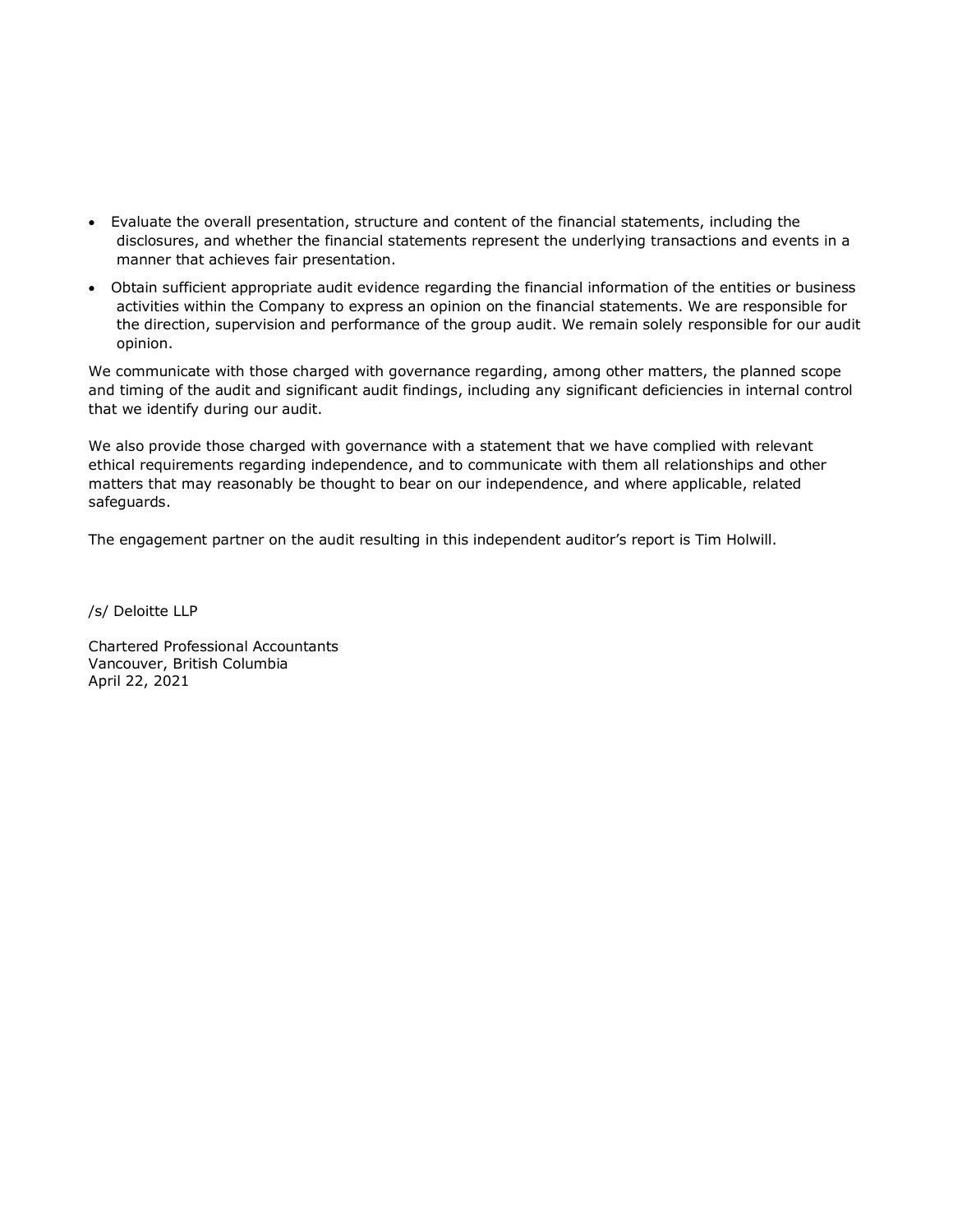## **West Vault Mining Inc.**

## **Consolidated Statements of Financial Position**

(Expressed in Canadian dollars)

|                                                | December 31, |                |       | December 31, |
|------------------------------------------------|--------------|----------------|-------|--------------|
|                                                |              | 2020           |       | 2019         |
| <b>Assets</b>                                  |              |                |       |              |
| <b>Current:</b>                                |              |                |       |              |
| Cash                                           | \$           | 2,139,956      | \$    | 51,642       |
| Accounts receivable                            |              | 14,816         |       | 45,201       |
| Prepaid expenses and deposits                  |              | 53,502         |       | 23,924       |
| <b>Total current assets</b>                    |              | 2,208,274      |       | 120,767      |
| Non-current assets:                            |              |                |       |              |
| Reclamation bond (Note 3)                      |              | 232,781        |       | 210,854      |
| Property and equipment                         |              |                |       | 8,155        |
| Mineral properties (Note 4)                    |              | 42,582,991     |       | 42,379,795   |
| <b>Total assets</b>                            | \$           | 45,024,046     | \$    | 42,719,571   |
| Liabilities and Equity                         |              |                |       |              |
| Current:                                       |              |                |       |              |
| Accounts payable and accrued liabilities       | \$           | 457,388        | \$    | 217,794      |
| <b>Total current liabilities</b>               |              | 457,388        |       | 217,794      |
| Non-current liabilities:                       |              |                |       |              |
| Reclamation provision (Note 6)                 |              | 70,437         |       | 71,853       |
| <b>Total liabilities</b>                       | \$           | 527,825        | \$    | 289,647      |
| Equity:                                        |              |                |       |              |
| Share capital (Note 5)                         | \$           | 74,559,615     | $\$\$ | 56,629,650   |
| Warrant reserve                                |              | 311,323        |       |              |
| Share based payment reserve (Note 5)           |              | 2,351,420      |       | 707,874      |
| Foreign currency translation reserve           |              | 5,143,895      |       | 6,034,285    |
| <b>Deficit</b>                                 |              | (37, 870, 032) |       | (22,093,543) |
| Total shareholders' equity attributable to the |              |                |       |              |
| shareholders of West Vault Mining Inc.         | \$           | 44,496,221     | \$    | 41,278,266   |
| Non-controlling interest                       |              |                |       | 1,151,658    |
| Total shareholders' equity                     |              | 44,496,221     |       | 42,429,924   |
| Total liabilities and shareholders' equity     | \$           | 45,024,046     | \$    | 42,719,571   |

Going Concern (Note 1) Commitments and contingencies (Note 10) Subsequent Events (Note 13)

The accompanying notes are an integral part of these consolidated financial statements.

Approved by the Board of Directors and authorized for issue on April 22, 2021.

Director Director **Director** Director /s/ R. Michael Jones /s/ Kevin Falcon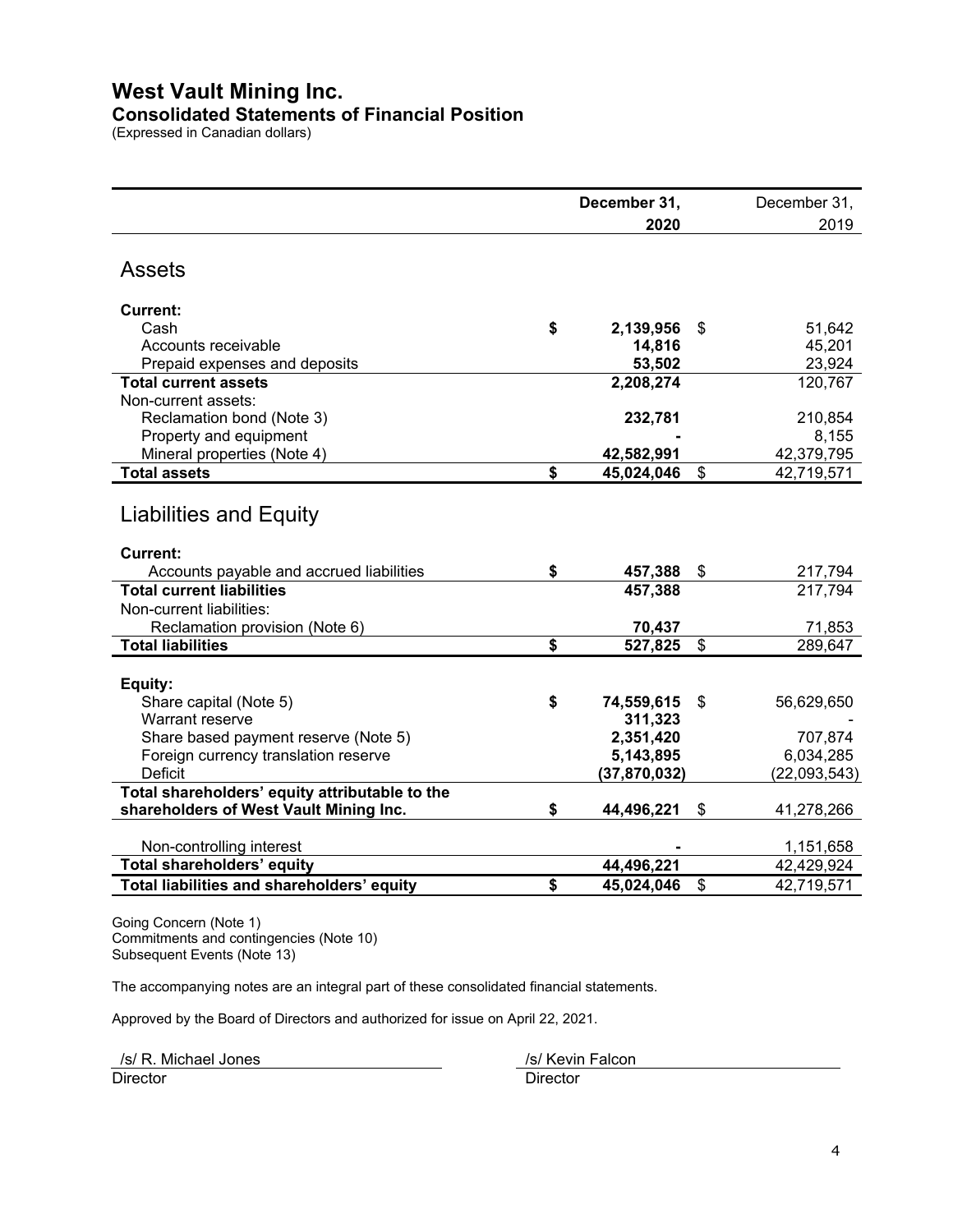## **West Vault Mining Inc. Consolidated Statements of Loss and Comprehensive Loss**

(Expressed in Canadian dollars)

|                                                        | Year ended      |                | Year ended   |
|--------------------------------------------------------|-----------------|----------------|--------------|
|                                                        | December 31,    |                | December 31, |
|                                                        | 2020            |                | 2019         |
| <b>Expenses</b>                                        |                 |                |              |
| Salaries and benefits                                  | \$<br>261,756   | \$             | 173,719      |
| <b>Professional Fees</b>                               | 201,090         |                | 111,747      |
| Shareholder relations                                  | 127,918         |                | 25,693       |
| Office and general                                     | 83,817          |                | 70,766       |
| <b>Consulting fees</b>                                 | 66,000          |                | 66,000       |
| Filing and transfer agent fees                         | 63,273          |                | 49,414       |
| Travel                                                 |                 |                | 9,810        |
|                                                        | 2,368           |                |              |
| Share-based compensation expense                       | 1,486,851       |                |              |
| Write down of exploration project (Note 4)             |                 |                | 999,463      |
| Loss before finance and other income                   | 2,293,073       |                | 1,506,531    |
| <b>Finance and Other Income</b>                        |                 |                |              |
| Interest income                                        | (10, 652)       |                | (16, 899)    |
| <b>Net loss</b>                                        | \$<br>2,282,421 | \$             | 1,489,633    |
| Item that may be subsequently reclassified to net loss |                 |                |              |
| Exchange differences on translating foreign            |                 |                |              |
| operations                                             | 901,846         |                | 2,134,230    |
|                                                        |                 |                |              |
| <b>Comprehensive loss for the period</b>               | \$<br>3,184,267 | $\frac{1}{2}$  | 3,623,863    |
|                                                        |                 |                |              |
| Loss attributable to:                                  |                 |                |              |
| Shareholders of West Vault Mining                      | \$<br>2,280,236 | \$             | 1,487,534    |
| Non-controlling interest                               | 2,185           |                | 2,099        |
| Net Loss                                               | \$<br>2,282,421 | $\mathfrak{s}$ | 1,489,633    |
| Comprehensive loss attributable to:                    |                 |                |              |
| Shareholders of West Vault Mining                      | \$<br>3,163,267 | \$             | 3,575,595    |
| Non-controlling interest                               | 21,000          |                | 48,268       |
| <b>Comprehensive Loss</b>                              | \$<br>3,184,267 | $\mathbb{S}$   | 3,623,863    |
|                                                        |                 |                |              |
| Basic and diluted loss per share                       | \$<br>0.05      | \$             | 0.04         |
| Weighted average number of common shares               |                 |                |              |
| outstanding:                                           |                 |                |              |
| Basic and diluted                                      | 48,361,775      |                | 40,861,973   |
|                                                        |                 |                |              |

The accompanying notes are an integral part of these consolidated financial statements.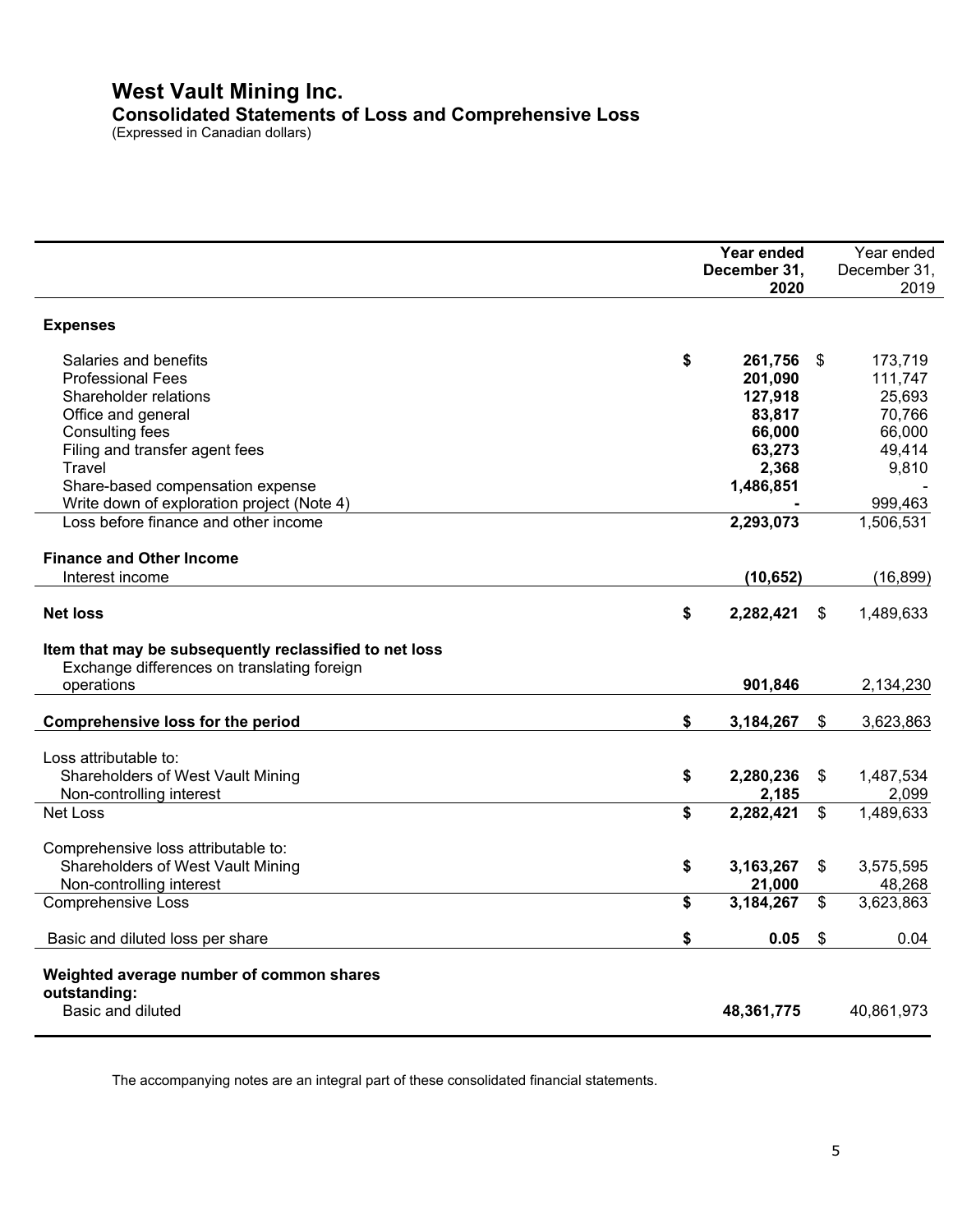## **West Vault Mining Inc. Consolidated Statements of Changes in Equity**

(Expressed in Canadian dollars)

|                                                                                                                                                                                                                                                               | <b>Share Capital</b>              |                                                 |                    |                        |                                                 |      |                                                      |                               |                                                                                                           |      |                                                           |                                                                                                                      |
|---------------------------------------------------------------------------------------------------------------------------------------------------------------------------------------------------------------------------------------------------------------|-----------------------------------|-------------------------------------------------|--------------------|------------------------|-------------------------------------------------|------|------------------------------------------------------|-------------------------------|-----------------------------------------------------------------------------------------------------------|------|-----------------------------------------------------------|----------------------------------------------------------------------------------------------------------------------|
|                                                                                                                                                                                                                                                               | <b>Number</b>                     | Amount                                          | Warrant<br>Reserve |                        | <b>Share Based</b><br>Payment<br><b>Reserve</b> |      | Foreign<br>Currency<br><b>Translation</b><br>Reserve | <b>Deficit</b>                | <b>Attributable</b><br>to the<br><b>Shareholders</b><br>of the Parent<br>Company                          |      | Non-<br>Controlling<br>Interest                           | <b>Total</b>                                                                                                         |
| Balance at December 31, 2018                                                                                                                                                                                                                                  | 40,846,839                        | 56,616,352                                      | 4,418,817          | - 56                   | 1,185,845                                       | - 56 | 8,122,346 \$                                         | $(25,502,797)$ \$             | 44,840,563                                                                                                | £    | 920,060                                                   | 45,760,623                                                                                                           |
| Share issuance – water rights (Note 5)<br>Expired stock options<br><b>Expired warrants</b><br>Contributions for project costs<br>Other comprehensive loss                                                                                                     | 20,458                            | 13,298                                          | (4, 418, 817)      |                        | (477, 971)                                      |      | (2,088,061)                                          | 477,971<br>4,418,817          | 13,298<br>(2,088,061)                                                                                     |      | 279,866<br>(46, 169)                                      | 13,298<br>279,866<br>(2, 134, 230)                                                                                   |
| Net loss                                                                                                                                                                                                                                                      |                                   |                                                 |                    |                        |                                                 |      |                                                      | (1,487,534)                   | (1,487,534)                                                                                               |      | (2,099)                                                   | (1,489,633)                                                                                                          |
| Balance December 31, 2019                                                                                                                                                                                                                                     | 40,867,297                        | 56,629,650                                      |                    | - \$<br>$\blacksquare$ | 707,874                                         |      | 6,034,285                                            | $(22,093,543)$ \$             | 41,278,266                                                                                                | \$   | 1,151,658                                                 | 42,429,924                                                                                                           |
| Share issuance - private placement<br>Share issuance costs<br>Shares issued upon exercise of options<br>Share compensation expense<br>Warrants<br>Contributions for project costs<br>Purchase remaining 25% Hasbrouck<br>Other comprehensive loss<br>Net Loss | 16,042,333<br>80,000<br>1,000,000 | 17,531,650<br>(977, 165)<br>75,480<br>1,300,000 | 311,323            |                        | (27, 480)<br>1,671,026                          |      | $\overline{\phantom{a}}$<br>(7, 358)<br>(883, 032)   | (13, 496, 253)<br>(2,280,236) | 17,531,650<br>(977, 165)<br>48,000<br>1.671.026<br>311,323<br>(12, 203, 611)<br>(883, 032)<br>(2,280,236) |      | $\sim$<br>121,038<br>(1,251,697)<br>(18, 814)<br>(2, 185) | 17,531,650<br>(977, 165)<br>48,000<br>1,671,026<br>311,323<br>121,038<br>(13, 455, 308)<br>(901, 846)<br>(2,282,421) |
| Balance December 31, 2020                                                                                                                                                                                                                                     | 57,989,630                        | 74,559,615                                      | 311,323            |                        | 2,351,420                                       | -55  | 5,143,895                                            | $(37,870,032)$ \$             | 44,496,221                                                                                                | - \$ |                                                           | 44,496,221                                                                                                           |

The accompanying notes are an integral part of these condensed consolidated interim financial statements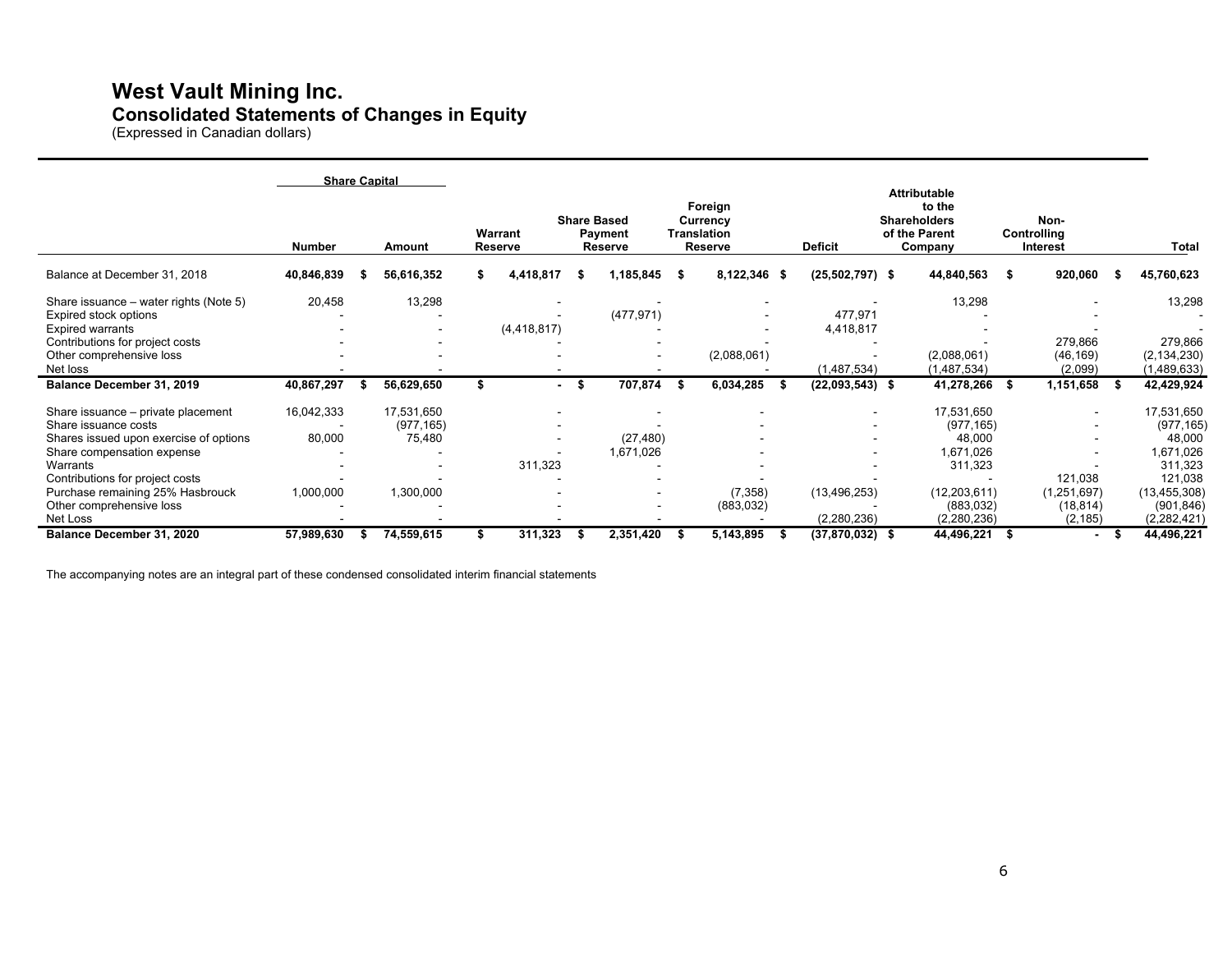## **West Vault Mining Inc.**

#### **Consolidated Statements of Cash flows**

(Expressed in Canadian dollars)

|                                                                                                                 | Year ended<br>December 31, 2020 |                                  | Year ended<br>December 31, 2019 |
|-----------------------------------------------------------------------------------------------------------------|---------------------------------|----------------------------------|---------------------------------|
| Cash flows provided by (used in):                                                                               |                                 |                                  |                                 |
| <b>Operating activities</b><br>Net loss                                                                         | \$                              | (2, 282, 421)                    | \$<br>(1,489,633)               |
| Items not involving cash:<br>Write-down exploration property                                                    |                                 |                                  | 999,463                         |
| Share-based compensation expense<br>Changes in non-cash working capital:                                        |                                 | 1,486,851                        |                                 |
| Accounts receivable<br>Prepaid expenses and other                                                               |                                 | 17,137<br>(38, 435)              | (2,054)<br>21,058               |
| Accounts payable and accrued liabilities<br>Net cash used in operating activities                               | \$                              | 240,545<br>(576, 323)            | \$<br>43,233<br>(427, 933)      |
| <b>Investing activities</b>                                                                                     |                                 |                                  |                                 |
| Expenditures on mineral properties (Note 4)<br>Additions to reclamation bonds<br>Repayment of reclamation bonds | \$                              | (871, 647)<br>(23, 632)<br>6,372 | \$<br>(1, 286, 040)             |
| Net cash used in investing activities                                                                           | \$                              | (888, 907)                       | \$<br>(1, 286, 040)             |
| <b>Financing Activities</b>                                                                                     |                                 |                                  |                                 |
| Issuance of share capital<br>Purchase 25% Hasbrouck Project                                                     | \$                              | 17,531,650<br>(13, 455, 309)     | \$                              |
| Share issuance costs<br>Proceeds from option exercises                                                          |                                 | (665, 842)<br>48,000             |                                 |
| Cash contributions from non-controlling interest<br>Net cash received from financing activities                 | \$                              | 158,810<br>3,617,309             | \$<br>267,296<br>267,296        |
| Increase (Decrease) in cash                                                                                     | \$                              | 2,152,079                        | \$<br>(1,446,677)               |
| Effect of exchange rate changes on cash denominated in<br>a foreign currency                                    |                                 | (63, 765)                        | (7,081)                         |
| Cash, beginning of period                                                                                       | \$                              | 51,642                           | \$<br>1,505,400                 |
| Cash, end of period                                                                                             | \$                              | 2,139,956                        | \$<br>51,642                    |
| Supplemental disclosure of cash flow information<br>Non-cash activities:                                        |                                 |                                  |                                 |
| Depreciation capitalized to mineral properties                                                                  | \$                              | 7,992                            | \$<br>8,155                     |
| Decrease in trade and other payables related to<br>mineral properties                                           |                                 | (25, 292)                        | (20,099)                        |

The accompanying notes are an integral part of these consolidated financial statements.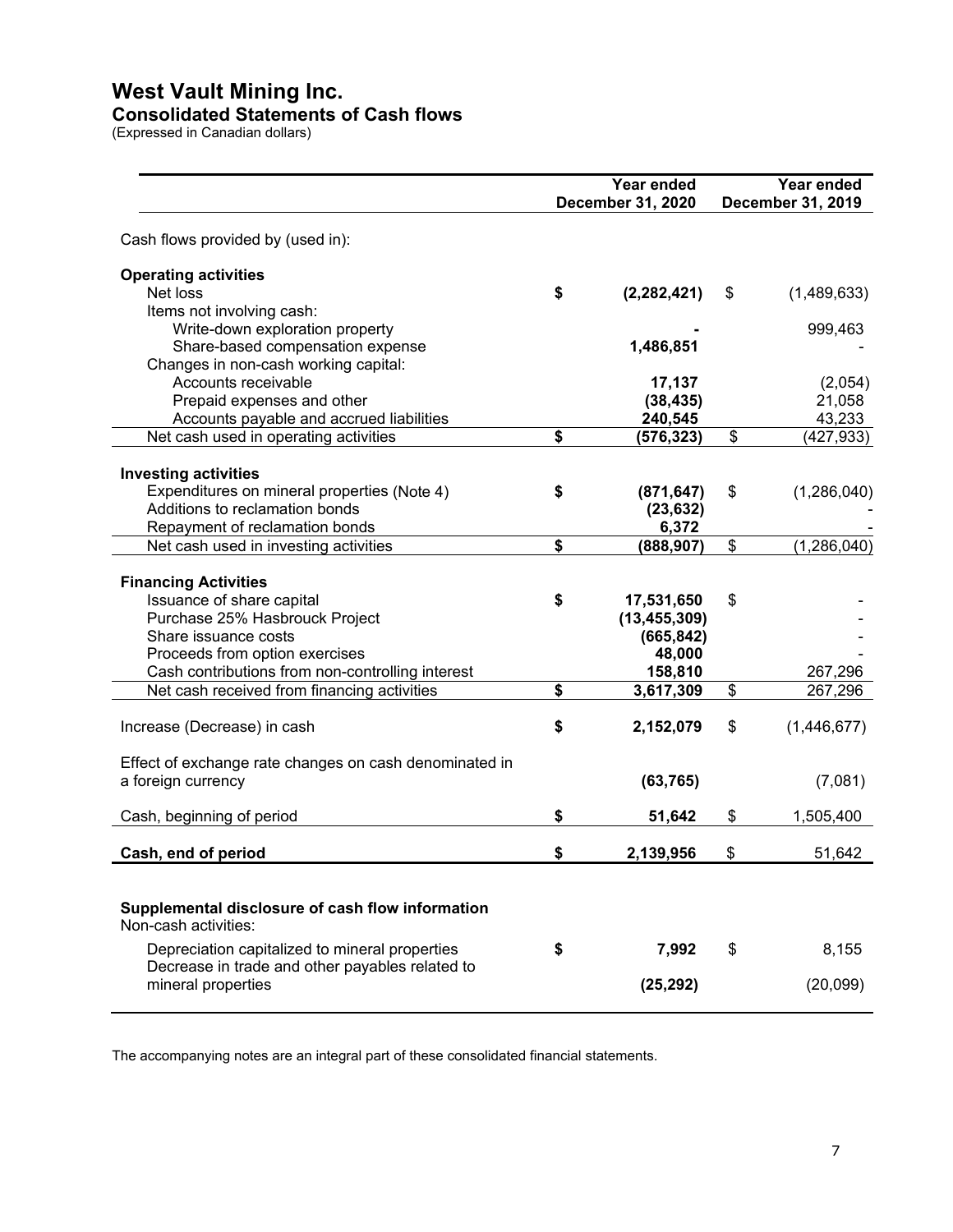(Audited - expressed in Canadian dollars)

#### **1. Nature of Operations and Continuance of Operations**

West Vault Mining Inc. (formerly West Kirkland Mining Inc.) ("West Vault" or the "Company") was incorporated on April 3, 2007, under the Company Act of the Province of British Columbia, Canada. The Company was a capital pool corporation, and on May 28, 2010, completed its Qualifying Transaction as that term is defined in TSX Venture Exchange Policy 2.4. On June 25, 2020 the Company's shareholders approved the Company's name change from West Kirkland Mining Inc to West Vault Mining Inc. These consolidated financial statements reflect the financial position, financial performance and cash flows of the Company's legal subsidiaries, WK Mining Corp. ("WKM Corp."), WK Mining (USA) Ltd. ("WK USA Ltd.") and WK-Allied Hasbrouck LLC ("Hasbrouck LLC").

The Company is an exploration and development company working on mineral properties it has staked or acquired in Nevada. The Company's flagship project consists of the 100% owned Hasbrouck & Three Hills gold properties (together the "Hasbrouck Project" and individually the "Hasbrouck Mine" and the "Three Hills Mine"). An updated pre-feasibility study and declaration of reserves was completed for the Hasbrouck Project in September 2016. The Company defers all acquisition, exploration and development costs related to the properties on which it is conducting exploration and advancing development. The recoverability of these amounts depends upon the existence of economically recoverable reserves, the ability of the Company to obtain necessary permitting and financing, and future profitable production, or alternatively, upon the Company's ability to dispose of its interests on a profitable basis.

Currently, the Company is not generating revenue from the Hasbrouck Project, and does not generate sufficient cash flows to support its operations. This condition calls into question the Company's ability to continue as a going concern. In addition, should the Company decide to develop the Hasbrouck Project, the Company will need to raise additional financing. In response to the uncertainty caused by the lack of revenue and cash flows, the Company has taken several actions including actively monitoring cash flow forecasts and results, and what expenditures are required to maintain the Hasbrouck Project. At year end, the Company had \$2.1 million of cash; and subsequent to year end, the Company successfully raised US\$6 million (see Note 13).

Based on these actions, the Company has sufficient cash to fund its operations, working capital requirements and capital program for at least the next 12 months. As a result, after considering all relevant information, including its actions completed to date and its future plans, management has concluded that there isno material uncertainty related to events or conditions that may cast significant doubt upon the Company's ability to continue as a going concern for a period of 12 months from the consolidated statement of financial position date. The estimates used by management in reaching this conclusion are based on information available as of the date these financial statements were authorized for issuance and include internally generated cash flow forecasts. Accordingly, actual results could differ from these estimates and resulting variances may be material to management's assessment.

In March 2020, the World Health Organization declared coronavirus COVID-19 a global pandemic. While vaccines are currently being distributed, this contagious disease has resulted in various lockdowns and social distancing measures that have been and will continue to be implemented in British Columbia and Nevada. These measures could slow further development at the Hasbrouck Project. While the impact of COVID-19 is expected to be temporary, the current circumstances are dynamic and the impacts of COVID-19 on our business operations, including development at the Hasbrouck Project, cannot be reasonably estimated at this time. The pandemic could have material adverse impacts on our business, liquidity, results of operations and financial position in 2021.

#### **2. Significant Accounting Policies and Basis of Presentation**

#### *(a) Statement of Compliance*

These consolidated financial statements have been prepared in accordance with accounting policies in full compliance with IFRS and were approved by the Board of Directors for distribution on April 22, 2021.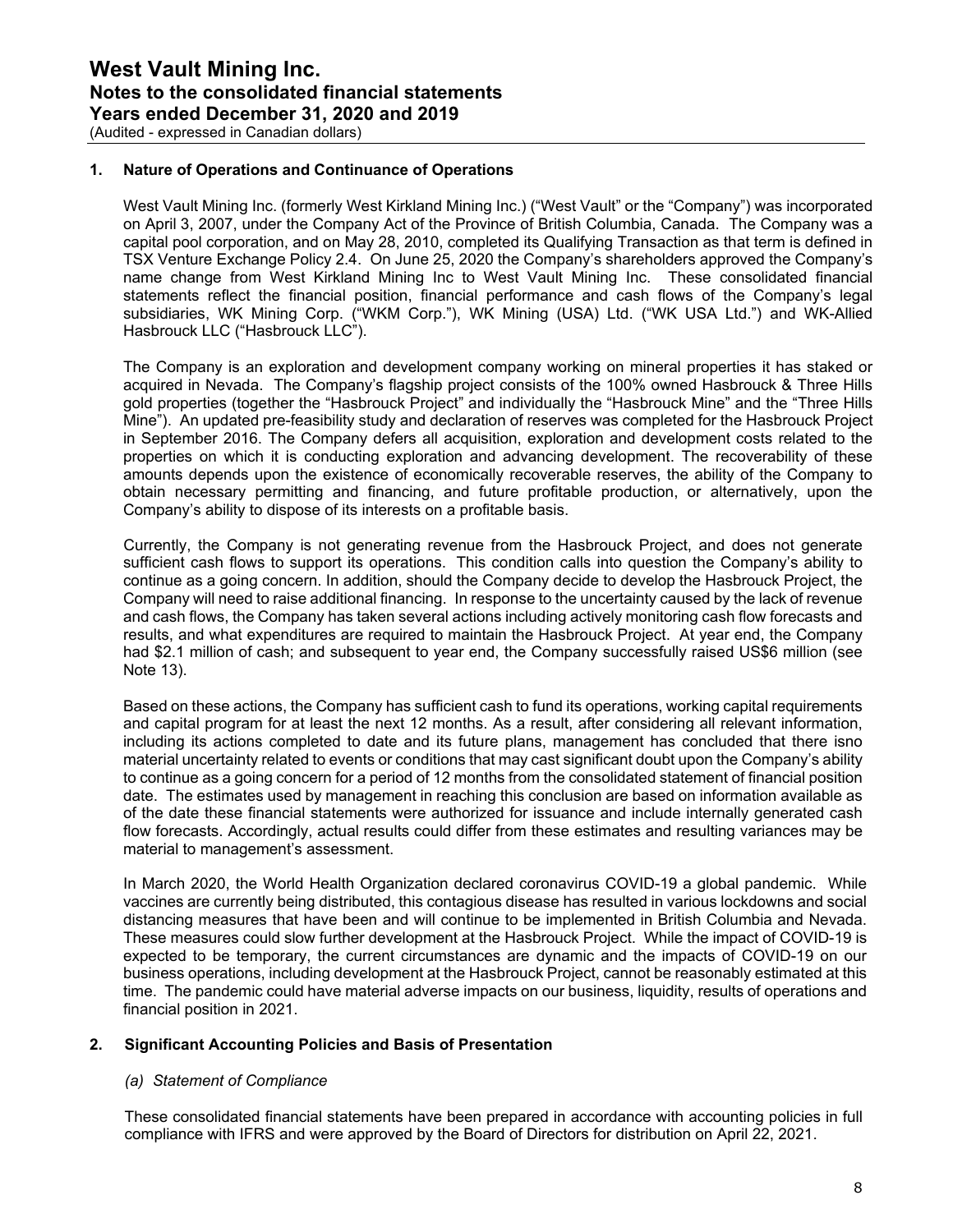(Audited - expressed in Canadian dollars)

#### *(b) Basis of Presentation*

These consolidated financial statements have been prepared on a historical cost basis.

The accounting policies set out below have been applied consistently to all periods presented in these consolidated financial statements and have been applied consistently by the Company and its subsidiaries.

#### *(c) Principles of Consolidation*

These consolidated financial statements include the accounts of the Company and its wholly owned legal subsidiaries, WKM Corp, WKM (USA) Ltd. and Hasbrouck LLC. Control is achieved when the Company has power over the investee; is exposed, or has rights, to variable returns from its involvement with the investee; and has the ability to use its power to affect its returns. All material intercompany transactions, balances, revenues and expenses are eliminated on consolidation.

#### *(d) Foreign Currency*

Items included in the consolidated financial statements are measured in each entity's functional currency. Each entity's functional currency is determined by the primary environment the entity operates in. The functional currency of the Company's subsidiaries, WKM USA Ltd. and Hasbrouck LLC, is the United States Dollar ("USD") and the functional currency of WKM Corp. and the ultimate parent company is the Canadian Dollar ("CAD").

The presentation currency of the Company is the CAD. For the purpose of presenting the financial statements, assets and liabilities of the Company's foreign subsidiaries are expressed in Canadian dollars using the closing rates at the date of the statement of financial position being presented. Revenue and expense items are translated at average exchange rates of the reporting period. The exchange differences that arise on translation are recognized as a component of other comprehensive income or loss and recorded in equity as "foreign currency translation reserve". Accumulated amounts in the foreign currency translation reserve will be recognized in profit or loss in the period when the foreign operation is disposed of.

Transactions in currencies which are not the entity's functional currency are translated to the functional currency at exchange rates at the date of the transaction. At each financial position reporting date, monetary assets and liabilities that are denominated in foreign currencies are translated at the rates prevailing at the date of the statement of financial position. Non-monetary items that are measured in terms of historical costs in a foreign currency are not retranslated.

The following exchange rates were used when preparing these consolidated financial statements:

#### CAD/USD

| Year-end rate:     | $1.2732$ (Dec 31, 2019 – 1.2988) |
|--------------------|----------------------------------|
| Year average rate: | $1.3415$ (Dec 31, 2019 – 1.3269) |

#### *(e) Property and Equipment*

Property and equipment are stated at cost and are depreciated on a straight-line basis based on their estimated remaining useful lives.

The depreciation rates, useful lives and residual values are assessed annually.

#### *(f) Exploration and Evaluation Expenditures*

The Company is in the exploration stage with respect to its investment in mineral properties and accordingly follows the practice of capitalizing all costs relating to the acquisition of, exploration for and development of mineral claims. Such costs include, but are not exclusive to, geological and geophysical studies, exploratory drilling and sampling. Capitalization of costs commences once the Company has obtained legal rights to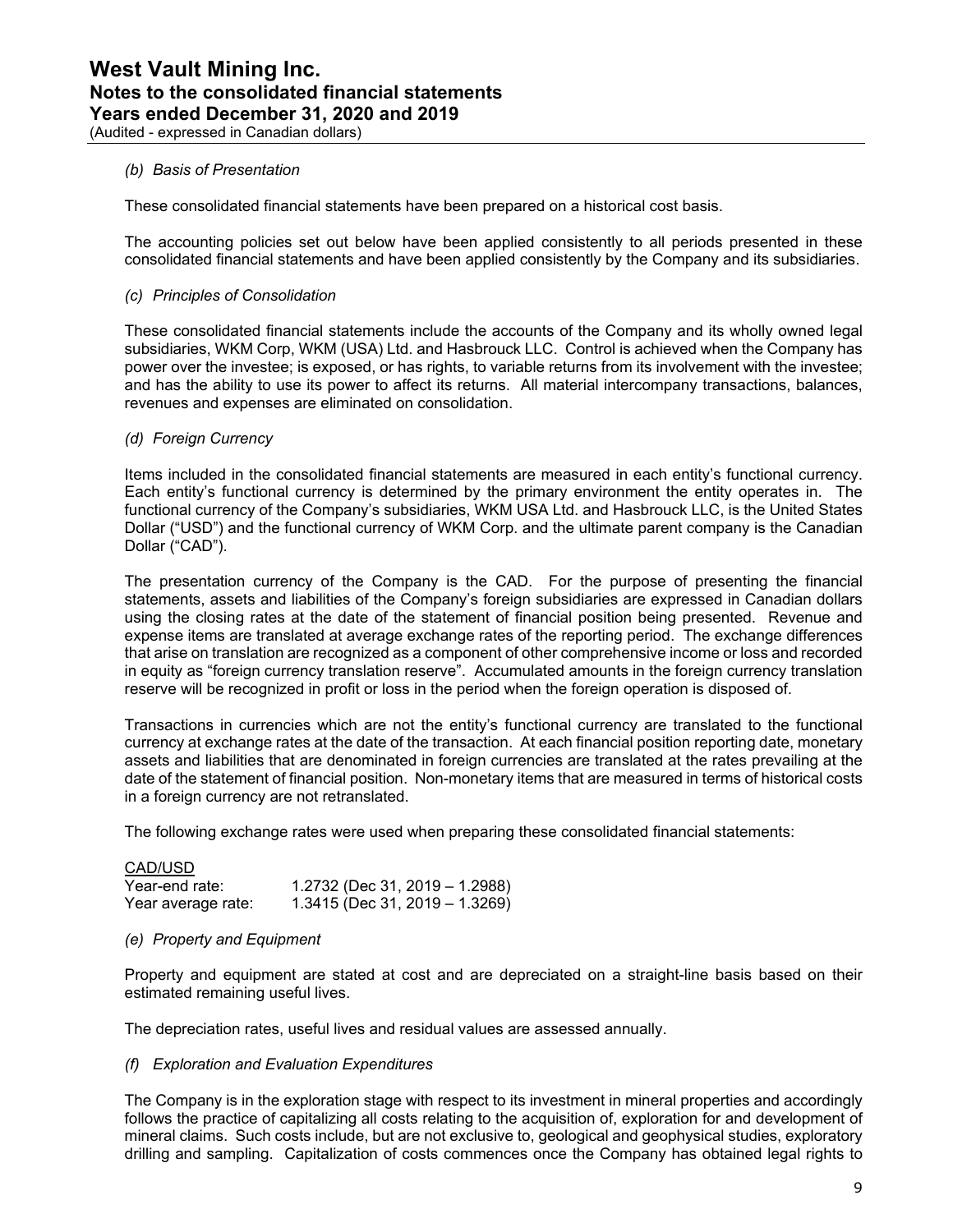(Audited - expressed in Canadian dollars)

explore a specific area. The aggregate costs related to abandoned mineral claims are charged to operations at the time of any abandonment or when it has been determined that there is evidence of impairment. An impairment charge relating to a mineral property is subsequently reversed when new exploration results or actual or potential proceeds on sale result in a revised estimate of the recoverable amount but only to the extent that this does not exceed the original carrying value of the property that would have resulted if no impairment had been recognized.

#### *(g) Development and Production Costs*

When technical feasibility and commercial viability of a property is established and the Company determines that it will proceed with development, all exploration and evaluation costs attributable to that area are reclassified to construction in progress within property and equipment or as intangible assets depending on the nature of the expenditure. If economically recoverable ore deposits are developed, the capitalized costs of the related property will be amortized using the unit-of-production method following the commencement of production.

#### *(h) Impairment of Non-Financial Assets*

Non-financial assets are reviewed each reporting period for any indicators that the carrying amount may not be recoverable. If any such indication is present, the recoverable amount of the asset is estimated in order to determine whether an impairment exists. Where the asset does not generate cash inflows that are independent from other assets, the Company estimates the recoverable amount of the cash-generating unit to which the asset belongs. Goodwill, any intangible asset with an indefinite useful life or any intangible asset not yet available for use is tested for impairment annually and whenever there is an indication that the asset may be impaired.

An asset or cash-generating unit's recoverable amount is the higher of fair value less costs to sell and value in use. In assessing value in use, the estimated future cash inflows are discounted to their present value, using a pre-tax discount rate that reflects current market assessments of the time value of money and the risks specific to the asset for which estimates of future cash flows have not been adjusted.

If the recoverable amount of an asset or cash-generating unit is estimated to be less than its carrying amount, the carrying amount is reduced to the recoverable amount. Impairment is recognized immediately in profit or loss. Where an impairment subsequently reverses, the carrying amount is increased to the revised estimate of recoverable amount but only to the extent that this does not exceed the carrying value that would have been determined if no impairment had previously been recognized.

Industry specific indicators for an impairment review arise typically when one of the following circumstances applies:

- Substantive expenditure on further exploration and development activities is neither budgeted nor planned;
- Title to the asset is compromised;
- Adverse changes in commodity prices and markets; and
- Adverse variations in the exchange rate for the currency of operation.

#### *(i) Share Capital*

Common shares are classified as equity. Incremental costs directly attributable to the issuance of common shares and share options are recognized as a deduction from equity, net of any tax effects. The proceeds from the issuance of units are allocated between common shares and purchase warrants based on the relative fair value method. Under this method, the proceeds are allocated to the components in proportion to their relative fair values. The market price on the date of the issuance of the shares and the market price of the publicly traded warrants on their first day of trading are used to determine the relative fair values.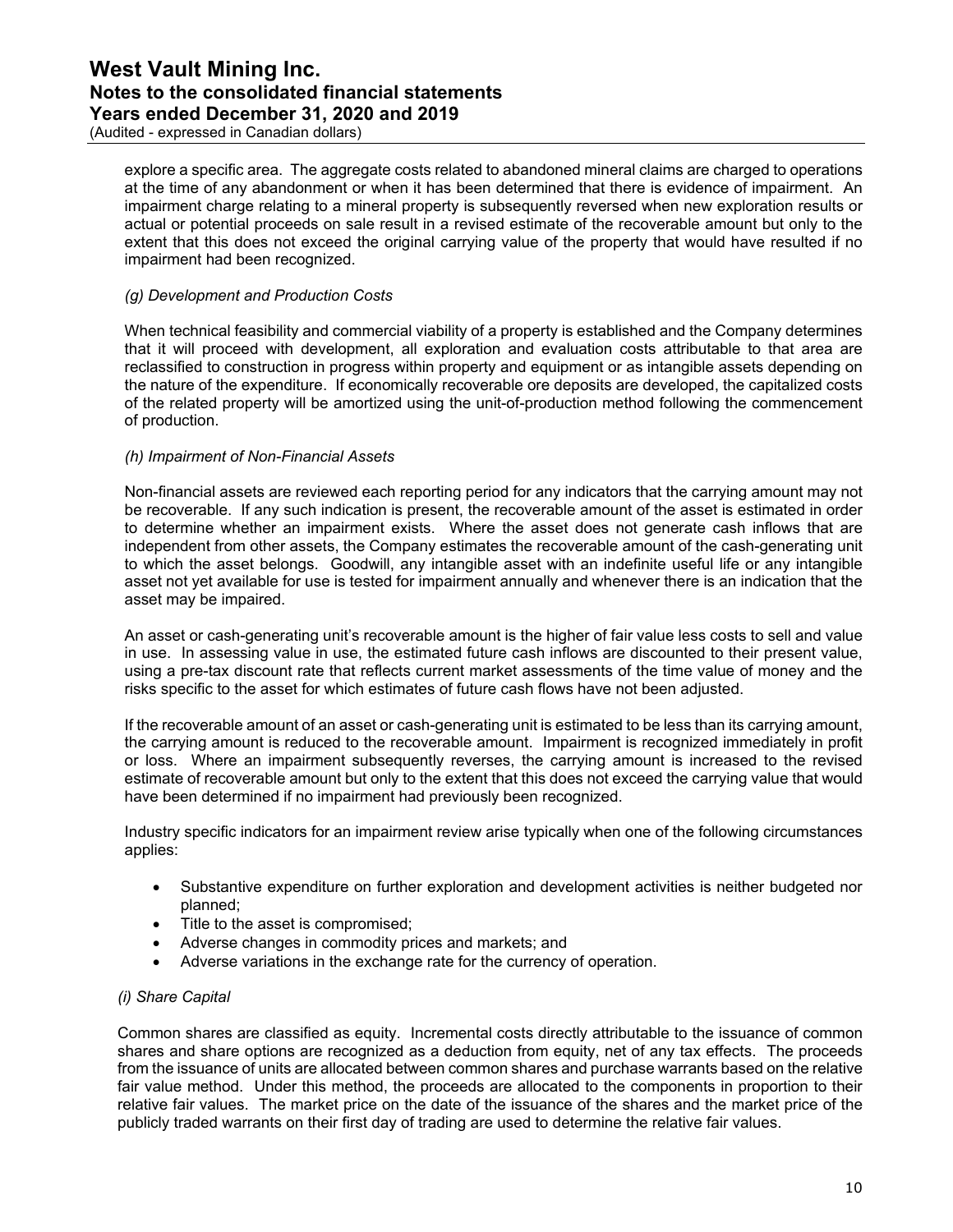(Audited - expressed in Canadian dollars)

#### *(j) Share-based Payments*

The share option plan allows the Company's board of directors to grant options to Company employees and consultants to acquire shares of the Company. The fair value of options granted to employees is measured by the Black-Scholes formula options pricing model and is recognized as a share-based compensation expense and recognized over the length of the vesting period of each tranche, while the corresponding amount is recognized in the share-based payments reserve. At each financial reporting date, the number of options recognized as an expense is adjusted to reflect the number of options actually expected to vest going forward. Upon cancellation or expiry, the fair value of the applicable options is transferred to deficit. An individual is classified as an employee when they are an employee for legal purposes, or primarily performing services similar to the services that would be provided by a legal employee.

#### *(k) Loss Per Share*

Basic loss per share is calculated by dividing the loss attributable to common shareholders of the Company by the weighted average number of common shares outstanding during the year. Diluted loss per share is determined by adjusting the loss attributable to common shareholders and the weighted average number of common shares outstanding for the effects of dilutive instruments such as options granted to employees. During the years ended December 31, 2020 and 2019 all outstanding share options and warrants were antidilutive.

#### *(l) Income Taxes*

Income tax expense comprises current and deferred income taxes. Income tax expense is recognized in profit and loss except to the extent that it relates to items recognized directly in equity or other comprehensive income, in which case it is recognized in equity or other comprehensive income.

Current tax is the expected tax payable on the taxable income for the year, using tax rates enacted or substantively enacted at the reporting date, and any adjustment to tax payable in respect of previous years.

Deferred taxes are recorded using the liability method. Deferred tax assets and liabilities are recognized for future tax consequences attributable to unused tax losses and unused tax credits and differences between the financial statement carrying amounts of existing assets and liabilities and their respective tax bases. Temporary differences are not provided for i) the initial recognition of assets or liabilities in a transaction that affects neither accounting nor taxable loss and is not a business combination, and ii) differences relating to investments in subsidiaries to the extent that they will probably not reverse in the foreseeable future. Deferred tax assets and liabilities are measured using the enacted or substantively enacted tax rates expected to apply when the asset is realized, or the liability settled.

A deferred tax asset is recognized to the extent that it is probable that future taxable profits will be available against which the unused tax losses and unused tax credits and temporary differences can be utilized.

#### *(m) Restoration, Rehabilitation and Environmental Obligations*

An obligation to incur restoration, rehabilitation and environmental costs arises when the environmental disturbance is caused by the exploration or development of a mineral property interest. Such costs arising from the decommissioning of plant and other site preparation work, discounted to their net present value, are provided for and capitalized at the start of each project to the carrying amount of the asset, along with a corresponding liability as soon as the obligation to incur such costs arises. The timing of the actual rehabilitation expenditure is dependent on a number of factors such as the life and nature of the asset, the operation license conditions and, when applicable, the environment in which the mine operates.

Discount rates using a pre-tax rate that reflects the time value of money are used to calculate the net present value. The capitalized costs are charged against profit or loss over the economic life of the related asset, through amortization using the unit-of-production method. The corresponding liability is progressively increased as the effect of discounting unwinds creating an expense in profit or loss.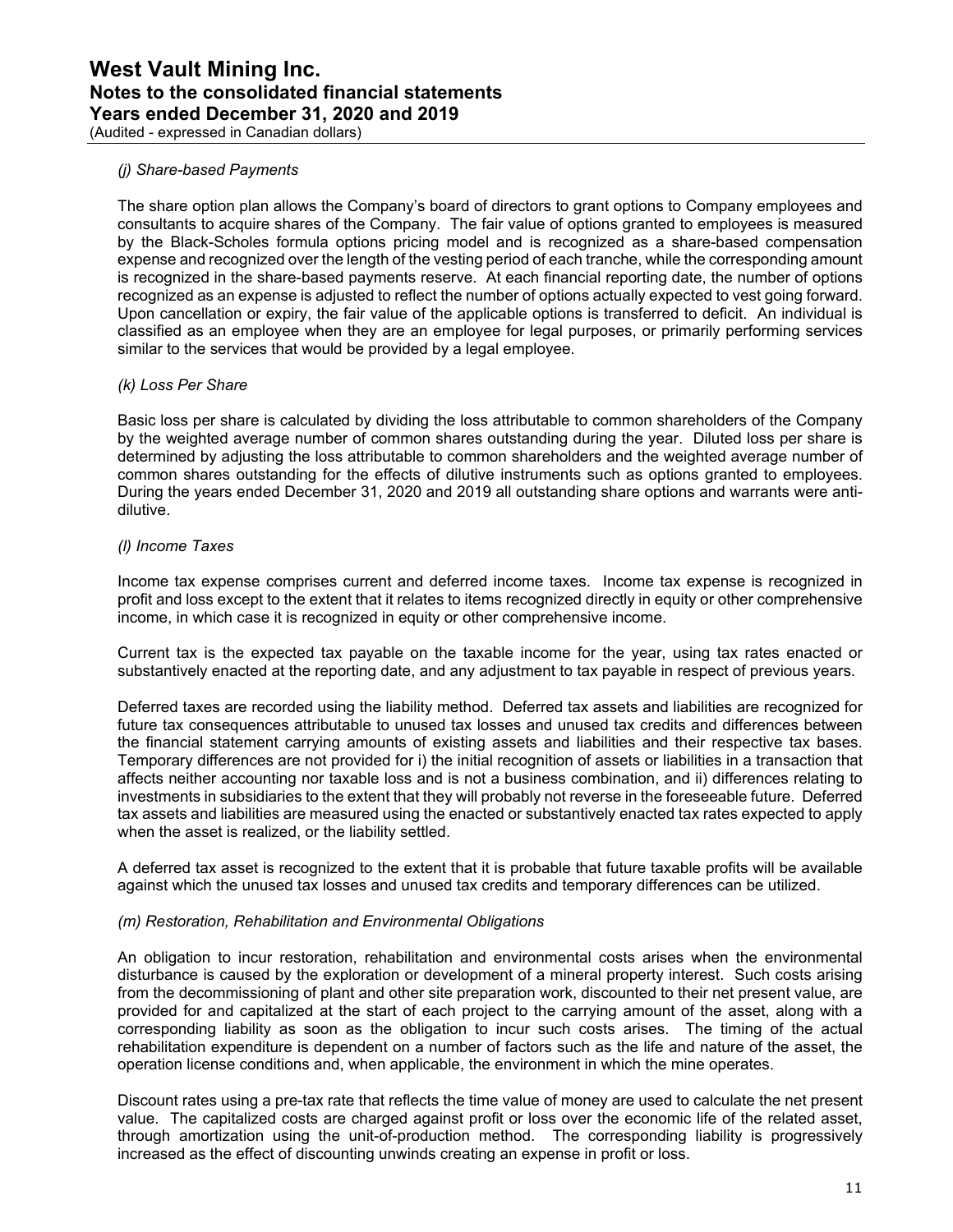(Audited - expressed in Canadian dollars)

Decommissioning costs are also adjusted for changes in estimates. Those adjustments are accounted for as a change in the corresponding capitalized cost, except where a reduction in costs is greater than the unamortized capitalized cost of the related assets, in which case the capitalized cost is reduced to nil and the remaining adjustment is recognized in profit or loss.

The operations of the Company have been, and may in the future be, affected from time to time in varying degrees by changes in environmental regulations, including those for site restoration costs. Both the likelihood of new regulations and their overall effect upon the Company are not predictable.

#### *(n) Measurement Uncertainties*

#### i) Resource estimates

The Company relies on appropriately qualified persons to estimate mineral resources. The information relating to the geological data on the size, depth and shape of the ore body requires complex geological judgments to interpret the data. Changes in the indicated and inferred mineral resources estimates may impact the carrying value of the mining properties.

#### ii) Share-based payments

The Company follows accounting guidelines in determining the fair value of share-based compensation. The recognized fair value is derived based on subjective assumptions input into an option pricing model and is not based on historical cost. The model requires that management make forecasts as to future events, including estimates of the average future period of issued stock options before exercise, expiry or cancellation, future volatility of the Company's share price in the life of the options (using historical volatility as a reference), and the appropriate risk-free rate of interest. Share-based compensation also incorporates an expected forfeiture rate. The expected forfeiture rate is estimated annually based on historical forfeiture rates and expectations of future forfeiture rates.

The resulting fair value calculated is not necessarily the value that the holder of the options could receive in an arm's length transaction, given that there is no market for the options and they are not transferable.

#### iii) Impairment of mineral properties

The Company assesses its mineral properties quarterly to determine whether any indication of impairment exists. Where an indicator of impairment exists, a formal estimate of the recoverable amount is made, which is considered to be the higher of the fair value less costs to sell and value in use. These assessments require the use of estimates and assumptions such as long-term commodity prices, discount rates, future capital requirements, exploration potential and operating performance.

#### iv) Environmental reclamation

The Company must use judgement when it assesses environmental reclamation and closure costs. Costs have been estimated based on the Company's interpretation of current regulatory requirements, however changes in regulatory requirements and new information may result in revisions to estimates. The Company recognizes the fair value of liabilities for reclamation and closure costs in the period in which they are incurred. A corresponding increase to the carrying amount of the related assets is generally recorded and depreciated over the life of the asset.

#### *(o) Significant Accounting Judgments*

Critical judgments made by management in the process of applying the Company's accounting policies that have the most significant effect on amounts recognized in the Company's consolidated financial statements, apart from those involving estimations (see Note 2(n)), are those related to the economic recoverability of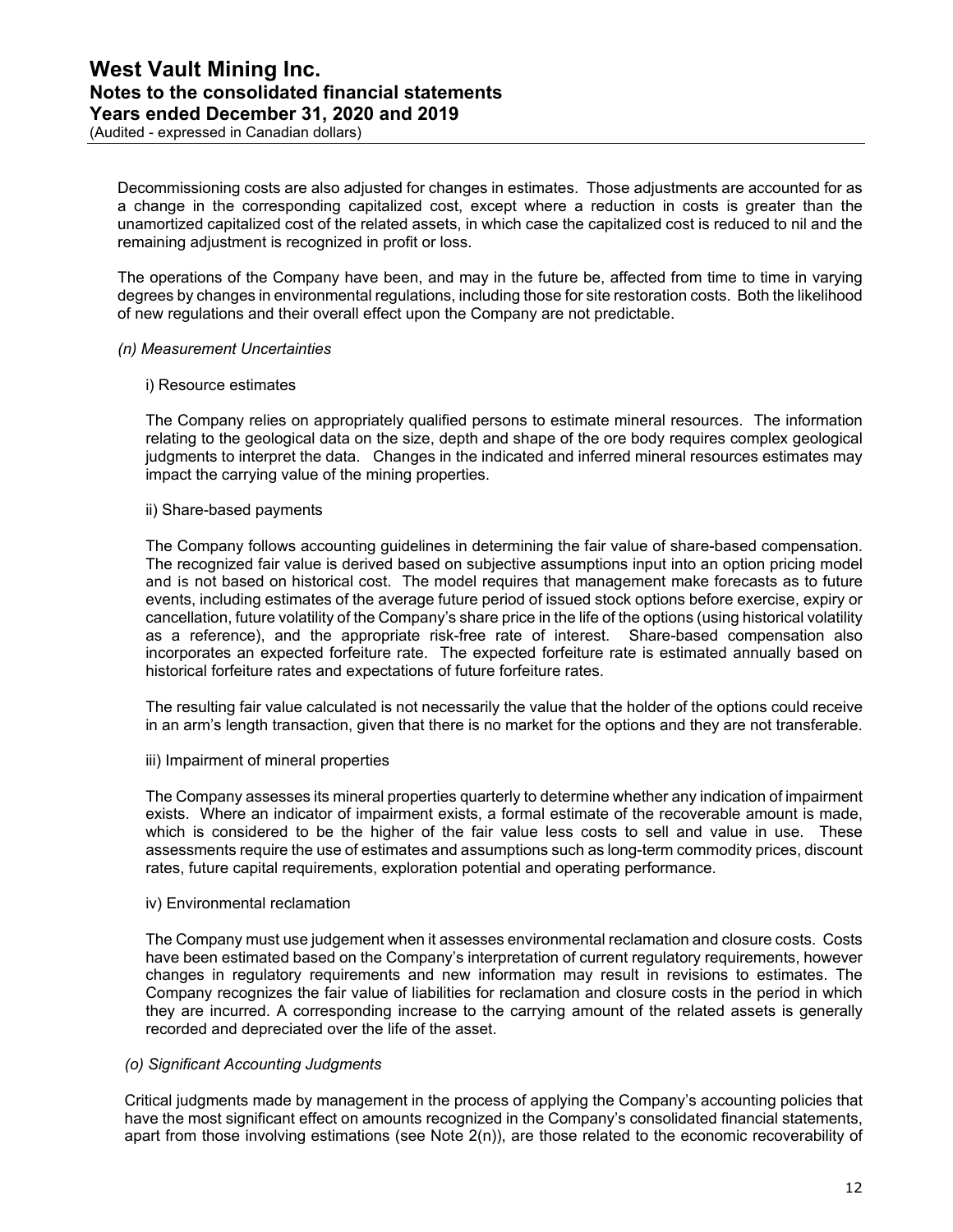(Audited - expressed in Canadian dollars)

mineral property deferred costs, the determination of functional currency for the Company and its subsidiaries, and the assumption that the Company will continue as a going concern.

#### *(p) Adoption of new and revised Standards and Interpretations*

There were no new or amended accounting standards or interpretations that had a significant impact on the Company's consolidated financial statements during the year ended December 31, 2020.

#### **3. Reclamation Bonds**

The Company's US subsidiaries, WK USA Ltd. and Hasbrouck LLC have posted total statewide bonds of US\$177,412 to the Bureau of Land Management ("the BLM"), while WKM USA Ltd, has also posted a bond to the Division of Oil, Gas and Mining of Utah ("DOGM") for disturbance of ground required to complete exploration work on the formerly held TUG property for US\$5,414 (including interest). Amounts are converted to Canadian dollars as follows:

| At December 31, 2020 |            | BLM – Nevada |                          | DOGM - Utah              |
|----------------------|------------|--------------|--------------------------|--------------------------|
|                      | <b>USD</b> | CAD          | USD                      | CAD                      |
| WK USA Ltd.          | \$ 37.219  | \$47.387     | \$5.414                  | \$ 6.893                 |
| Hasbrouck LLC        | 140.193    | 178.501      | $\overline{\phantom{0}}$ | $\overline{\phantom{0}}$ |
| Total                | \$177.412  | \$225,888    | \$5.414                  | \$6,893                  |

| At December 31, 2019 |           | BLM - Nevada  | DOGM - Utah              |                          |
|----------------------|-----------|---------------|--------------------------|--------------------------|
|                      | USD       | CAD           | USD                      | CAD                      |
| WK USA Ltd.          | \$ 37,921 | 49.252<br>SS. | \$5.414                  | \$ 7.032                 |
| Hasbrouck LLC        | 119.010   | 154.570       | $\overline{\phantom{0}}$ | $\overline{\phantom{0}}$ |
| Total                | \$156,931 | \$203,822     | \$5.414                  | \$ 7.032                 |

Bond amounts posted with DOGM are expected to be returned to the Company once reclaimed areas at TUG are inspected and approved.

#### **4. Mineral Properties**

The Company's flagship project is the Hasbrouck Project. The Company purchased 75% of the Hasbrouck Project in April 2014, with the remaining 25% purchased August 13, 2020 (see details on both transactions below). Since acquiring 75% of the project in 2014 the Company has been the project operator. The project is held in the Hasbrouck LLC where the Company now owns 100% of the issued shares. All costs incurred by all parties on the Hasbrouck Project since 2016 are included in the table below: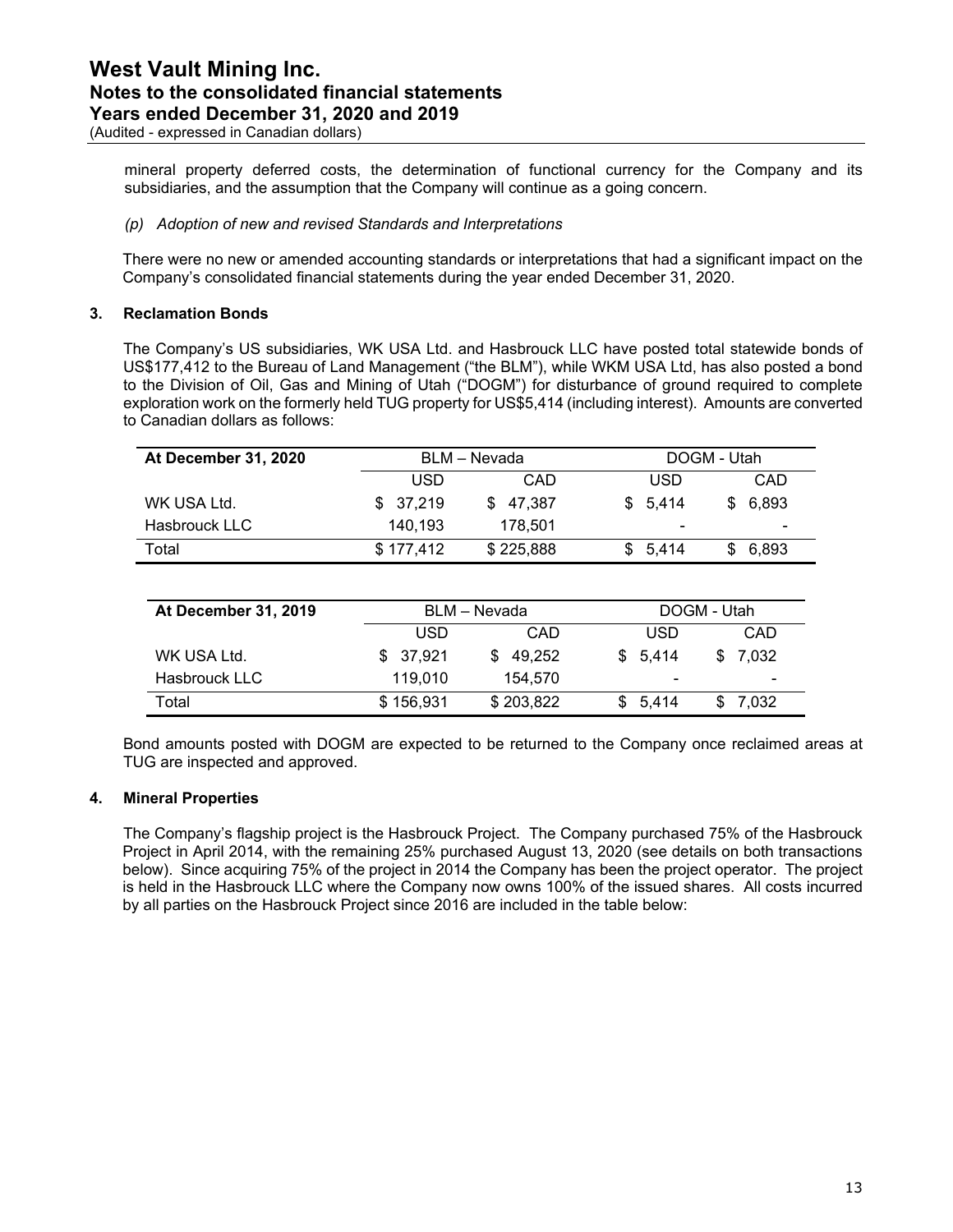(Audited - expressed in Canadian dollars)

| <b>Balance December 31, 2018</b>       | \$<br>44,208,475 |
|----------------------------------------|------------------|
| Permitting                             | 597,008          |
| Salaries and Wages                     | 269,763          |
| <b>Land Holding Costs</b>              | 345,828          |
| Other                                  | 31,176           |
| Write down deferred costs <sup>1</sup> | (999, 463)       |
| Foreign Exchange Movement              | (2,072,992)      |
| <b>Balance December 31, 2019</b>       | \$<br>42,379,795 |
| Permitting                             | 360,335          |
| Salaries and Wages                     | 435,791          |
| <b>Land Holding Costs</b>              | 178,766          |
| Other                                  | 63,632           |
| Foreign Exchange Movement              | (835,328)        |
| <b>Balance December 31, 2020</b>       | \$<br>42,582,991 |

<sup>1</sup>Writedown of capitalized costs related to exploration work done on the Tonopah Divide Property where the lease was allowed to expire.

#### **Hasbrouck Project**

#### *25% Acquisition – 2020*

On August 13, 2020, the Company closed a sale and purchase agreement with Clover Nevada LLC, a wholly owned subsidiary of Waterton Precious Metals Fund II Cayman LP ("Waterton"), whereby the Company consolidated 100% ownership of the Hasbrouck Project. To acquire Waterton's 25% interest in the Hasbrouck Project, the Company paid Waterton US\$10 million in cash and issued 1.0 million common shares worth \$1.3 million based on the share price at the time of issuance. The transaction was subject to the completion of a concurrent financing by the Company (see Note 5).

In the event of a change of control of the Company, or if the Company sells substantially all of the Hasbrouck Project within six, twelve or eighteen months from the closing of the transaction, Waterton will be entitled to a cash payment calculated as a declining percentage of the consideration received in excess of US\$50 million at a rate of 25%, 12.5% or 6.25% respectively.

As part of the purchase agreement, Waterton has agreed for a period of three years from closing of the Transaction to vote the Shares, as well as any other common shares of West Vault that Waterton acquires during such period, in accordance with West Vault's management's recommendations, except in the case of fundamental changes, acquisitions, financings and change of control transactions.

As the Company controlled the Hasbrouck Project both before and after the 25% purchase, no gain or loss was recognized upon the acquisition of the remaining 25%. The \$13.5 million difference between the consideration paid and the \$1.25 million non-controlling interest that was eliminated was recognized directly in the equity of the Company, as parent.

#### *75% Acquisition – 2014*

On January 24, 2014, the Company signed a purchase agreement (the "Hasbrouck PA") with Allied Nevada Gold Corp. ("ANV") to acquire a 75% interest in ANV's Hasbrouck Project. The Company made a nonrefundable US\$500,000 cash deposit upon execution of the letter agreement and an additional US\$19.5 million payment on April 23, 2014 at which time the Company's purchase was completed.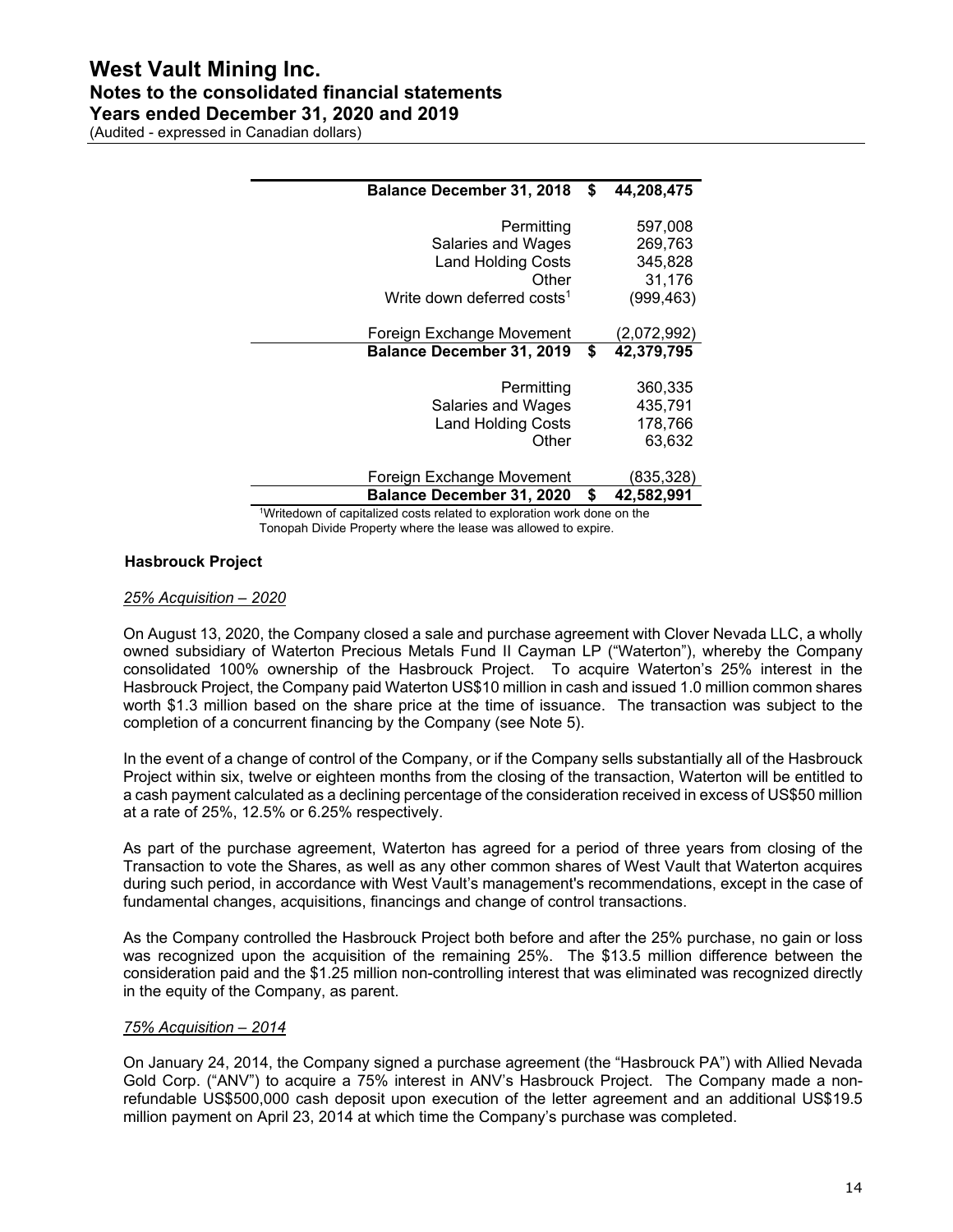(Audited - expressed in Canadian dollars)

#### *Activity on the Hasbrouck Project*

The Hasbrouck Project consists of the Three Hills Mine and the Hasbrouck Mine. As per the 2016 prefeasibility study on the Hasbrouck Project, the Three Hills Mine is scheduled to commence construction three years prior to the Hasbrouck Mine. Federal permits for the Three Hills Mine were obtained in 2015 and the Company's main activity in 2020 was to obtain the federal mining permit for the Hasbrouck Mine. On November 5, 2020 the Company announced it had obtained the federal permit to construct and operate the Hasbrouck Mine.

The Hasbrouck Project is held in a limited liability corporation, Hasbrouck LLC, for ownership and operating purposes. Until August 13, 2020, Waterton owned a 25% interest in Hasbrouck LLC and was required to fund their 25% share of expenditures. Effective August 13, 2020 the Company purchased the remaining 25% of the Hasbrouck Project from Waterton. All amounts receivable from Waterton have been collected by the Company.

#### **Other Properties related to the Hasbrouck Project**

The Company holds royalties over the Hasbrouck Project and rights to mineral properties located between the Hasbrouck Mine and the Three Hills mine, which are held as possible sources of heap leach ore to augment planned production at the Three Hills Mine.

#### Hasbrouck 1.1% NSR Royalty

In May 2017, the Company purchased an existing 1.1% NSR royalty (the "1.1% NSR Royalty") on the Hasbrouck Project from Newmont Corporation, and also acquired the rights to US\$1.0 million in payments due upon commercial production at the Hasbrouck Project. The Company traded its former TUG property for this royalty, which comprised a low-grade outcropping gold and silver deposit in the Long Canyon Trend, north-west Utah. The 1.1% NSR Royalty is a component of the approximate total 3.5% NSR royalty existing on the property. Subsequent to year end the Company entered into a 1.41% stream transaction modelled to financially offset the 1.1% NSR Royalty (See Subsequent Events for further details).

#### Hill of Gold Property

In November 2016, the Company signed a ten-year Mineral Lease and Option to Purchase Agreement (the "HOG Lease") for a 100% interest in the Hill of Gold property located midway between the Three Hills Mine and the Hasbrouck Mine. The HOG Lease covered 25 mining claims on approximately 500 acres of unpatented land. The HOG Lease terms allowed for mining and required annual pre-payments on a 2% NSR royalty of US\$25,000 for the first three years and thereafter US\$30,000 per year, with the option of buying the mining claims and royalty outright for US\$500,000 at any time during the lease term. The fourth lease payment, at a rate of US\$30,000, was paid in November 2020. Subsequent to year end the Company purchased the Hill of Gold property, (see Subsequent Events for further details).

#### **5. Share Capital**

The authorized share capital consists of an unlimited number of common shares without par value. At December 31, 2020, the Company had 57,989,630 shares outstanding.

On August 13, 2020, the Company closed both a brokered private placement and a non-brokered private placement, both at a subscription price of \$1.15 per common share, issuing 5,520,000 and 8,855,000 million shares for gross proceeds of \$6,348,000 and \$10,183,250 respectively. Total fees of \$942,122 (including warrants valued at \$311,323) were incurred on the offerings.

On August 13, 2020, the Company issued 1,000,000 common shares at a deemed price of C\$1.30 to Waterton as part of the acquisition of 25% of the Hasbrouck Project (see Note 4 for further details).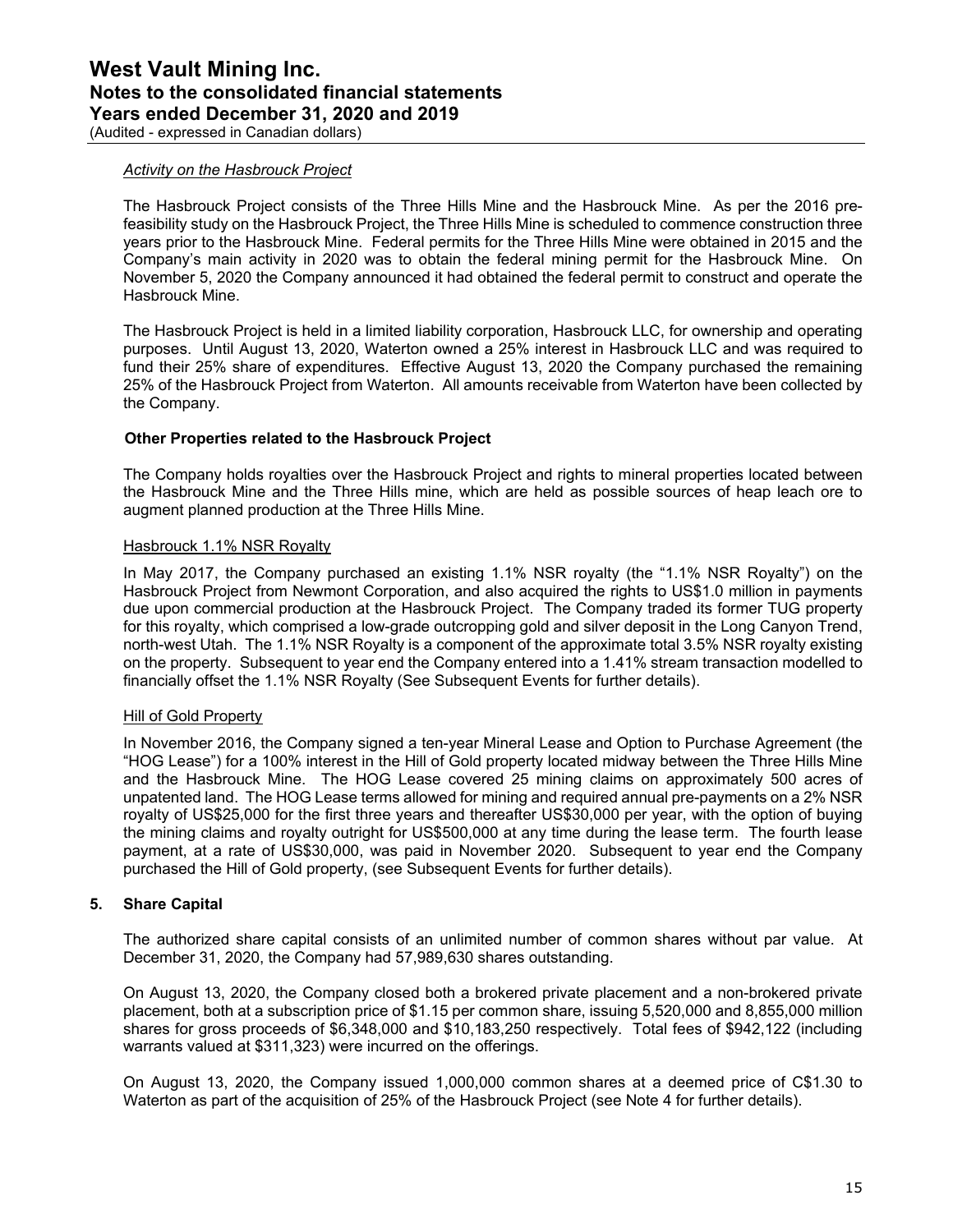(Audited - expressed in Canadian dollars)

On June 29, 2020, the Company completed a consolidation of its common shares on the basis of one new share for ten old shares (1:10). All share numbers in these financial statements are presented on a post consolidation basis.

On January 21, 2020, the Company closed a non-brokered private placement of 1,667,333 shares at a price of \$0.60 per share for gross proceeds of \$1,000,400. Finders fees, legal and exchange fees totaled \$35,043.

During fiscal 2020, the Company issued 80,000 common shares upon the exercise of 80,000 share purchase options. Total proceeds of \$48,000 were received by the Company.

On April 5, 2019, the Company issued 20,458 common shares (worth US\$10,000) to Liberty Moly in consideration for leased water rights on the Hasbrouck Project.

#### *Warrant Reserve*

In connection with the 2020 brokered private placement the Company issued 331,200 warrants to brokers connected with the financing. Each warrant is exercisable for one common share at a price of \$1.15 until August 14, 2022. A fair value of \$311,323 was attributed to these warrants by using the Black Scholes pricing model using the following weighted average assumptions:

| Expected life                                  | 2.0 years |
|------------------------------------------------|-----------|
| Risk-free interest rate                        | $0.28\%$  |
| Expected volatility                            | 121%      |
| Expected dividends                             | -         |
| Weighted average fair value of warrant granted | \$0.94    |

In April 2014, the Company issued 22,094,083 listed warrants (on a post share consolidation basis) in relation to the financing of the acquisition of 75% of the Hasbrouck Project (as described above). Each warrant was exercisable for one common share at a price of \$3.00 at any time prior to April 17, 2019. The \$4,418,817 fair value of these warrants was estimated by the relative fair value method using the share price on the issue date of the shares and the warrant price from the first day of public trading. These warrants expired during fiscal 2019 and their recorded fair value was transferred to retained earnings.

#### *Share based payment reserve*

The Company established a stock option plan (the "Plan") on May 1, 2007, whereby options can be granted to directors, officers, employees and consultants at the discretion of the Board of Directors. The number of options that can be granted may not exceed 10% of the Company's total shares issued and outstanding.

**Exercise Price Number Outstanding at December 31, 2020 Weighted Average Remaining Contractual Life (Years) Number Exercisable at December 31, 2020**  \$1.50 1,560,000 4.64 1,560,000  $$1.10$  345,000 345,000 1.01 345,000 \$1.00 340,000 0.28 340,000 \$0.60 632,500 2.28 632,500 2,877,500 3.17 2,877,500

The following table summarizes the Company's outstanding share options:

The weighted average remaining contractual life of options outstanding at December 31, 2020 is 3.17 years.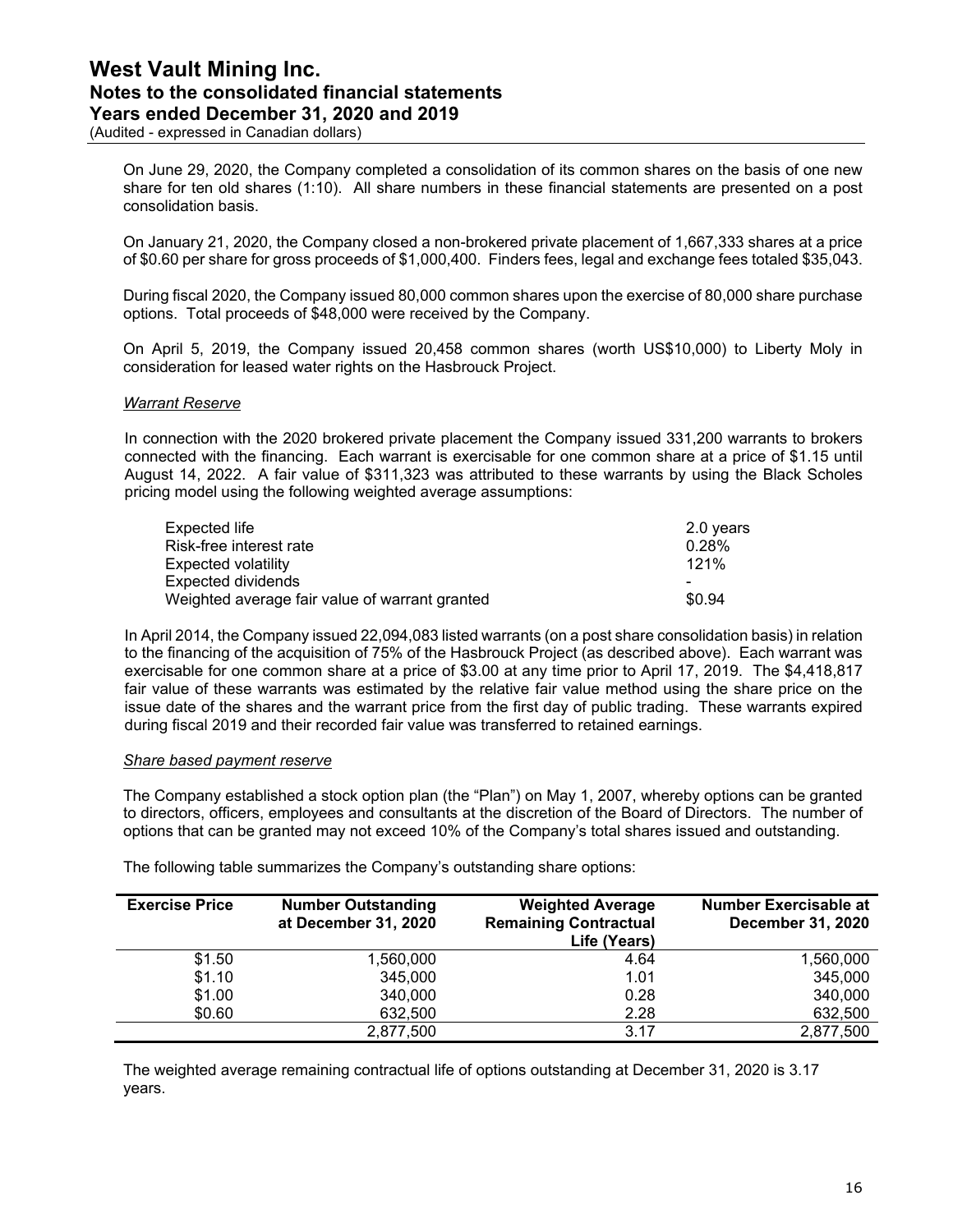The following table summarizes the Company's share-based payment reserve:

| <b>Balance December 31, 2018</b> | 1,185,845  |
|----------------------------------|------------|
| Share options expired            | (477, 971) |
| <b>Balance December 31, 2019</b> | 707.874    |
| Share options exercised          | (27, 480)  |
| Share compensation expense       | 1.671.026  |
| <b>Balance December 31, 2020</b> | 2,351,420  |

For the year ended December 31, 2020, 1,560,000 share options were granted to various employees, consultants and directors associated with the Company. Each share option is exercisable at a price of \$1.50 for a period of five years and vests immediately. The Company expensed \$1,486,851 and capitalized \$184,175 to the Hasbrouck/Three Hills property related to these options. At the grant dates the Black Scholes model was used to value these options using the following weighted average assumptions:

| Expected life           | 5 years |
|-------------------------|---------|
| Risk-free interest rate | 0.30%   |
| Expected volatility     | 101%    |
| Expected dividends      | -       |

During the previous fiscal year, 557,500 stock options expired at a fair value of \$477,971. The fair value of these options was transferred from share-based payment reserve to deficit.

|                          | <b>Number</b> | <b>Weighted average</b><br>exercise price |
|--------------------------|---------------|-------------------------------------------|
| <b>December 31, 2018</b> | 1,955,000     | \$1.00                                    |
| Cancelled                | (557, 500)    | \$1.50                                    |
| December 31, 2019        | 1,397,500     | \$0.80                                    |
| Exercised                | (80,000)      | \$0.60                                    |
| Granted                  | 1,560,000     | \$1.50                                    |
| <b>December 31, 2020</b> | 2,877,500     | \$1.20                                    |

The weighted average exercise price for the outstanding and exercisable share purchase options at December 31, 2020 is \$1.20.

#### **6. Reclamation Provision**

The reclamation provision represents the estimated costs required to provide adequate restoration and rehabilitation of drilling activities in Nevada and Utah. The Company measures the reclamation costs at fair value, which is based on the net present value of future cash expenditures upon reclamation of drilling sites and related lands. Reclamation costs are capitalized to mineral properties and will be amortized over the life of the related mine once the mine commences commercial production.

At December 31, 2020, the provision of \$70,437 (2019 - \$71,853) for reclamation cost obligations has been adjusted to reflect risk and foreign exchange. The estimate has been discounted at its present value at a rate of approximately 0.36% per annum (2019 – 1.69%) being an estimate of the long-term, risk-free, pre-tax cost of borrowing. The undiscounted balance of the reclamation provision is \$58,843 (2019 - \$64,940) and is expected to be incurred between 2021 and 2030.

#### **7. Capital Risk Management**

The Company's objectives in managing its liquidity and capital are to safeguard the Company's ability to continue as a going concern and to provide financial capacity to meet its strategic objectives. The capital structure of the Company consists of equity attributable to common shareholders, comprised of issued share capital, reserves and accumulated deficit.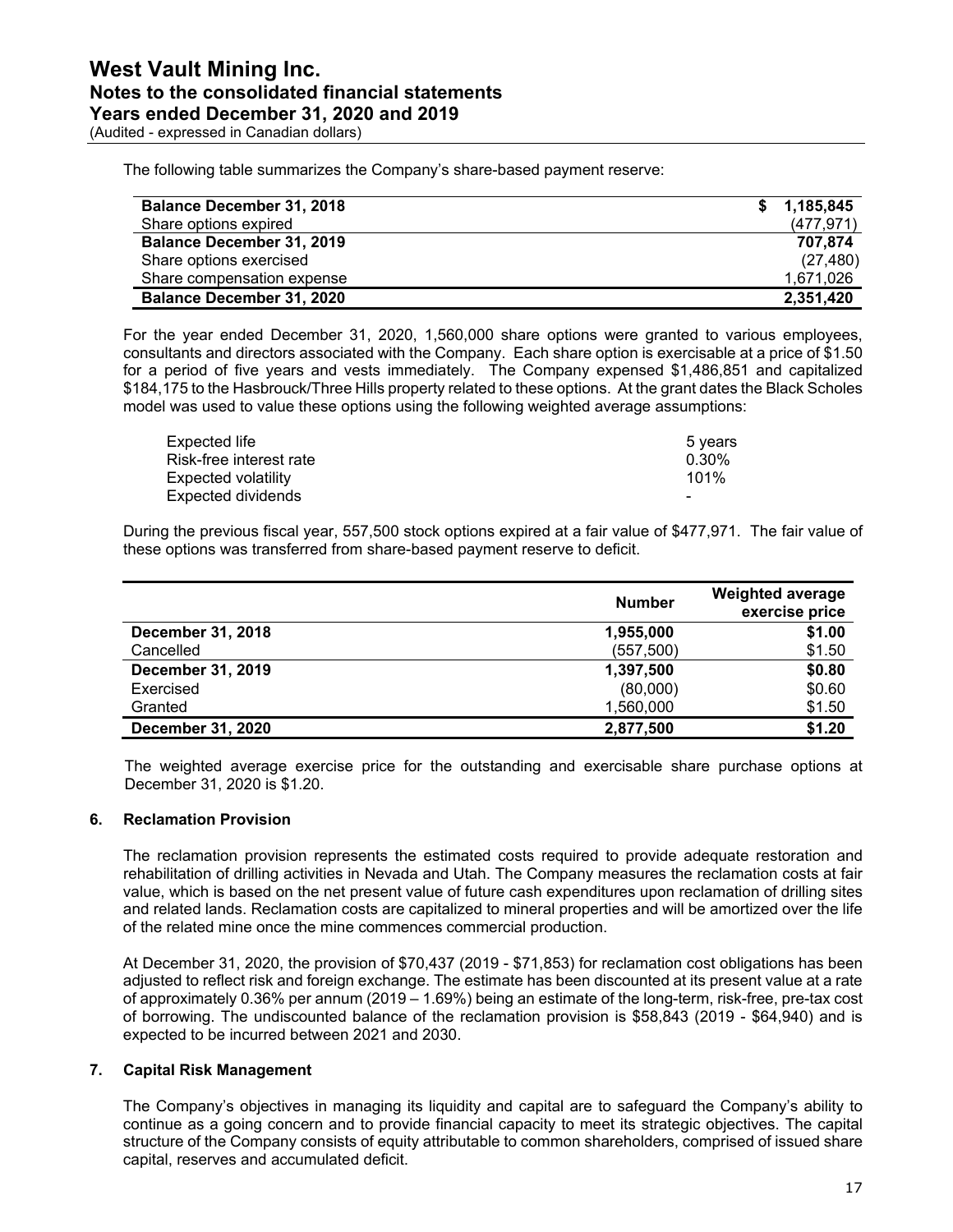(Audited - expressed in Canadian dollars)

The Company manages the capital structure and makes adjustments to it in light of changes in economic conditions and the risk characteristics of the underlying assets. To maintain or adjust the capital structure, the Company may attempt to issue new shares, issue new debt and acquire or dispose of mineral rights.

As at December 31, 2020, the Company does not have any long-term debt and is not subject to any externally imposed capital requirements.

#### **8. Financial Risk Management**

The Company examines the various financial instrument risks to which it is exposed and assesses the impact and likelihood of those risks.

#### **(a) Fair Value**

As at December 31, 2020, the Company's financial instruments consist of cash, accounts receivable, reclamation bonds, accounts payable and accrued liabilities. The fair values of accounts receivable, accounts payable and accrued liabilities approximate their carrying values due to the short-term nature of these instruments and the fair value of the reclamation bonds approximates their fair value due to the fact they earn interest at rates approximating market rates.

#### **(b) Interest Rate Risk**

Interest rate risk is the risk that the fair value or future cash flows of a financial instrument will fluctuate because of changes in market interest rates. The Company is exposed to the short-term interest rates through the interest earned on cash balances; however, management does not believe this exposure is significant.

#### **(c) Credit Risk**

Credit risk is the risk of financial loss to the Company if a customer fails to meet its contractual obligations. The Company is exposed to credit risk through its cash, which is held in large Canadian financial institutions and accounts receivable. The Company believes this credit risk is insignificant.

#### **(d) Foreign Currency Risk**

Foreign currency risk is the risk that the fair value of financial instruments or future cash flows will fluctuate as a result of changes in foreign exchange rates. The Company operates in Canada and the United States and is therefore exposed to foreign currency risk arising from transactions denominated in U.S. dollars. Certain amounts of the Company's accounts payable and accrued liabilities are denominated in U.S. dollars. A 10% change in the exchange rate between the Canadian and United States dollar would have an effect on the loss before income taxes as at December 31, 2020 of approximately \$385 (December 31, 2019, \$4,424). The Company monitors its net exposure to foreign currency fluctuations and adjusts its cash held in U.S. dollars accordingly. The following table lists the Canadian dollar equivalent of financial instruments and other current assets denominated in U.S. dollars as of December 31, 2020:

|                                          |   | December 31, 2020 | December 31, 2019 |         |  |
|------------------------------------------|---|-------------------|-------------------|---------|--|
|                                          |   |                   |                   |         |  |
| Cash                                     | S | 55.492            | S                 | 31.542  |  |
| Accounts receivable                      |   |                   |                   | 38,956  |  |
| Prepaid expenses and other               |   | 4.202             |                   | 1.688   |  |
| <b>Reclamation bond</b>                  |   | 232,781           |                   | 210.854 |  |
| Accounts payable and accrued liabilities |   | 38.215            |                   | 39.769  |  |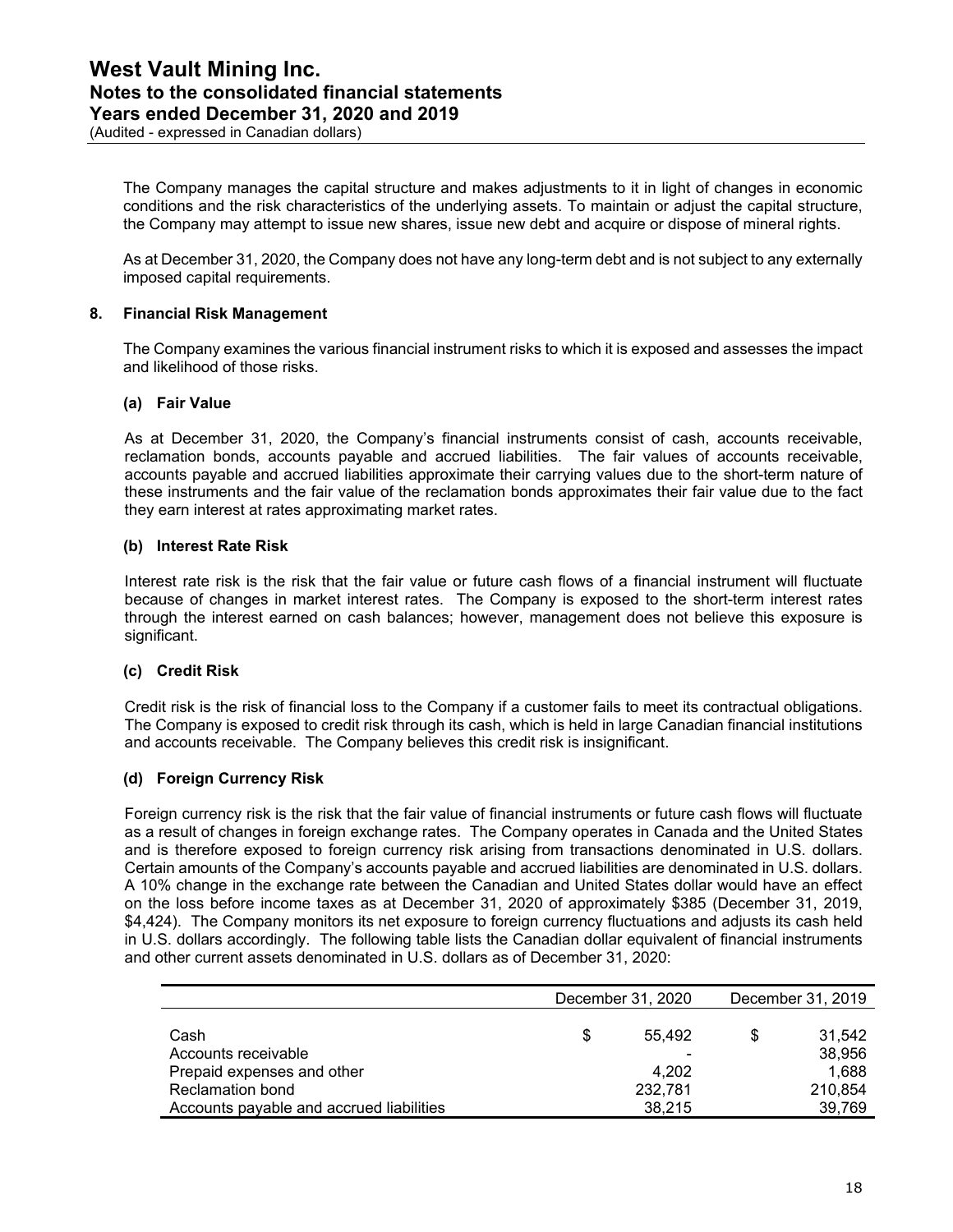(Audited - expressed in Canadian dollars)

#### **(e) Liquidity Risk**

Liquidity risk is the risk that the Company will not be able to meet its financial obligations as they fall due. The Company manages liquidity risk through the management of its capital structure.

Accounts payable and accrued liabilities are due within the current operation period.

#### **9. Segmented Information**

The Company operates in one segment being the exploration and development of mineral properties in Nevada. The Company operates in two geographical areas being Nevada and Canada. All of the Company's non-current assets are held in Nevada.

| As at December 31, 2020                  | Canada          | United States |            |   | Total      |
|------------------------------------------|-----------------|---------------|------------|---|------------|
| <b>Current Assets</b>                    | \$<br>2,148,730 | \$            | 59.544     | S | 2.208.274  |
| <b>Mineral Properties</b>                |                 |               | 42,582,991 |   | 42,582,991 |
| <b>Other Assets</b>                      |                 |               | 232.781    |   | 232.781    |
| <b>Total Assets</b>                      | 2,148,730       |               | 42,875,316 |   | 45,024,046 |
| Accounts Payable and accrued liabilities | 419,169         |               | 38,219     |   | 457,388    |
| Net loss                                 | 2,193,623       |               | 88,798     |   | 2,282,421  |

| As at December 31, 2019                  |   | Canada                   | United States | Total         |
|------------------------------------------|---|--------------------------|---------------|---------------|
| <b>Current Assets</b>                    | S | 48.625                   | \$<br>72,142  | \$<br>120,767 |
| <b>Mineral Properties</b>                |   | $\overline{\phantom{0}}$ | 42,379,795    | 42,379,795    |
| <b>Other Assets</b>                      |   | $\overline{\phantom{0}}$ | 219,009       | 219,009       |
| <b>Total Assets</b>                      |   | 48.625                   | 42,670,946    | 42,719,571    |
| Accounts Payable and accrued liabilities |   | 178,024                  | 39,770        | 217.794       |
| Net loss                                 |   | 445,931                  | 1,043,702     | 1,489,633     |

#### **10. Related Party Transactions**

The Company paid remuneration for the following items with companies related by way of directors in common:

|                                                  | Year ended<br><b>December</b><br>31, 2020 |      | Year ended<br>December<br>31, 2019 |
|--------------------------------------------------|-------------------------------------------|------|------------------------------------|
| <b>General Administration</b><br>Accounting fees | \$<br>24.000<br>48.000                    | - \$ | 24,000<br>48,000                   |
| Rent<br>Directors Fees                           | 25,128<br>94.250                          |      | 25,128<br>101,750                  |
| <b>Total Related Party Transactions</b>          | \$<br>191,378                             |      | 198,878                            |

For the year ended December 31, 2020, the Company accrued and paid Platinum Group Metals Ltd., a company related by virtue of a common director and common officers, i) \$24,000 (December 31, 2019 - \$24,000) for day-to-day administration, reception and secretarial services, ii) \$48,000 (December 31, 2019 -\$48,000) for accounting services, and iii) \$25,128 (December 31, 2019 - \$25,128) for rent. Amounts payable at period end include an amount of \$23,208 payable to Platinum Group Metals Ltd. (December 31, 2019 \$36,234).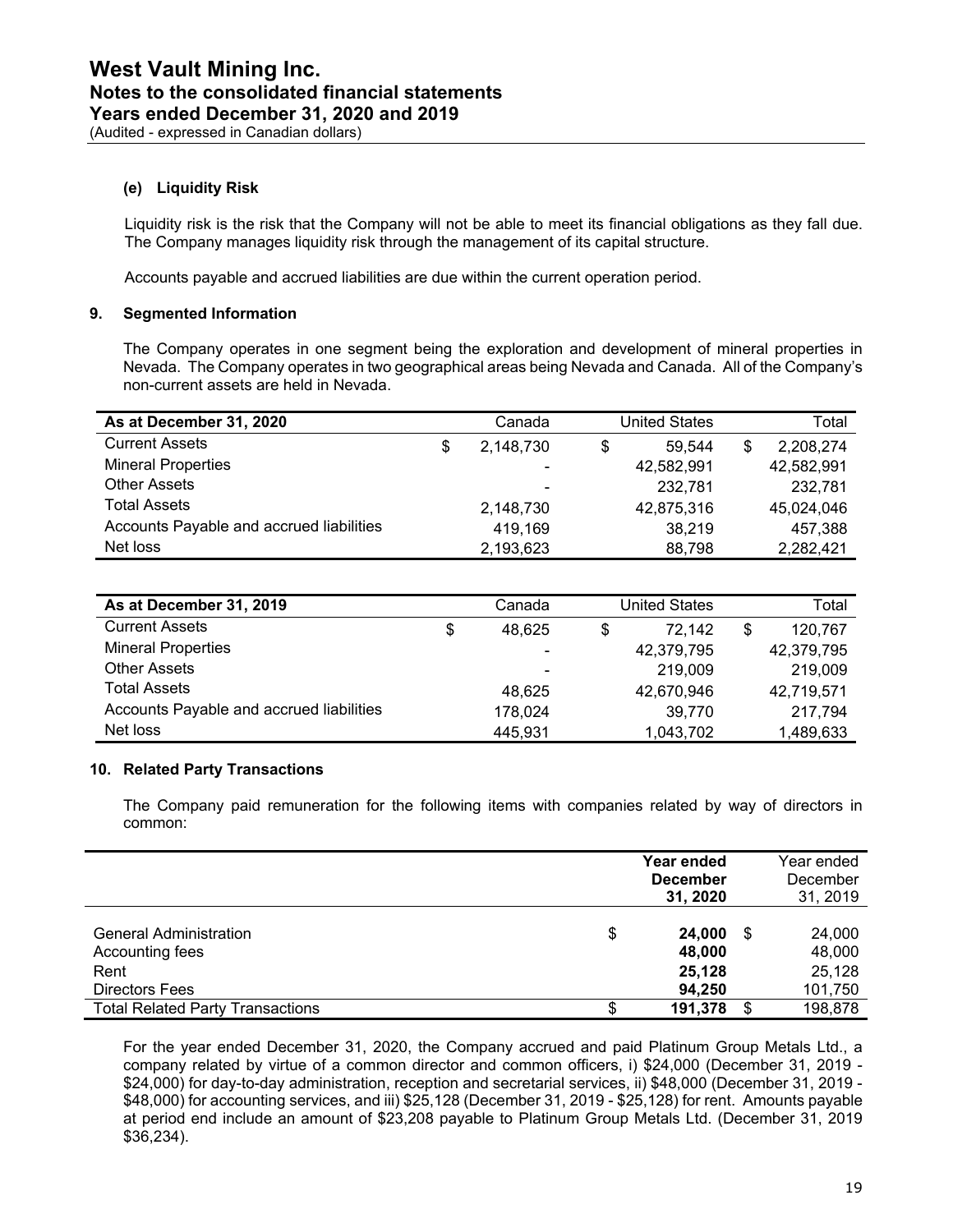(Audited - expressed in Canadian dollars)

These transactions are in the normal course of operations and are measured at the exchange amount of consideration established and agreed to by the parties.

Compensation of Key Management Personnel

| December<br>31, 2020    |                        | December<br>31, 2019 |
|-------------------------|------------------------|----------------------|
| \$<br>387.400<br>94.250 | - \$                   | 312,900<br>101.750   |
|                         |                        | 414,650              |
|                         | 1,397,878<br>1,879,528 | -S                   |

#### **11. Commitments and Contingencies**

To acquire certain other mineral property interests or to continue to hold current properties in Nevada the Company must make optional acquisition and exploration expenditures in order to satisfy the terms of existing option agreements, failing which the rights to such mineral properties will revert to the property vendors. For details of the Company's mineral property acquisitions and optional expenditure commitments see Note 4. The Company has no other identified commitments or contingencies.

#### **12. Deferred Taxes**

Income tax expense reported differs from the amount computed by applying the combined Canadian federal and provincial income tax rates, applicable to West Vault Mining Inc., to the loss before the tax provision due to the following:

|                                                                                                                         | 2020                   | 2019        |
|-------------------------------------------------------------------------------------------------------------------------|------------------------|-------------|
| Net loss before income taxes                                                                                            | \$<br>$(2,282,421)$ \$ | (1,489,633) |
| Canadian federal and provincial income tax rates                                                                        | <b>27%</b>             | 27%         |
|                                                                                                                         |                        |             |
| Income tax expense based on Canadian federal and<br>provincial income tax rates<br>Increase (decrease) attributable to: | (616, 254)             | (402,201)   |
| Non-deductible expenditures                                                                                             | 88                     | (2,504)     |
| Non-deductible share-based payments                                                                                     | 401,450                |             |
| Changes in unrecognized deferred tax assets                                                                             | 175.853                | 167,832     |
| Effects of different statutory tax rates on earnings of                                                                 |                        |             |
| subsidiaries                                                                                                            | 96                     | 146,298     |
| Effect of foreign currency exchange rate change                                                                         | 48,327                 | 91,584      |
| Impact of change in DIT rates                                                                                           |                        | (1,769)     |
| Other                                                                                                                   | (9, 560)               | 760         |
| Income tax recovery                                                                                                     | \$                     |             |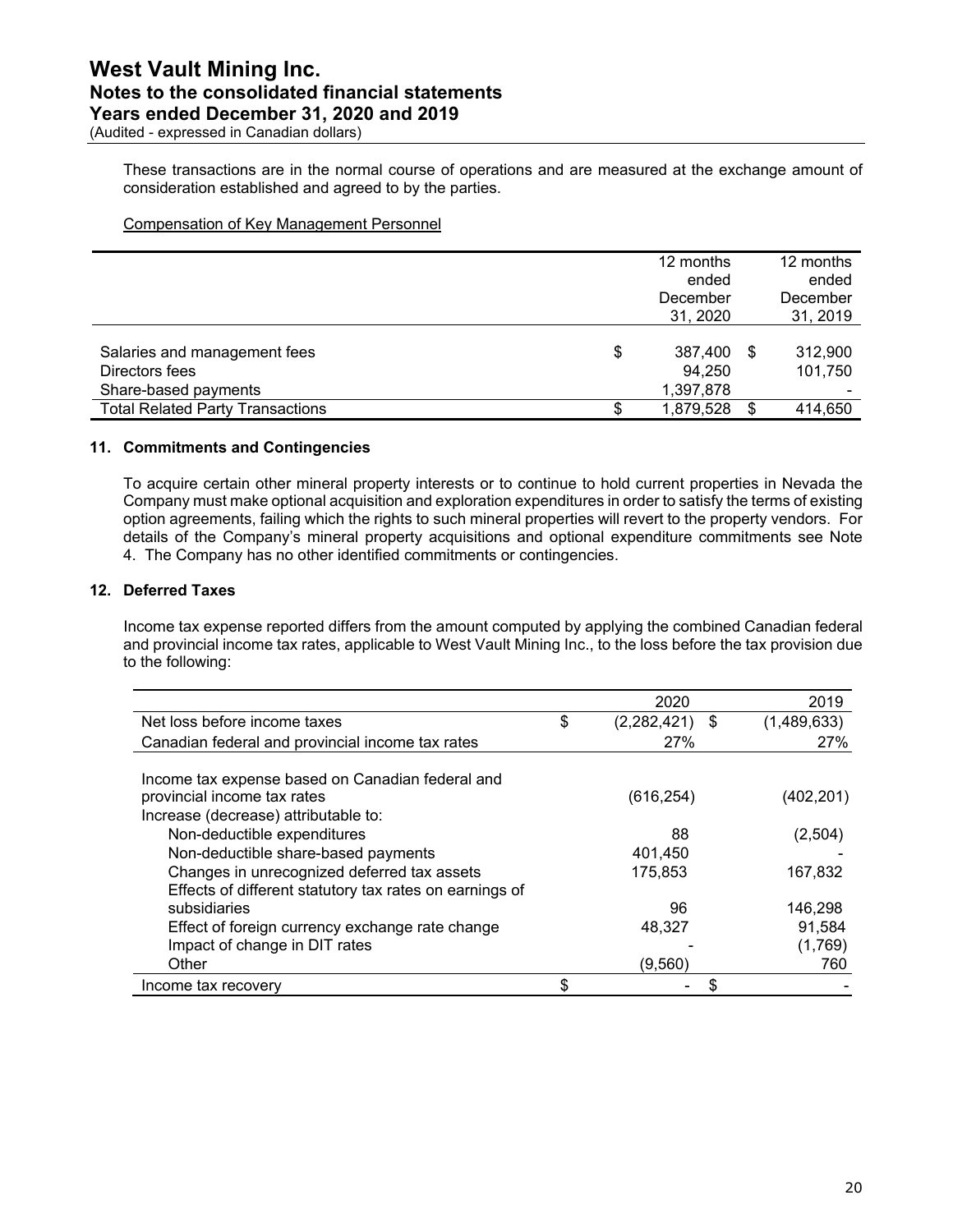The significant components of the Company's deferred tax assets and liabilities are as follows:

|                                                   | December 31,<br>2020 |    | December 31,<br>2019 |
|---------------------------------------------------|----------------------|----|----------------------|
| Deferred tax assets                               |                      |    |                      |
| Non-capital and net operating loss carry forwards | 2,909,538            | \$ | 2,791,568            |
| Total deferred tax assets                         | 2,909,538            |    | 2,791,568            |
|                                                   |                      |    |                      |
| Deferred tax liabilities                          |                      |    |                      |
| Mineral properties                                | \$<br>(2,909,538)    | -5 | (2,791,568)          |
| Total deferred tax liabilities                    | (2,909,538)          |    | (2,791,568)          |
|                                                   |                      |    |                      |
| Net deferred taxes                                | \$                   |    |                      |

Unrecognized deductible temporary differences, unused tax losses, and unused tax credits are attributable to the following:

|                                                                |    | 2020       |     | 2019       |
|----------------------------------------------------------------|----|------------|-----|------------|
| Non-capital and net operating loss carry forwards <sup>1</sup> | \$ | 40,302,287 | \$  | 37,707,634 |
| Share issuance costs                                           |    | 839,885    |     | 95,476     |
| Mineral properties                                             |    | 1,771,919  |     | 1,771,919  |
| Pre-production investment tax credits                          |    | 86,537     |     | 86,537     |
| Tax value of property and equipment in excess of               |    |            |     |            |
| book                                                           |    | 150,484    |     | 150,484    |
| Other temporary differences                                    |    | 184,985    |     | 184,985    |
|                                                                | S  | 43,336,097 | \$. | 39,997,035 |

<sup>1</sup>The unrecognized tax losses and investment tax credits will begin to expire in 2029.

#### **13. Subsequent Events**

#### Stream Transaction

On March 1, 2021, the Company announced the closing of a gold and silver Purchase and Sale Agreement (the "Stream Agreement") with Sprott Private Resource Streaming and Royalty Corp for 1.41% of all the refined gold and silver to be produced over the life of mine from the Hasbrouck Project.

In consideration of the Stream Agreement, Sprott has paid the Company an advance purchase deposit of US\$6.0 million and is to advance an additional deposit of US\$1.0 million within 10 days of the Company announcing a Board approved construction decision for the Hasbrouck Project. Sprott may then elect to include the Hill of Gold property to the Stream Agreement by advancing a final deposit of US\$300,000 within 60 days following payment of the additional US\$1.0 million deposit. A cash transfer price payable upon delivery of refined gold and silver to Sprott has been set at 20% of the market value per ounce of metal, as quoted by the London Bullion Market Association on the date of delivery. The balance of the market value per ounce will be applied as a credit against the advance cash deposits by Sprott until the advances are fully utilized. Thereafter the price paid to the Company for the metals delivered will be 20% of the market value thereof.

#### Hill of Gold Buyout

On February 2, 2021, the Company announced the purchase of the Hill of Gold property in exchange for a one-time payment of US\$250,000, thereby extinguishing the pre-existing HOG Lease and related advance 2% NSR royalty payments.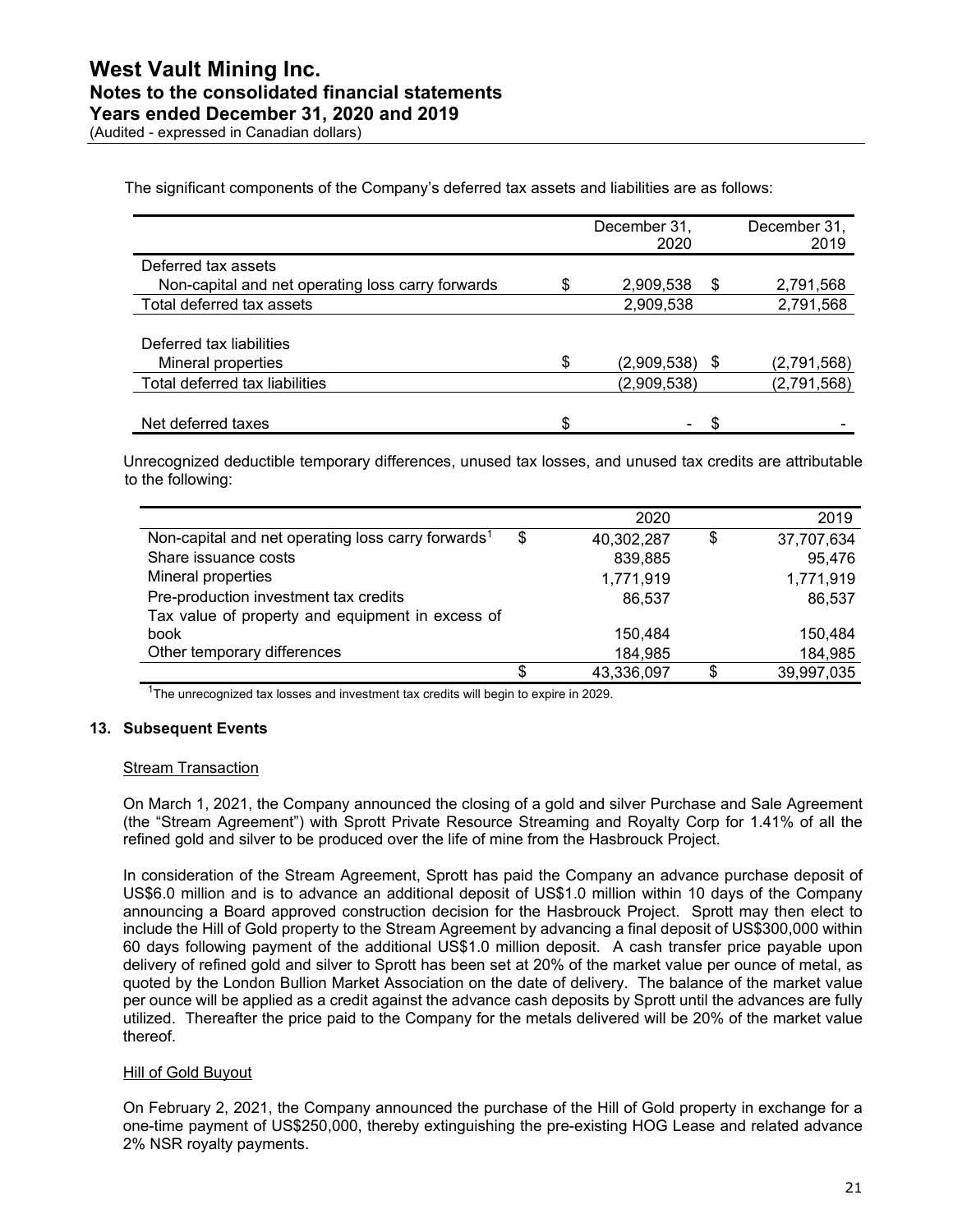

#### **MANAGEMENT'S DISCUSSION AND ANALYSIS**

## **WEST VAULT MINING INC.**

**(formerly West Kirkland Mining Inc.)** 

**For the year ended December 31, 2020** 

Office: Suite 838 1100 Melville Street Vancouver, BC V6E 4A6 Canada

TSXV: WVM Phone: (604) 685-8311 Fax: (604) 484-4710 info@westvaultmining.com www.westvaultmining.com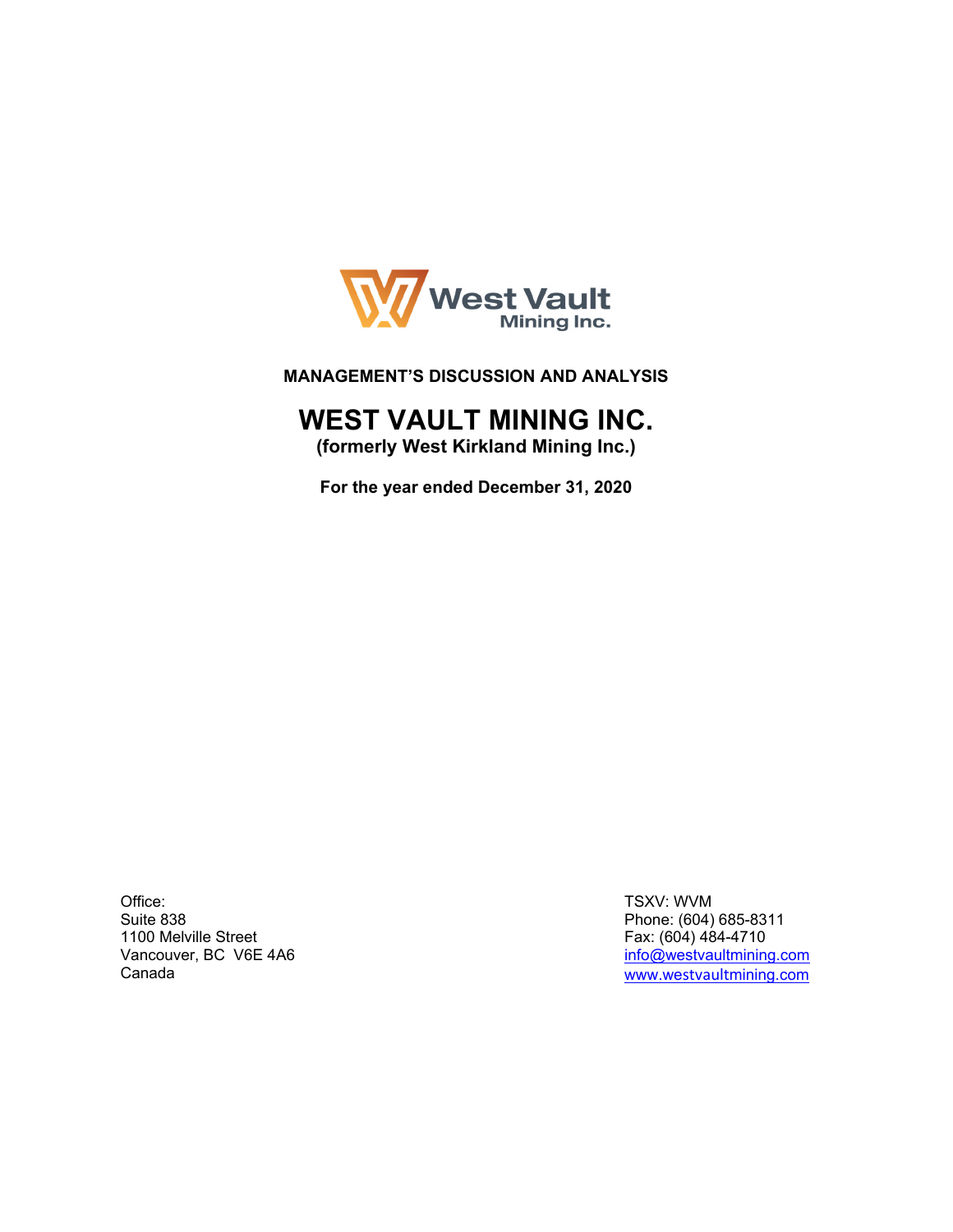#### **Overview**

West Vault Mining Inc., formerly West Kirkland Mining Inc. ("West Vault" or the "Company") is a mineral exploration and development company focused on the development of gold projects in Nevada with its flagship asset being the Hasbrouck heap-leach gold project, consisting of the Hasbrouck Mine and Three Hills Mine (together the "Hasbrouck Gold Project"). During 2020 the Company focused on completing the federal permitting process for the phase two Hasbrouck Mine open pit and this goal was achieved on November 5, 2020. The Company is based in Vancouver, British Columbia, Canada and its common shares trade on the TSX Venture Exchange ("TSXV") under the symbol, "WVM". The Company is a reporting issuer in each of the provinces of Canada except Quebec.

The following Management's Discussion and Analysis ("MD&A") focuses on the financial condition and results of operations of the Company for the fiscal year ended December 31, 2020. The MD&A is prepared as of April 22, 2021 and should be read in conjunction with the Company's consolidated financial statements and related notes thereto for the year ended December 31, 2020.

The Company prepares its financial statements in accordance with International Financial Reporting Standards ("IFRS"). All dollar figures included therein and in the following discussion and analysis are quoted in Canadian dollars unless otherwise noted.

#### **Forward-Looking Information**

Certain statements made and information contained herein may constitute "forward-looking statements" or "forward-looking information" within the meaning of applicable securities legislation (collectively, "Forward-Looking Statements"). Forward-Looking Statements are typically identified by words such as: believe, expect, anticipate, intend, estimate, postulate and similar expressions, or are those, which, by their nature, refer to future events. Forward-Looking Statements in this MD&A include, but are not limited to, statements with regard to:

- The Company's ability to obtain additional financing on satisfactory terms;
- Planned exploration activity including both expected drilling and geological and geophysical related activities;
- Impact of increasing competition;
- Future foreign currency exchange rates:
- Future sources of liquidity, cash flows and their uses; and

Forward-Looking Statements are necessarily based on a number of estimates and assumptions that, while considered reasonable by the Company based on the information available to it, are inherently subject to significant business, economic and competitive uncertainties and contingencies. The Company cautions investors that any Forward-Looking Statements provided by the Company are not a guarantee of future results or performance, and that actual results may differ materially from those in Forward-Looking Statements as a result of various estimates, assumptions, risks, and uncertainties, including, but not limited to, the state of the financial markets for the Company's equity securities, the state of the market for gold or other minerals that may be produced generally, recent market volatility; variations in the nature, quality and quantity of any mineral deposits that may be located, consents or authorizations required for its activities, to raise the necessary capital or to be fully able to implement its business strategies and other risks associated with the exploration and development of mineral properties.

Although the Company has attempted to identify risks and uncertainties (section 9) that may cause actual actions, events or results to differ materially from those described in Forward-Looking Statements, there may be other factors that cause actual results, performances, achievements or events to not be as anticipated, estimated or intended. Also, many of the factors are beyond the Company's control. As actual results and future events could differ materially from those anticipated in Forward-Looking Statements, readers should not place undue reliance on such statements. Except as may be required by law, the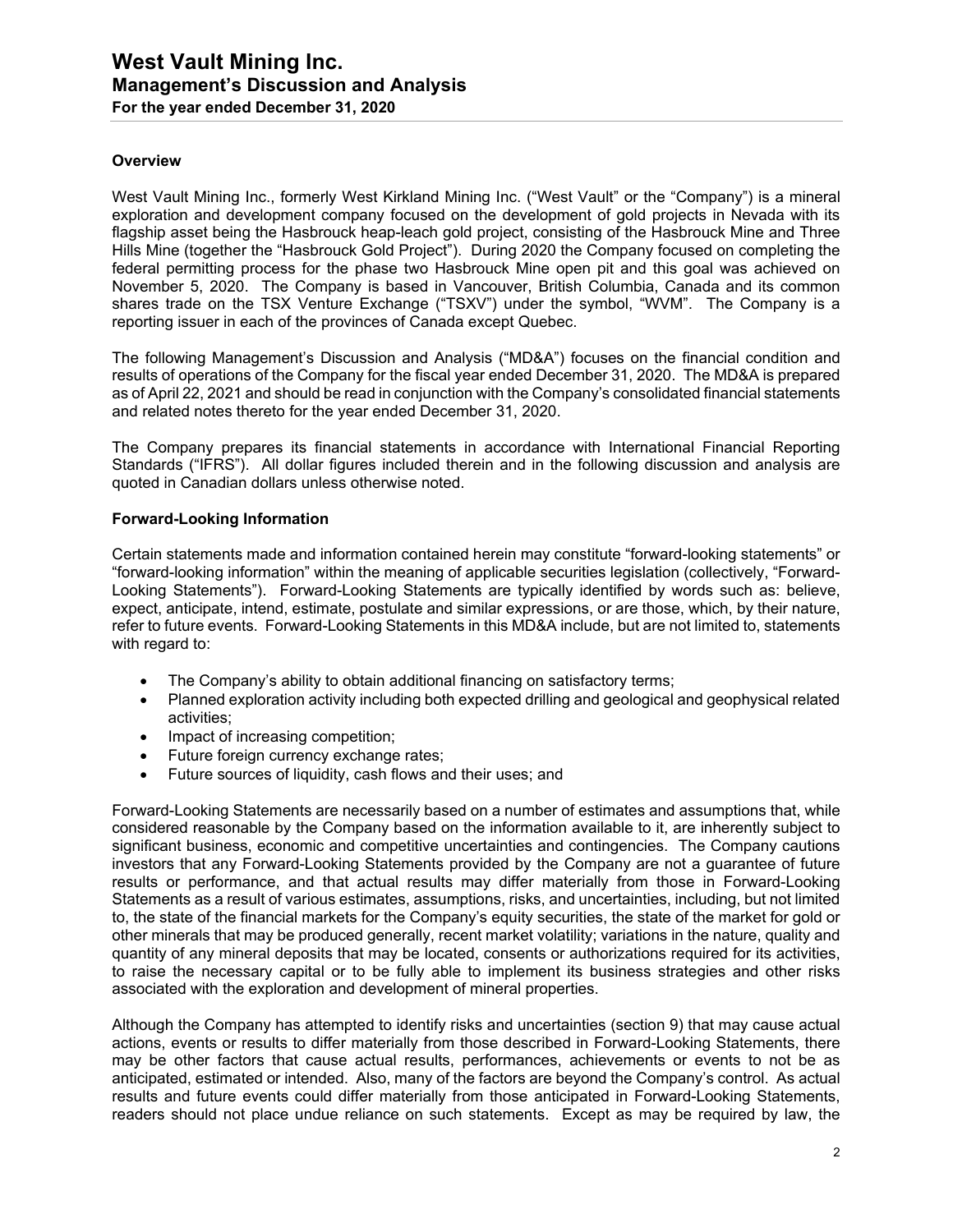Company undertakes no obligation to publicly update or revise any Forward-Looking Statements, whether as a result of new information, future events or otherwise.

#### **Recent Activities in the Company**

#### *Gold and Silver Stream Transaction with Sprott*

On February 26, 2021, the Company completed a gold and silver Purchase and Sale Agreement (the "Stream Agreement") with Sprott Private Resource Streaming and Royalty Corp. ("Sprott") for 1.41% of all refined gold and silver (the "1.41% Stream") to be produced for the life of mine from the Hasbrouck Gold Project. Under the terms of the Stream Agreement, Sprott paid the Company an advance purchase deposit of US \$6.0 million. An additional purchase deposit of US \$1.0 million (the "Additional Deposit") is to be paid to the Company within 10 days of the announcement of a Board-approved construction decision for the Hasbrouck Gold Project. Sprott may elect to add the Hill of Gold Property (defined below) to the Stream Agreement by paying a final purchase deposit of US \$300,000 within 60 days of paying the Additional Deposit. In addition to the amortization of aggregate purchase deposits received by the Company, a cash transfer price payable upon delivery of refined gold and silver to Sprott has been set at 20% of the market value per ounce of metal, as quoted by the London Bullion Market Association on the date of delivery.

#### *Acquisition of Hill of Gold Property*

On February 1, 2021, the Company completed a 100% buyout of the Hill of Gold Property (the "Hill of Gold Property") in exchange for a one-time payment of US \$250,000. The Company negotiated the buyout to extinguish future lease and royalty payments due to the property lessor, which buyout payment represented a 50% discount to a previously agreed buyout price. The Hill of Gold Property, comprised of 25 mining claims on approximately 500 acres of unpatented land, is located approximately 3.5 miles southwest of Tonopah, Nevada, midway between the Three Hills Mine and Hasbrouck Mine. The Company is working to finalize permitting the Hill of Gold open pit for mineralized material to be hauled 2 miles to the alreadypermitted Three Hills Mine heap leach facility. The Hill of Gold Property hosts a non-current historical inferred resource estimate. See more details below.

#### *Federal Permit to Construct and Operate the Hasbrouck Mine*

On November 5, 2020, the Company announced receipt from the Bureau of Land Management ("BLM") of a Decision Record ("DR") and Finding of No Significant Impact ("FONSI") based on the analysis in an Environmental Assessment ("EA") for the Hasbrouck Mine. The DR signifies completion of requirements under the National Environmental Policy Act ("NEPA") and EA process, and is the final major permitting step to allow construction. The Hasbrouck Mine is planned as phase two of the Hasbrouck Gold Project, with phase one being the already fully permitted Three Hills Mine, located one mile west of the town of Tonopah. The Company believes the completion of BLM federal permitting for the phase two Hasbrouck Mine reduces overall project execution risk considerably.

#### *Consolidation of the Hasbrouck Gold Project*

On August 13, 2020, the Company acquired a 25% interest in the Hasbrouck Gold Project from Clover Nevada LLC, a wholly owned USA subsidiary of Waterton Precious Metals Fund II Cayman, LP ("Waterton"), consolidating 100% ownership of the Hasbrouck Gold Project. In consideration the Company paid Waterton US\$10 million (\$13.46 million) in cash and issued 1.0 million common shares worth \$1.3 million based on the share price at the time the formal agreements were executed and announced on July 22, 2020. In the event of a change of control of the Company, or if the Company sells substantially all of the Hasbrouck Gold Project within six, twelve or eighteen months from the closing of the transaction on August 13, 2020, Waterton will be entitled to a cash payment calculated as a declining percentage of the consideration received in excess of US\$50 million at a rate of 25%, 12.5% or 6.25% respectively.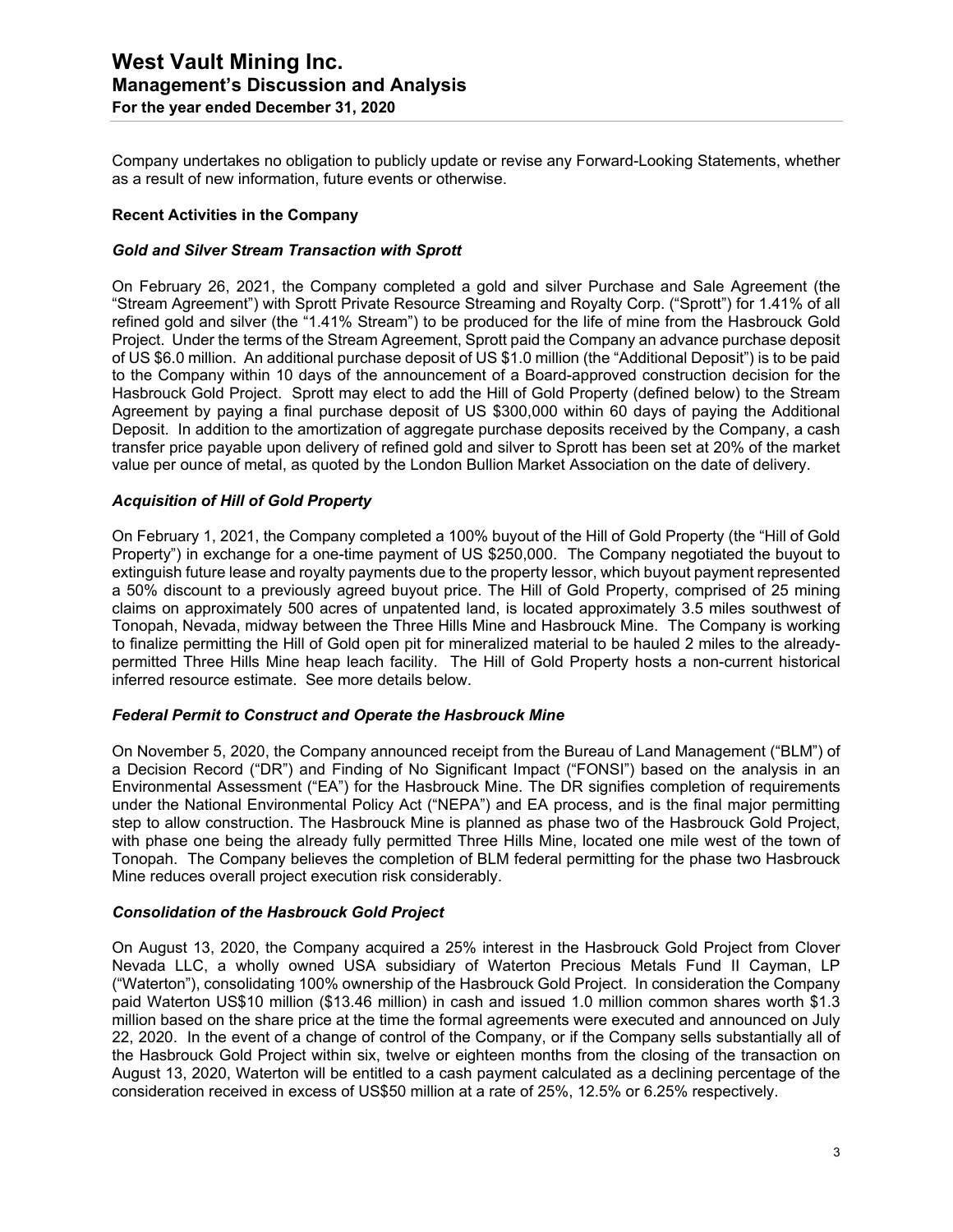#### **West Vault Mining Inc. Management's Discussion and Analysis For the year ended December 31, 2020**

On August 12 and August 13, 2020, the Company closed a non-brokered private placement and a brokered private placement, both priced at \$1.15 per common share, and both first announced on July 22, 2020. The non-brokered private placement, completed with two major shareholders of the Company, closed first for 8,855,000 common shares and gross proceeds of \$10,183,250. The brokered private placement for 5,520,000 common shares and gross proceeds of \$6,348,000 closed August 13, 2020. Total commissions of \$380,880 were paid on the brokered private placement.

#### *Name Change and Share Consolidation*

At the Annual General and Special Meeting of Shareholders of the Company held on June 25, 2020 (the "2020 AGM"), West Vault's shareholders approved the Company's change of name to "**West Vault Mining Inc.**" with immediate effect. The Company's common shares began trading on the TSXV under the new symbol '**WVM**' on July 2, 2020.

At the Company's 2020 AGM, shareholders also approved a reverse split of the Company's common shares and on June 29, 2020, the Company announced it had consolidated its issued and outstanding common shares on the basis of one (1) post-consolidation common share for every ten (10) pre-consolidation common shares. The share consolidation reduced the number of common shares from 425,346,309 to 42,534,631. All share numbers in this MD&A are presented on a post-consolidation basis.

#### *Company Objectives*

On August 12, 2019, the Company announced a revised strategic plan to amplify the Company's strengths while reducing holding costs and dilution risks for shareholders. Key objectives of the Company's revised strategic plan include:

- Holding permitted gold reserves in Nevada;
- Minimizing holding and overhead costs;
- Protecting and enhancing shareholder value;
- Developing the Hasbrouck Gold Project when market conditions are compelling and financial risks are low; and
- Returning capital to shareholders.

#### **Discussion of Operations and Financial Results**

#### **1. Results of Operations**

#### *For the year ended December 31, 2020*

For the year ended December 31, 2020, the Company incurred a net loss of \$2.3 million (December 31, 2019 - \$1.5 million). Losses for both fiscal years were heavily weighted by non-cash items such as a share based compensation expense of \$1.5 million in fiscal 2020 (December 31, 2019 – \$nil) and a write down of \$1.0 million in fiscal 2019 (December 31, 2020 – \$nil) for deferred costs related to the Tonopah Divide project. Throughout 2019 and 2020 cash expenditures have been primarily related to administrative costs, project holding costs and permitting work for the Hasbrouck Gold Project, with an aggregate \$0.8 million having been spent in the current year as compared to \$0.5 million in the 2019 comparable fiscal year. Administrative costs increased in fiscal 2020 due to efforts to complete and communicate recent transactions, resulting in expenses for salaries and benefits of \$261,756 (December 31, 2019 - \$173,719), professional fees of \$201,090 (December 31, 2019 - \$111,747) and shareholder relations expenses of \$127,918 (December 31, 2019 - \$25,693). Comprehensive loss during the year totaled \$3.2 million (December 31, 2019 - \$3.6 million) including an exchange loss of \$0.9 million in the current period versus a \$2.1 million loss in the comparative period due to fluctuations in the value of the US Dollar as compared to the Canadian Dollar during the twelve month period versus the comparative period. The Company's mineral properties (the Company's largest asset) are held in subsidiaries with US Dollar functional currencies and are translated to Canadian dollars at the respective period end rates.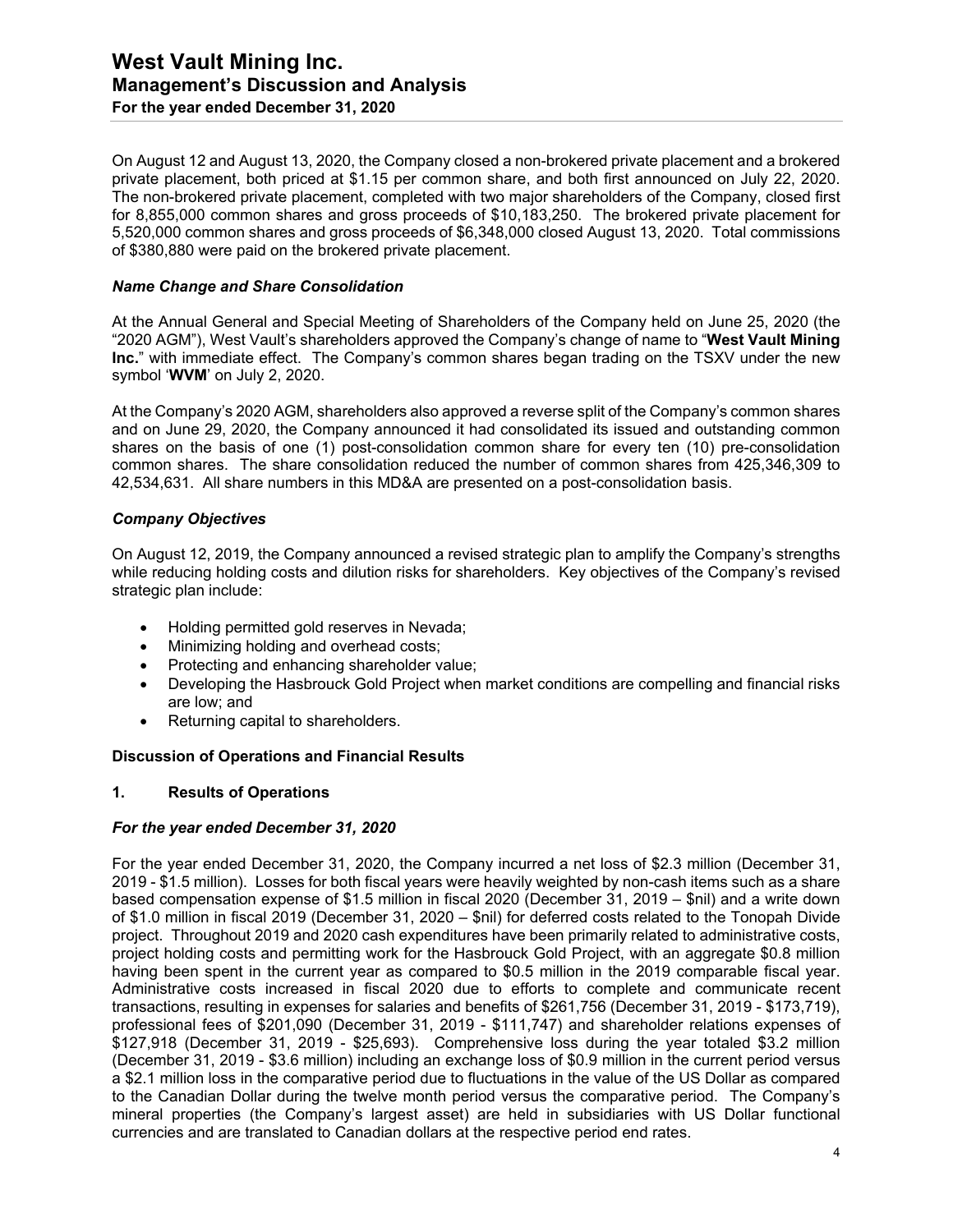#### *For the three-month period ended December 31, 2020*

For the three-month period ended December 31, 2020, the Company incurred a net loss of \$111,407 (December 31, 2019 - \$139,438). Professional fees for the quarter increased from \$42,152 at December 31, 2019 to \$106,771 at December 31, 2020 due work related to recent transactions. Shareholder relations expenditures in the quarter amounted to \$64,517 (December 31, 2019 - \$16,500). A recovery of \$153,197 of share-based compensation was recognized in the current quarter (December 31, 2019 - \$Nil). Expenditures on mineral properties for the three-month period totaled \$66,273 (December 31, 2019 - \$222,792) with the reduction in expenditures due to decreased activity at the property. Exchange differences on the translation of foreign operations resulted in a loss of \$2.2 million (December 31, 2019 - \$0.8 million loss) due to a rise in the value of the Canadian Dollar relative to the US Dollar in the current period.

#### *Selected Information*

|                                  | <b>Year Ended</b><br>December 31,<br>2020 |   | <b>Year Ended</b><br>December 31,<br>2019 |    | Year Ended<br>December 31,<br>2018 |
|----------------------------------|-------------------------------------------|---|-------------------------------------------|----|------------------------------------|
| Interest Income                  | 10,652                                    |   | 16,899                                    | \$ | 4,412                              |
| Comprehensive Loss (Income)      | 3,184,267                                 | S | 3,623,863                                 | S  | (2,740,938)                        |
| Basic and Diluted Loss per Share | 0.05                                      |   | 0.00                                      | \$ | 0.00                               |
| <b>Total Assets</b>              | 45,024,046                                |   | 42,719,571                                | S  | 46,009,212                         |
| Long Term Debt                   | Nil                                       | S | Nil                                       |    | Nil                                |
| <b>Dividends</b>                 | Nil                                       |   | Nil                                       | \$ | Nil                                |

The following table sets forth selected quarterly financial information for each of the last eight (8) quarters:

| <b>Quarter Ending</b> |    | <b>Interest &amp; Other</b><br><b>Income</b> | Net Loss <sup>(a)</sup> |    | <b>Comprehensive Loss</b><br>$(Gain)^{(b)}$ | <b>Net Basic Loss</b><br>per Share |
|-----------------------|----|----------------------------------------------|-------------------------|----|---------------------------------------------|------------------------------------|
| December 31, 2020     | ¢  | 4,184                                        | 111,407                 | S  | 2,380,523                                   | \$<br>0.00                         |
| September 30, 2020    | \$ | 2,383                                        | \$<br>1,900,068         | S  | 2,837,544                                   | \$<br>0.04                         |
| June 30, 2020         | ¢  | 1,696                                        | \$<br>169,771           | \$ | 1,902,469                                   | \$<br>0.00                         |
| March 31, 2020        | œ  | 2,388                                        | \$<br>101,175           | \$ | (3,936,269)                                 | \$<br>0.00                         |
| December 31, 2019     | \$ | 920                                          | \$<br>139,438           | \$ | 973,542                                     | \$<br>0.00                         |
| September 30, 2019    | \$ | 3,233                                        | \$<br>1,124,031         | \$ | 603,544                                     | \$<br>0.03                         |
| June 30, 2019         | \$ | 5,711                                        | \$<br>112,368           | \$ | 1,023,565                                   | \$<br>0.00                         |
| March 31, 2019        | \$ | 7,035                                        | \$<br>113,796           | \$ | 1,023,212                                   | \$<br>0.00                         |

**Notes:** 

a) Quarterly Net Loss is often materially affected by the timing and recognition of large non-cash expenses.

b) Comprehensive (gain) loss by quarter is often materially affected by changes in foreign exchange rates.

#### **2. Exploration Programs and Expenditures**

#### *Hasbrouck Gold Project*

On January 24, 2014, the Company entered into a purchase agreement to acquire 75% of the Hasbrouck and Three Hills properties (together the Hasbrouck Gold Project as defined above) in southwestern Nevada for consideration of US\$20 million from Allied Nevada Gold Corp. ("ANV").

On March 10, 2015, ANV announced that it had filed for Chapter 11 bankruptcy protection in the U.S. and was implementing a financial restructuring of its debt. On June 19, 2015, Waterton acquired all of ANV's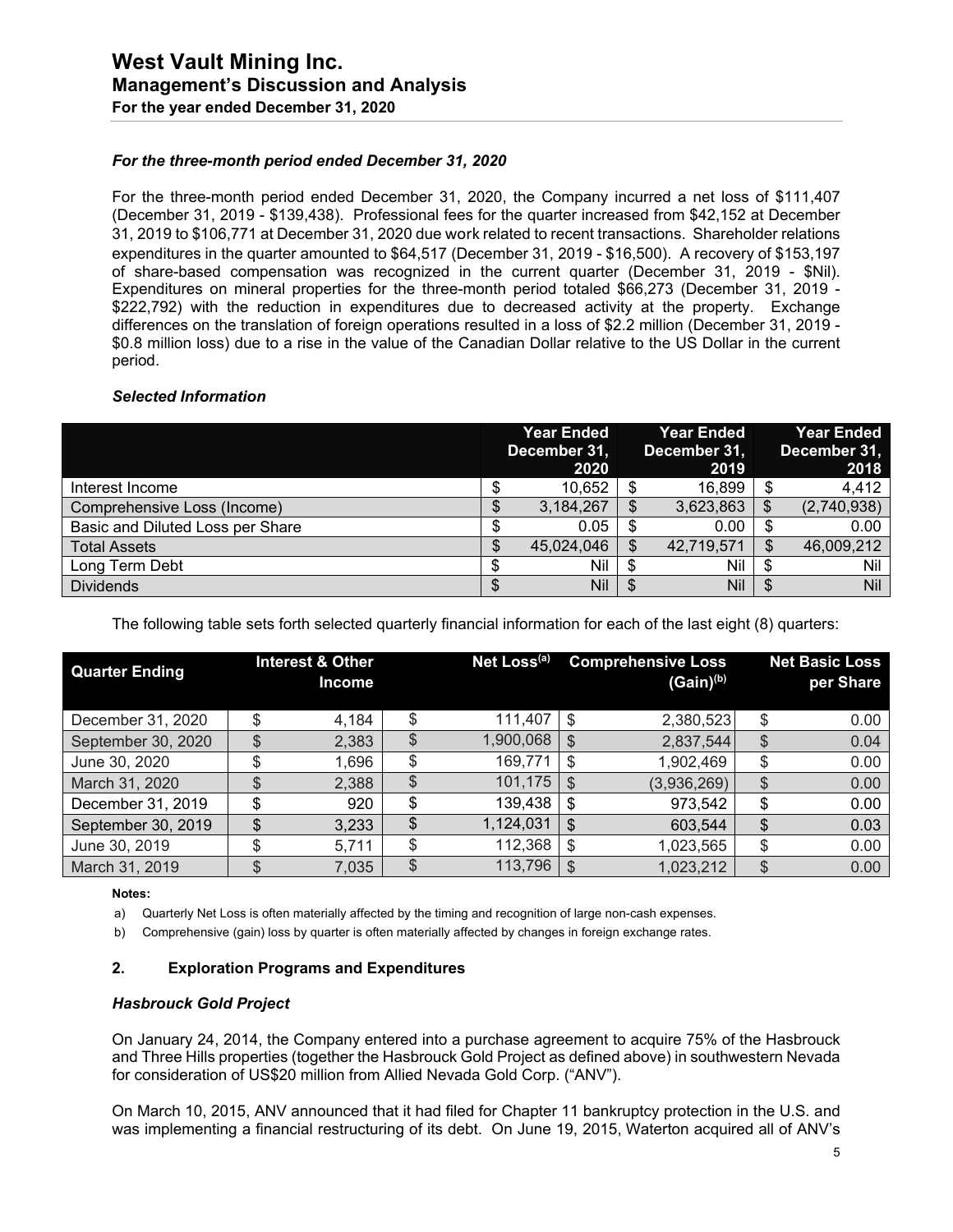exploration properties and related assets (excluding the Hycroft operation) for US\$17.5 million, including the remaining 25% interest in the Hasbrouck Gold Project.

As outlined in the purchase agreement, 100% title to the mineral rights underlying the Hasbrouck Gold Project was transferred into the LLC on September 1, 2016, with the Company retaining its 75% interest and Waterton its 25% interest for ownership and operating purposes.

On August 13, 2020, the Company purchased Waterton's 25% interest for US\$10 million (\$13.46 million) and one million shares of the Company to consolidate 100% of the Hasbrouck Gold Project.

The Hasbrouck Gold Project has been advanced to a pre-feasibility study level and now has achieved federal permitting. Further details of the pre-feasibility study and permitting can be found below.

#### *Other Properties*

#### *Hill of Gold*

On November 29, 2016, the Company announced the execution of a ten-year Mineral Lease and Option to Purchase Agreement (the "HOG Lease") for a 100% interest in the Hill of Gold Property near Tonopah, Nevada. The Hill of Gold Property is located midway between the Three Hills Mine and the Hasbrouck Mine. The terms of the HOG Lease allowed for mining and required annual lease payments as prepayments on a 2% NSR royalty of US\$25,000 for the first three years and thereafter US\$30,000 per year, with the option of buying the mining claims and royalty for US\$500,000 at any time during the lease term. The fourth lease payment was made in November 2020. The Hill of Gold Property covers 25 mining claims on approximately 500 acres of unpatented land.

On February 1, 2021, the Company completed a 100% buyout of the Hill of Gold Property in exchange for a one-time payment of US \$250,000 (see details above). Permitting work is currently directed at approval for an open pit at the Hill of Gold that can add ore and mine life to the permitted Three Hills Mine.

Hill of Gold has a non-current historical resource of 42,350 gold ounces (pit-constrained at 0.01 ounce per ton cut-off grade) which was developed in 1969 by Scott Hardy P.E and Steven Ristorcelli, P.Geo, both of Mine Development Associates in Reno, Nevada ("MDA"). This historical resource is based on 29,926 feet of drilling from 83 reverse circulation holes and 6 core holes. The Hill of Gold host rocks and geological setting are similar to those found at the Three Hills deposit.

A qualified person has not done sufficient work to classify this historical resource as a current mineral resource, and the Company is not treating this historical estimate as a current mineral resource.

| <b>Hill of Gold Kriged Resource</b> |           |           |          |  |  |  |  |
|-------------------------------------|-----------|-----------|----------|--|--|--|--|
| <b>Inferred</b>                     |           |           |          |  |  |  |  |
| Cutoff                              | Gold      |           |          |  |  |  |  |
| (opt)                               |           | Oz Au/ton | (ounces) |  |  |  |  |
| 0.000                               | 1,699,000 | 0.025     | 42,480   |  |  |  |  |
| 0.010                               | 1,629,000 | 0.026     | 42,350   |  |  |  |  |
| 0.015                               | 1,438,000 | 0.027     | 38,830   |  |  |  |  |
| 0.020                               | 985,000   | 0.032     | 31,520   |  |  |  |  |
| 0.030                               | 403,000   | 0.044     | 17,730   |  |  |  |  |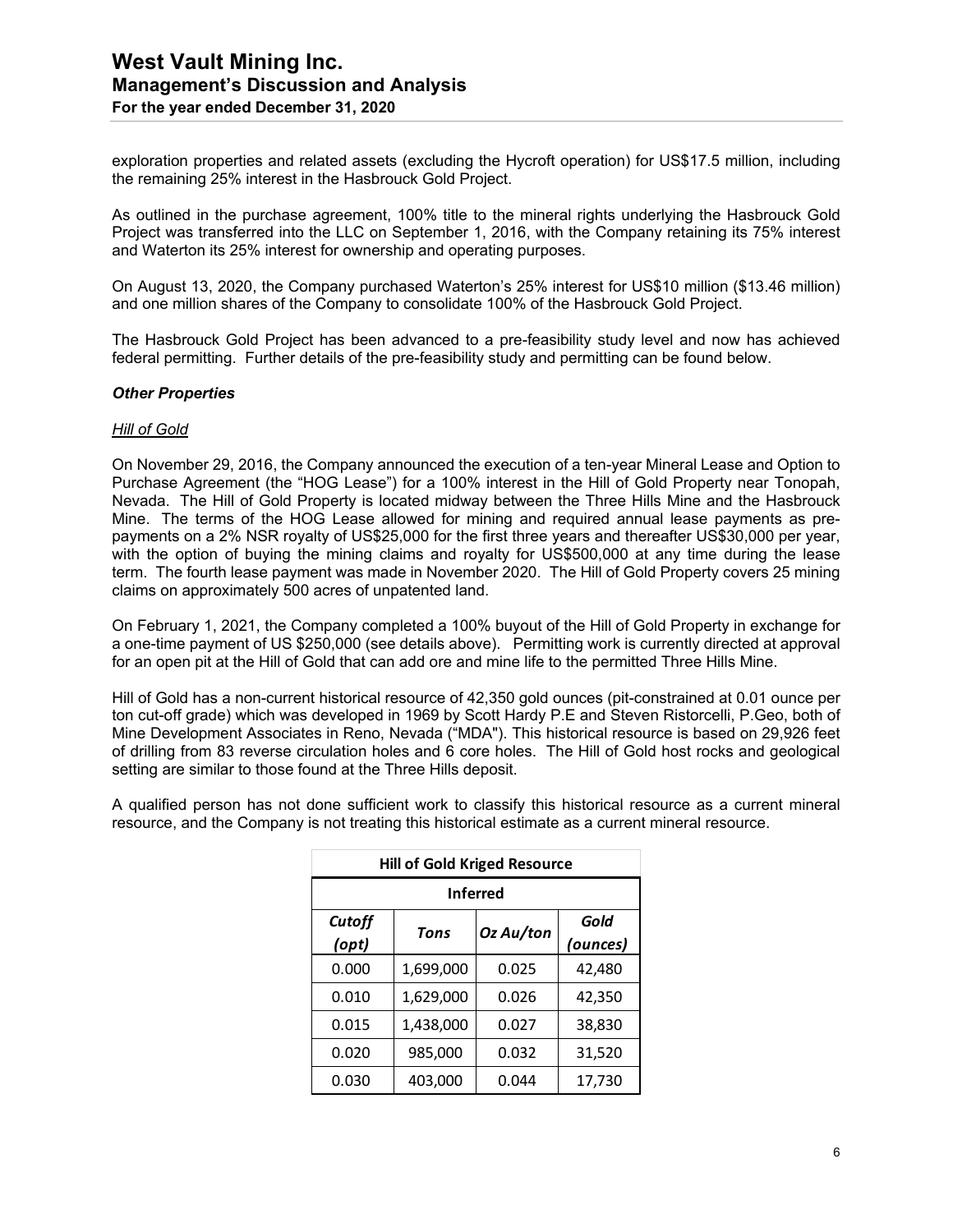Three metallurgical studies have been performed which indicate a gold recovery from a heap leach of between 67% and 74%:

- Phelps Dodge, pre-1996, bottle-rolls on RC chips
- Chemex Labs, pre-1996, shaker tables on RC chips
- McClelland Labs, 1996, two composited core samples

MDA estimate that 1.3 million tons of this material is mineable at a grade of 0.026 opt (0.9 g/t) in an open pit, with a stripping ratio of 3:1. Conservative pit slopes were used in making this estimate, which might be steepened should a rigorous geotechnical analysis be performed, which would include drilling one or more geotechnical boreholes. Should this be the case, it would have the effect of reducing the stripping ratio for the estimated mineable material.

| <b>Hill of Gold Floating Cone Results</b> |                 |                                       |           |                    |  |  |  |  |
|-------------------------------------------|-----------------|---------------------------------------|-----------|--------------------|--|--|--|--|
| <b>Au Price</b>                           | <b>Ore Tons</b> | <b>Ore Grade</b><br><b>Waste Tons</b> |           | <b>Strip Ratio</b> |  |  |  |  |
| \$450                                     | 1,269,000       | 0.026                                 | 3,790,000 | 2.99               |  |  |  |  |
| \$400                                     | 1,214,000       | 0.026                                 | 3,722,000 | 3.02               |  |  |  |  |
| \$385                                     | 1,204,000       | 0.026                                 | 3,676,000 | 3.05               |  |  |  |  |
| \$350                                     | 278,000         | 0.032                                 | 605,000   | 2.18               |  |  |  |  |
| \$300                                     | 217,000         | 0.032                                 | 369,000   | 1.70               |  |  |  |  |

- 1. This estimate of historical resources was made before the Company acquired an interest in Hill of Gold
- 2. The source of this historic estimate is a technical report entitled "Hill of Gold Project, Resource Evaluation, November 11, 1996", which is not compliant with National Instrument 43-101 Standards of Disclosure for Mineral Projects ("NI 43-101"), and was written for Eastfield Resources (USA) Inc. and Prism Resources (U.S.) by Scott Hardy P.E. and Steven Ristorcelli, P.Geo., of MDA.
- 3. This historical estimate is relevant due to its proximity to and thus the potential economic impact it might have on the Three Hills Mine.
- 4. Regarding the reliability of this historical resource, MDA stated in their 1969 report that although the exercise to develop this historical resource has not been entirely rigorous, they believe it is a reasonable estimate of the in-situ Hill of Gold historical resource and potential open pit volumes, and that while additional analysis and new data will change this estimate it should not do so significantly. MDA consider density of drilling to be adequate for a 43-101 resource and assays have been performed by industry-standard labs.
- 5. Key assumptions used to develop the historical resource include modeling using Medsystem software using geological interpretations provided by Eastfield-Prism. The assay database was composited in 10 ft bench composites which were then coded with the appropriate zone number. A block model was constructed, and block grades were estimated using ordinary kriging. Blocks within a zone were estimated using only the composites within the zone.
- 6. The historical estimates are categorized as inferred. No other categories are used.
- 7. Work to upgrade the historical estimate to a current mineral resource would involve twinning a percentage of historical boreholes to confirm historical results, drilling to define the limits of mineralization and provide better control on grade variability and identify geologic characteristics of high-grade intervals, and performing test work to better characterize the metallurgical aspects of the deposit.

#### *Royalty on Hasbrouck Gold Project*

In May 2017, the Company purchased an approximate 1.1% NSR royalty (the "1.1% NSR Royalty") on the Hasbrouck Gold Project from Newmont Corporation ("Newmont"), plus the rights to US\$1.0 million in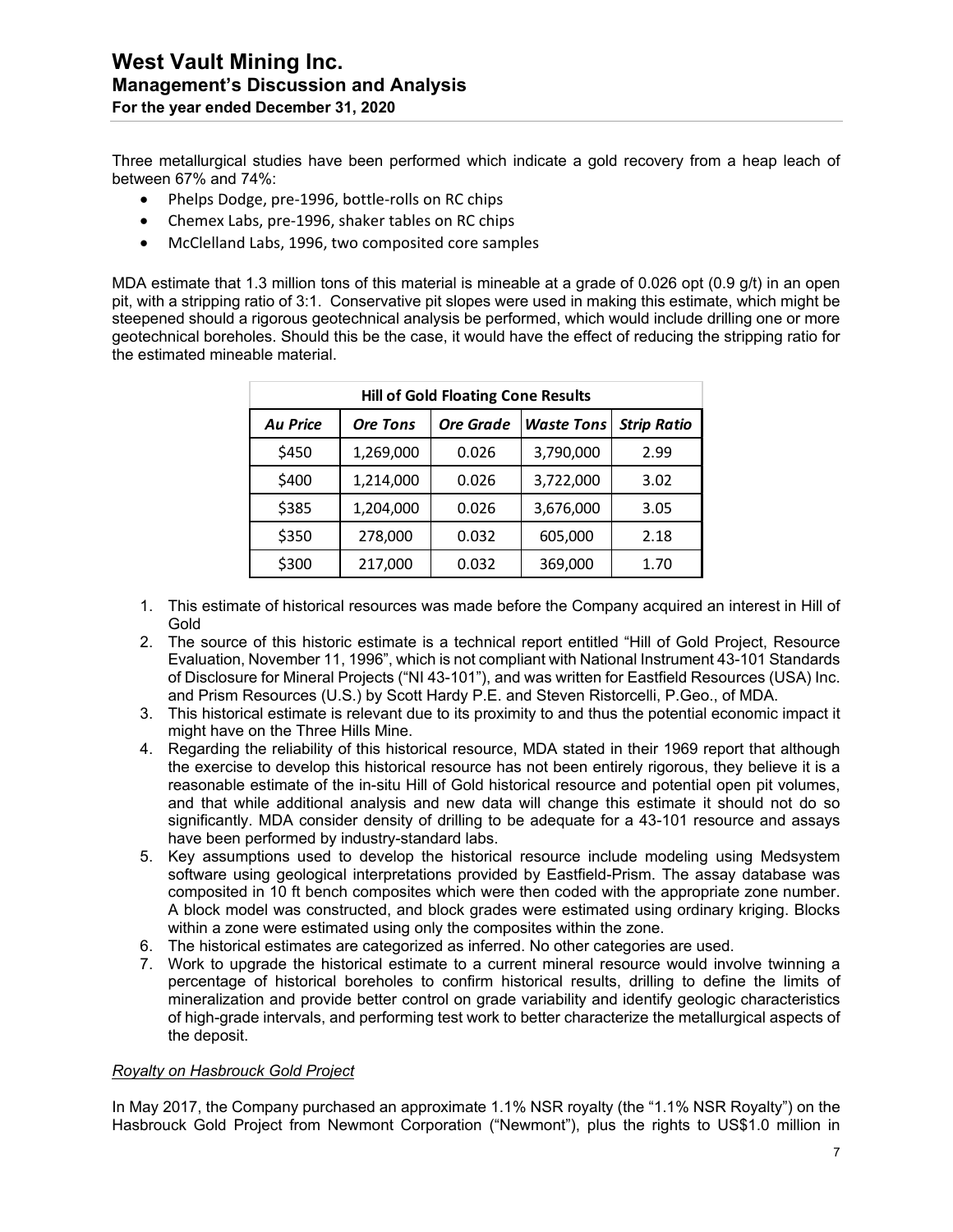#### **West Vault Mining Inc. Management's Discussion and Analysis For the year ended December 31, 2020**

payments due upon commercial production at the Hasbrouck Gold Project and the extinguishment of US\$194,000 in existing land fees due to Newmont. In consideration the Company assigned all its TUG property rights and interests to Newmont (see below for further details). The Company now owns for its own account the 1.1% NSR Royalty, or approximately 31.4% of the existing 3.5% NSR royalties on the Hasbrouck Gold Project. The existing NSR royalties are over claims hosting the Proven and Probable Reserves at the Hasbrouck Gold Project and were not altered by way of this transaction.

#### *Gold and Silver Stream Transaction with Sprott*

On February 26, 2021, the Company completed the Stream Agreement with Sprott (see details above). Under the terms of the Stream Agreement, Sprott paid the Company an advance purchase deposit of US \$6.0 million. Additional purchase deposits of up to an aggregate US \$1.3 million are payable to the Company pursuant to the Stream Agreement. In addition to the amortization of aggregate purchase deposits received by the Company, a cash transfer price payable upon delivery of refined gold and silver to Sprott has been set at 20% of the market value per ounce of metal, as quoted by the London Bullion Market Association on the date of delivery.

The 2016 PFS (details below) assumed the 1.1% NSR Royalty was owned by a third party, resulting in an expense to the project and a reduction to the project's estimated NPV. The 1.41% Stream is calculated to approximately offset the cost to the project as if the 1.1% NSR Royalty was sold to a third party. As a result, the 2016 PFS modelled NPV has not materially changed and the 1.41% Stream proceeds to be received by the Company are effectively an addition to the project's NPV as estimated in the 2016 PFS.

#### *Permitting*

#### *Hasbrouck Mine Permitting Update*

The Company focused its recent efforts on obtaining federal permits at the Hasbrouck Mine as a method of adding to the project value and reducing schedule risk.

Federal permitting by the BLM for the Hasbrouck Mine plan, as outlined in the 2016 PFS, was processed under an EA, which categorization was decided upon by the BLM in March of 2020. On August 4, 2020, the Company announced the 30-day public comment period for the Hasbrouck Mine EA had closed. The BLM received and assessed comment letters at the end of the comment period as part of the NEPA process. On November 5, 2020 the Company received the final DR and FONSI for the Hasbrouck Mine, completing requirements under NEPA and granting the final significant permit to allow construction.

Various state permits and a federal eagle take permit are also required for construction and operation at the phase two Hasbrouck Mine. These permits will conform to the BLM permitted project and are planned to be acquired during the initial construction and mining at the phase one Three Hills Mine.

#### *Three Hills Mine Permitting Update*

On November 27, 2015, the Company announced the receipt of a positive DR and FONSI for the federal EA of the Three Hills Mine. The receipt of the positive DR signified completion of the NEPA process and EA process and was the final major permitting step necessary for construction at the Three Hills Mine to begin. The last key state permit necessary for construction and operation at the Three Hills Mine was issued in June 2016.

West Vault plans to operate the Three Hills Mine for at least two years, during which time the Hasbrouck Mine would be constructed and commissioned. Hasbrouck Mine's capital costs are projected at a gold price of \$1,275 to be largely if not entirely funded by cash flow from the Three Hills Mine. The possibility exists that the ore bodies at the Three Hills Mine and the Hasbrouck Mine can be extended through exploration performed while both are under construction and in operation. Additional ore discovered at Three Hills, and additional ore from the Hill of Gold Property, may generate additional cash flow over and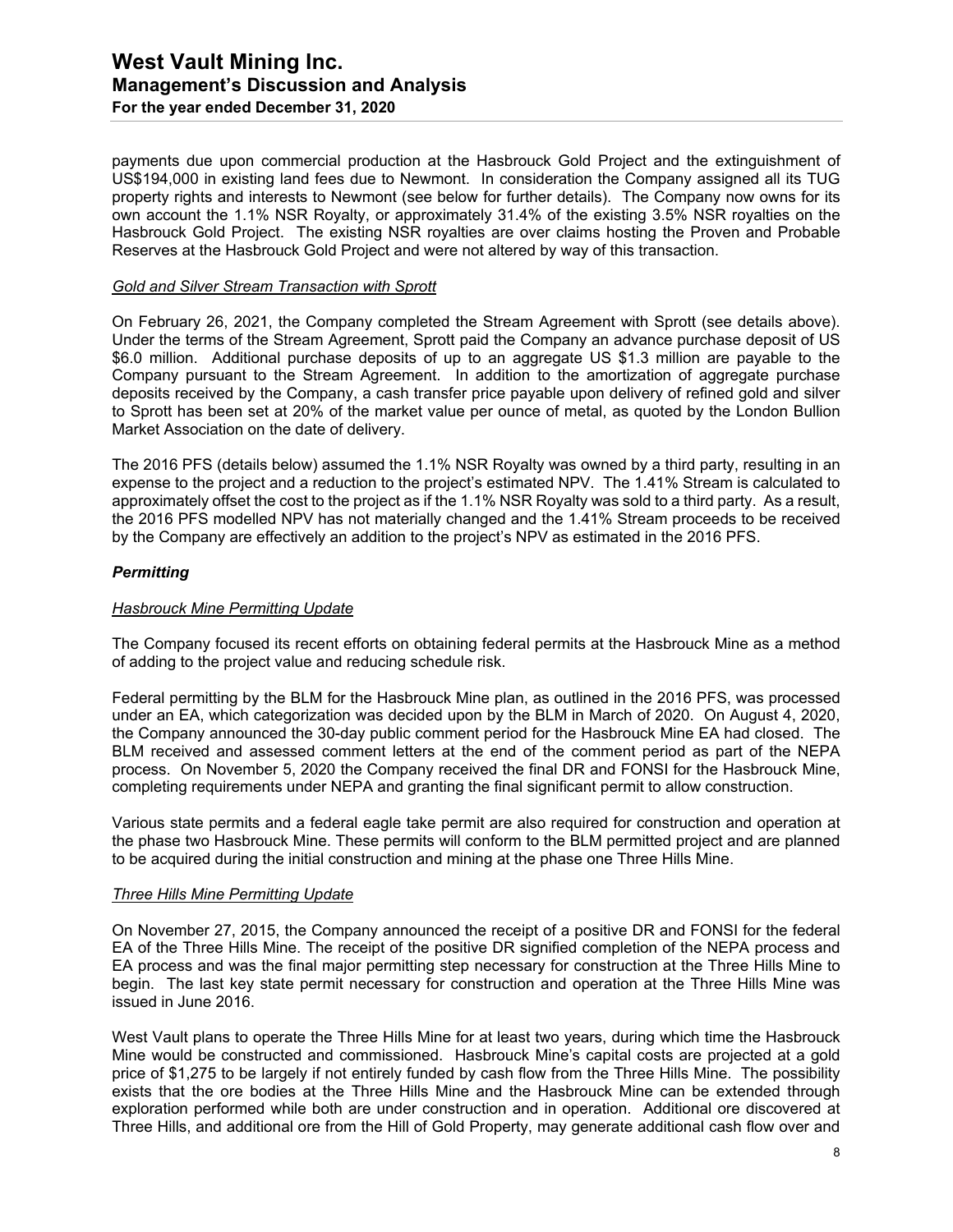above that required for construction of the Hasbrouck Mine. Drilling completed to date has not confirmed further economically recoverable ore.

#### *Hasbrouck Gold Project Updated Pre-Feasibility Study*

The Hasbrouck Gold Project's base case, as reported in the 2016 PFS, has an after-tax IRR of 43% and a US\$120 million after-tax Net present Value ("NPV") at a 5% discount rate (NPV 5%) at a US\$1,275/oz gold price and a US\$18.21/oz silver price. Sensitivity analysis in the 2016 PFS indicated that a gold price of US\$1,800 resulted in an estimated after-tax IRR of 92% and a US\$295 Million NPV(5%).

Processing at the Hasbrouck Gold Project is planned at an average 6.1 million ore tons per year for an average of 74,000 ounces annual gold-equivalent production for eight years. In the 2016 PFS base case a Carbon-In-Columns ("CIC") plant will be installed at the Three Hills Mine. Gold loaded on carbon at the Three Hills Mine will be stripped by an off-site contractor, regenerated and returned. In contrast an Adsorption-Desorption-Recovery plant (ADR) complete with CIC will be installed at the Hasbrouck Mine, necessary due to the greater amount of silver and mercury in that deposit which effectively eliminates the option of shipping loaded carbon off-site for stripping.

Initial capital to construct the Three Hills Mine is estimated in the 2016 PFS at US\$47 million. Further capital expenditures of \$83 million to construct the larger Hasbrouck Mine are modelled to come from free cashflow from operations at the Three Hills Mine.

The 2016 PFS includes a timeline which shows the Three Hills Mine operating for approximately two years followed by six years of operations at the Hasbrouck Mine to produce 594,000 equivalent gold ounces over eight years. The life of mine stripping ratio will be 1:1. Adjusted Operating Costs net of by-products as defined by the World Gold Council will be US\$661 per ounce of gold, with All-in Sustaining Costs net of byproducts of US\$709 per ounce of gold.

Three Hills Mine is planned as a run-of-mine heap-leach operation using conventional open pit, truck-andshovel mining. Run-of-mine ore will be placed on the leach pad at 15,000 tons per day. A large-scale metallurgical test using a 20 ton sample of representative un-crushed ore predicted 81.5% gold recovery at the Three Hills Mine.

The Hasbrouck Mine is designed as a 17,500 ton-per-day heap-leach operation. Crushing will be by a primary jaw crusher, two secondary cone-crushers, and a tertiary high-pressure grinding roll ("HPGR"). Crushed product will be agglomerated with cement in a pug mill and conveyed to a leach pad. Metallurgical tests on Hasbrouck Mine ore in a lab-scale HPGR predict that using an HPGR for tertiary crushing will result in a gold recovery of 74% and silver recovery of 11%. Gold and silver will be leached using an industrystandard dilute cyanide solution which will then be passed through carbon columns to extract the dissolved precious metals.

The 2016 PFS technical report was written in compliance with NI 43-101 and was filed on SEDAR on September 15, 2016. The filed report is entitled "Technical Report and Updated Preliminary Feasibility Study: Hasbrouck and Three Hills Gold-Silver Project, Esmeralda County, Nevada," is dated September 14, 2016 and was prepared by Thomas L. Dyer, P.E. and Paul Tietz, C.P.G. of MDA, who are WKM's Independent Qualified Persons as defined under NI 43-101. A copy of the report can be found at www.sedar.com and on the Company's website. This latest technical report is an update to the earlier 2015 PFS technical report dated effective June 19, 2015, which was prepared by the same Qualified Persons as the 2016 PFS. Mineral Resource and Reserve estimates have not changed since June 19, 2015.

#### *Water*

Water for the phase one Three Hills Mine will be obtained from a well that will be sunk on the mine property just north of the Three Hills Mine open pit. Historic reports of strong water inflows into several underground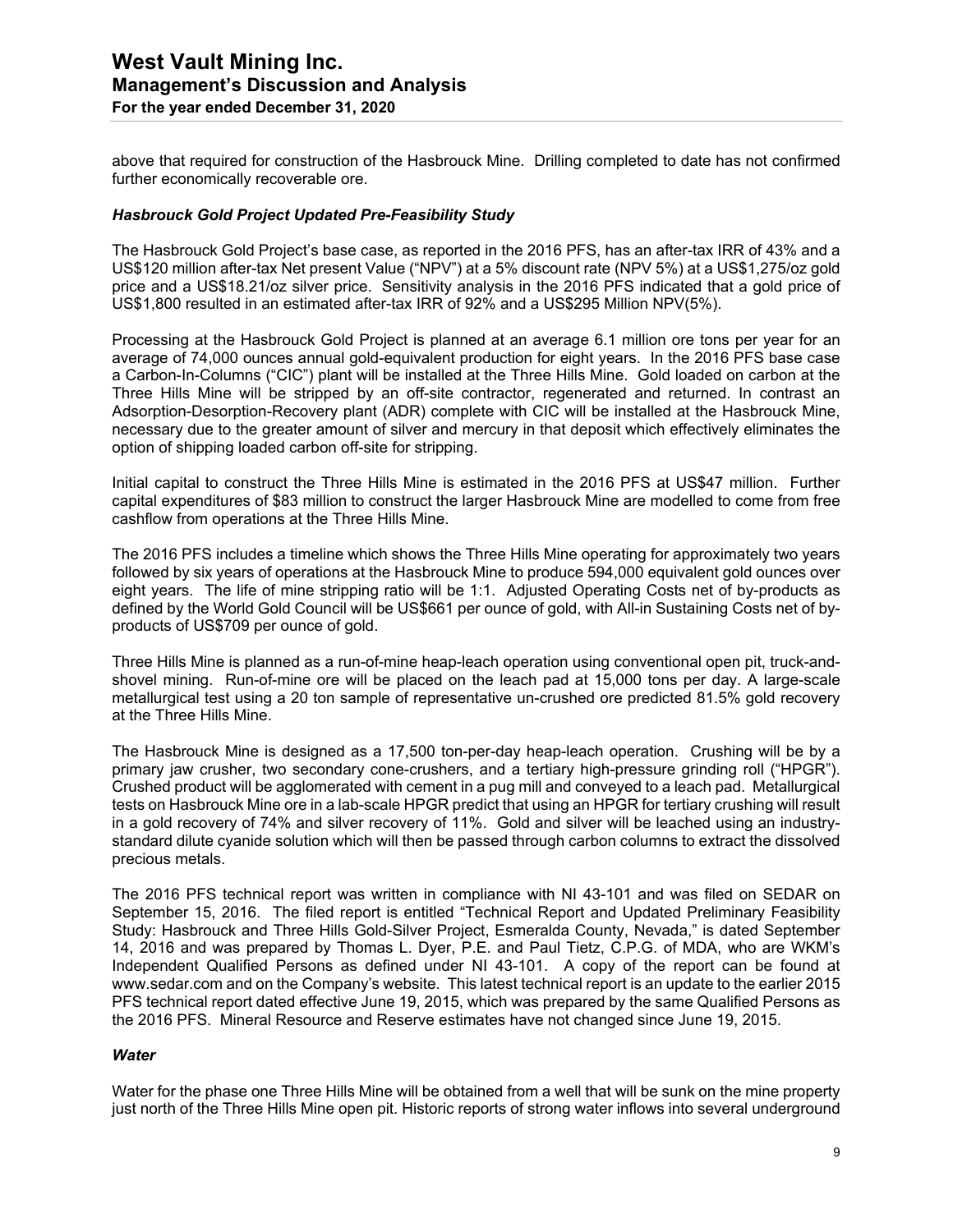mines at the location of the intended well provide good hydrogeological evidence that such a well will be sufficiently productive.

To allow the legal appropriation of groundwater, the Company leased a water right from Liberty Moly LLC ("Liberty Moly") on February 21, 2017, which allows the Company to appropriate ground-water at the Three Hills Mine. Liberty Moly holds certain water rights which allow it to appropriate groundwater within Hydrographic Basin 137a for use at their Liberty Moly project, located 30 km north of WKM's Hasbrouck Gold Project. The lease allows WKM to appropriate 800 acre feet of groundwater annually at a diversion rate of 1.522 cubic feet per second (500 gallons per minute). The quantity of water leased by WKM is a small portion of Liberty Moly's aggregated water rights of 6,200 acre feet annually and is sufficient for WKM`s water needs at both the Three Hills Mine and Hasbrouck Mine.

As initial compensation for the leased water rights, WKM issued to Liberty Moly US\$100,000 worth of WKM common shares (1,454,778 common shares) at a price of \$0.09 per share calculated on the last closing price of one WKM common share on the TSXV on February 13, 2017, converted into U.S. dollars based on the noon buying rate reported by the Bank of Canada on February 14, 2017. On each anniversary date during the term of the Lease, WVM is to pay Liberty Moly either US\$10,000 in cash or the equivalent value in common shares calculated by dividing US\$10,000 by the last closing price of one WKM common share on the TSXV immediately preceding the anniversary date, converted into U.S. dollars based on the foreign exchange rate reported by the Bank of Canada on the applicable payment anniversary. Accordingly, 179,446 shares were issued to Liberty Moly on March 2, 2018 and 204,582 shares were issued to Liberty Moly on April 5, 2019 to settle the US\$10,000 owed on each anniversary date. US\$10,000 in cash was paid to Liberty Moly in April 2020.

Water for the Hasbrouck Mine will come from the aforementioned well that will be installed at the Three Hills Mine, and which will be piped from Three Hills Mine to the Hasbrouck Mine via a 5-mile, 12-inch diameter pipeline, to be installed on public land. Pumping costs will be minimal as Hasbrouck Mine is at approximately 700 ft lower elevation than Three Hills Mine.

The Three Hills and Hasbrouck Mines are located in different hydrographic basins. Approval to transfer water from one basin to another is required under Nevada regulations; such approval was obtained from Nevada's state engineer in early 2019. Approval to pipe water from the Three Hills Mine to the Hasbrouck Mine eight km to the south effectively finalizes the Company's water supply plans for the project as a whole.

#### *Hasbrouck Gold Project Resources*

No change to Mineral Resources or Reserves has occurred since the 2015 PFS. Resources reported below are as at November 3, 2014 and are inclusive of Reserves and are based on 100% of the project.

| Hasbrouck Deposit Reported Mineral Resources* November 3, 2014,<br>Mine Development Associates (0.006oz AuEq/ton Cutoff) |                  |                  |               |                 |            |  |
|--------------------------------------------------------------------------------------------------------------------------|------------------|------------------|---------------|-----------------|------------|--|
| <b>Class</b>                                                                                                             | Tons             | oz Au/ton ∣oz Au |               | oz Ag/ton oz Ag |            |  |
| Measured                                                                                                                 | 8,261,000        | 0.017            | 143,000 0.357 |                 | 2,949,000  |  |
| Indicated                                                                                                                | 45,924,000 0.013 |                  | 595,000 0.243 |                 | 11,147,000 |  |
| M+I                                                                                                                      | 54,185,000 0.014 |                  | 738,000 0.260 |                 | 14,096,000 |  |
| Inferred                                                                                                                 | 11,772,000 0.009 |                  | 104,000 0.191 |                 | 2,249,000  |  |
| Notes: $oz$ AuEq/ton = $oz$ Au/ton + ( $oz$ Ag/ton x 0.000417)                                                           |                  |                  |               |                 |            |  |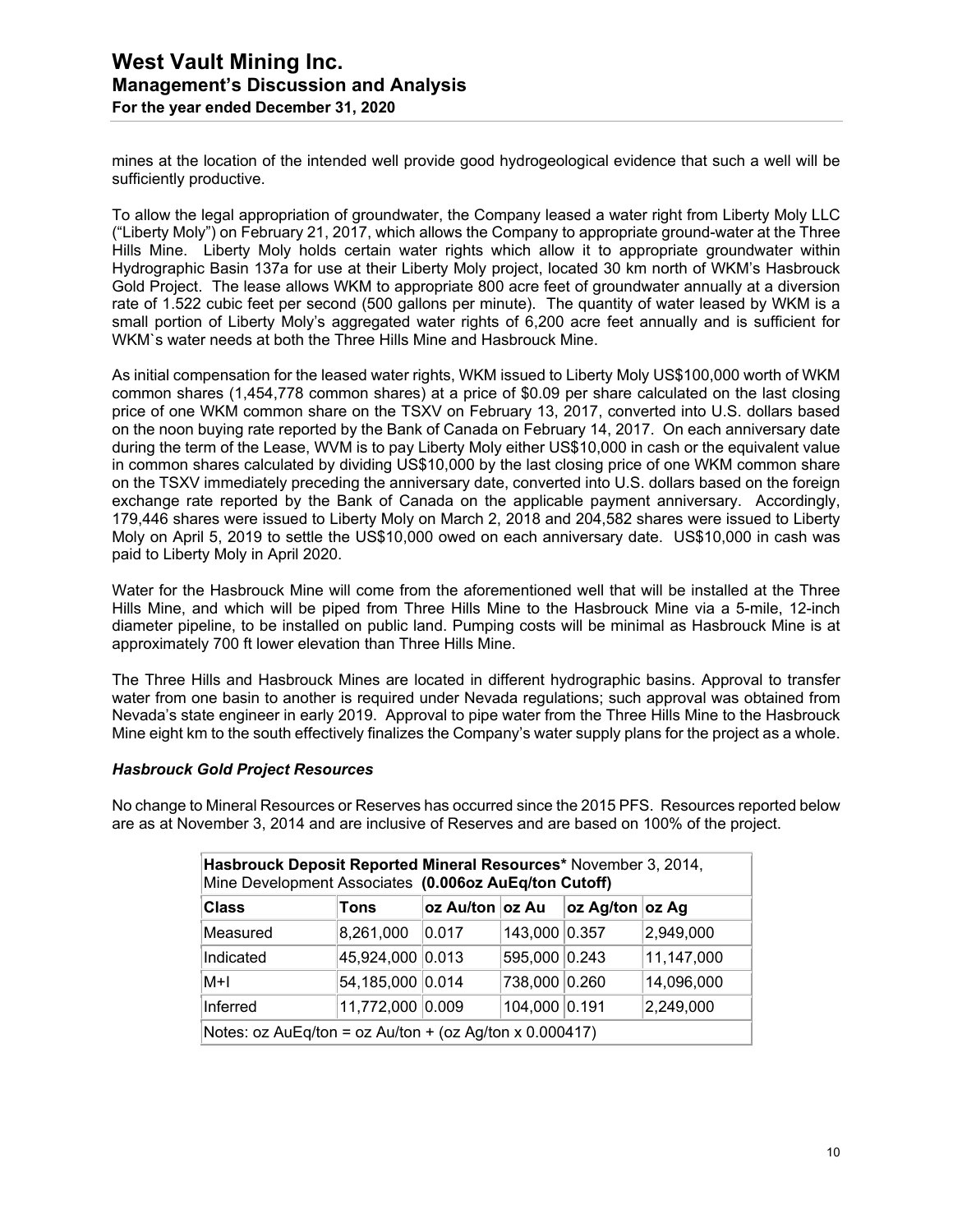| Three Hills Reported Mineral Resources* August 4, 2014,<br>Mine Development Associates (0.005oz Au/ton Cutoff) |            |           |         |  |  |
|----------------------------------------------------------------------------------------------------------------|------------|-----------|---------|--|--|
| <b>Class</b>                                                                                                   | Tons       | oz Au/ton | oz Au   |  |  |
| Indicated                                                                                                      | 10,897,000 | 0.017     | 189,000 |  |  |
| Inferred                                                                                                       | 2,568,000  | 0.013     | 32,000  |  |  |

#### **Notes:**

- a) CIM definitions are followed for classification of Mineral Resources.
- b) Mineral Resources are estimated using a gold price of US\$1,300 per oz and a silver price of US\$22 per oz.
- c) Totals may not represent the sum of the parts due to rounding.
- d) The Mineral Resources have been prepared by Paul Tietz, C.P.G of Mine Development Associates in conformity with CIM "Estimation of Mineral Resource and Mineral Reserves Best Practices" guidelines and are reported in accordance with Canadian Securities Administrators' requirements and NI43-101. Mineral resources are not Mineral Reserves and do not have demonstrated economic viability. There is no certainty that all Mineral Resource will be converted into Mineral Reserve.

#### *Hasbrouck Gold Project Reserves*

The 2015 PFS, Mineral Resource and Mineral Reserves Estimates were prepared in conformance with NI 43-101 by MDA. Proven and Probable Reserves (based on 100% of the project) are 45.3 million tons containing 762,000 ounces gold and 10.6 million ounces silver and are detailed below**:** 

| Hasbrouck Gold Project Reserves* June 3, 2015, Mine Development Associates (1, 2) |            |               |                       |         |           |                          |  |
|-----------------------------------------------------------------------------------|------------|---------------|-----------------------|---------|-----------|--------------------------|--|
| Three Hills                                                                       |            | <b>K</b> tons | Grade<br>(oz Au/ ton) | K oz Au | oz Ag/ton | K oz Ag                  |  |
| 0.005<br>Au cutoff                                                                | opt Proven |               |                       |         |           |                          |  |
|                                                                                   | Probable   | 9,653         | 0.018                 | 175     |           | $\overline{\phantom{a}}$ |  |
|                                                                                   | P&P        | 9,653         | 0.018                 | 175     |           | -                        |  |
| <b>Hasbrouck</b>                                                                  |            |               |                       |         |           |                          |  |
| Variable $(3)$                                                                    | Proven     | 6,242         | 0.020                 | 127     | 0.410     | 2,562                    |  |
|                                                                                   | Probable   | 29,374        | 0.016                 | 461     | 0.273     | 8,007                    |  |
|                                                                                   | P&P        | 35,617        | 0.017                 | 588     | 0.297     | 10,569                   |  |
| <b>Total Hasbrouck Gold Project</b>                                               |            |               |                       |         |           |                          |  |
| Variable <sup>(3)</sup>                                                           | Proven     | 6,242         | 0.020                 | 127     | 0.410     | 2,562                    |  |
|                                                                                   | Probable   | 39,028        | 0.016                 | 635     | 0.205     | 8,007                    |  |
|                                                                                   | P&P        | 45,270        | 0.017                 | 762     | 0.233     | 10,569                   |  |

#### **Notes:**

- 1. The estimation and classification of Proven and Probable Reserves have been prepared by Thomas L. Dyer, P.E., of Mine Development Associates following CIM standards.
- 2. Reserves are estimated based on \$1,225/oz gold and \$17.50/oz silver.
- 3. Cutoff grades used for reserves are: Three Hills 0.005 oz Au/ton, Hasbrouck Upper Siebert 0.008 oz Au/ton, and Hasbrouck Lower Siebert 0.007 oz Au/ton.
- 4. It is MDA's opinion that the sampling, assaying, and security procedures used at Three Hills and Hasbrouck follow industry standard procedures and are adequate for the estimation of the current Mineral Reserves.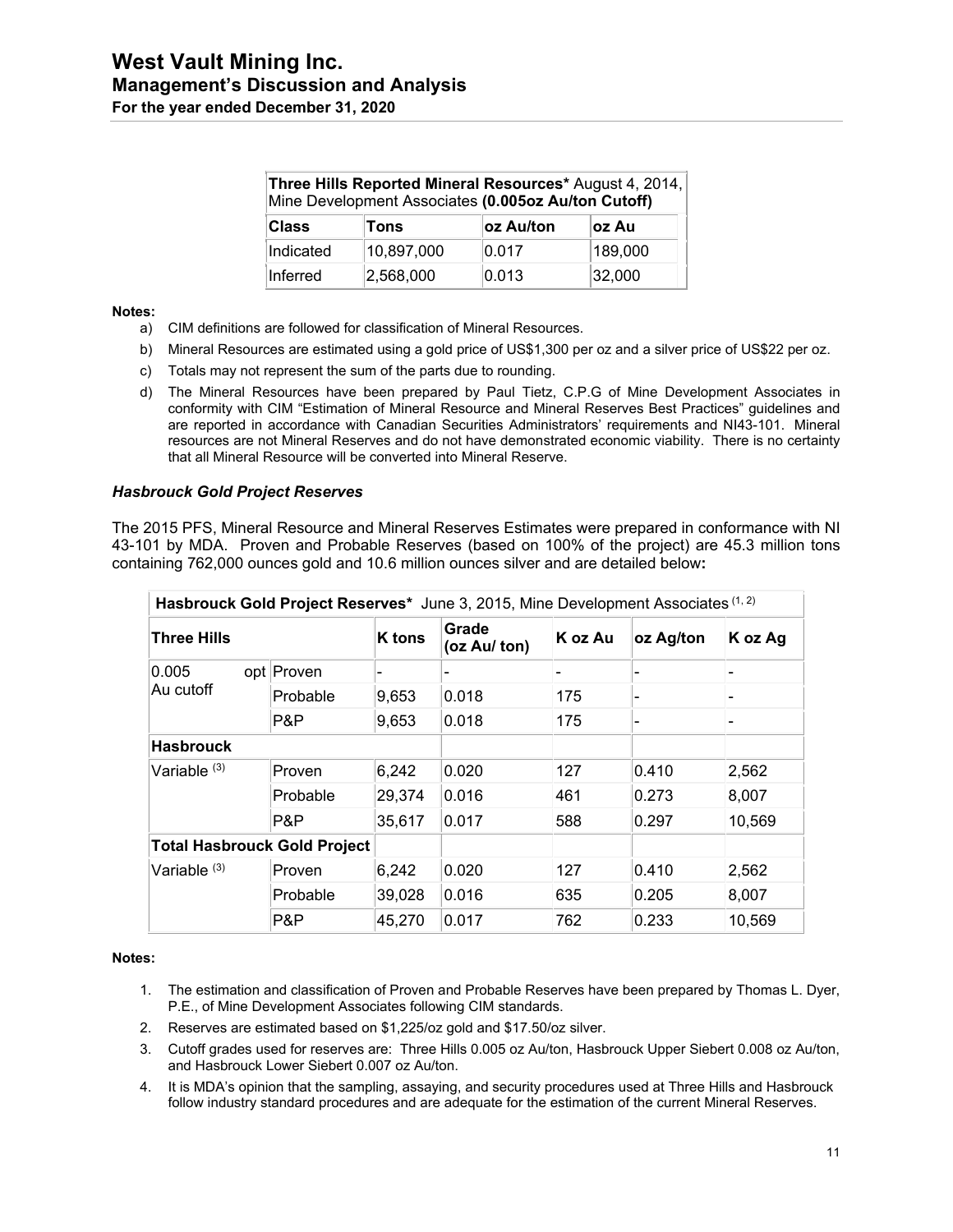- 5. MDA completed audits of the database, performed a site visit, reviewed QAQC data and confirmed historic assays. After performing their review, they consider the assay data to be adequate for the estimation of the current Mineral Reserves.
- 6. MDA has reviewed and verified the data disclosed in the above table to be in conformity with generally accepted CIM "Estimation of Mineral Resource and Mineral Reserves Best Practices" guidelines in accordance with NI 43-101.

#### **3. Liquidity and Capital Resources**

On August 12 and August 13, 2020, the Company closed both a non-brokered private placement and a brokered private placement of common shares whereby the Company issued an aggregate 14,375,000 common shares at a price of \$1.15 per share for gross proceeds of \$16,531,250. Concurrently the Company purchased the remaining 25% of the Hasbrouck Gold Project, including a payment to Waterton of US\$10.0 million (\$13.46 million) in cash as described above. Subsequent to year end, on February 1, 2021 the Company purchased the Hill of Gold Property for US \$250,000 (\$320,450 on the day of purchase) and on February 26, 2021 the Company received an advance deposit of US \$6.0 million (\$7.6 million) from Sprott pursuant to the Stream Agreement. The Company currently has approximately \$8.5 million in cash.

The Company has no sources of operating income at present. The Company's ability to continue as a going concern is dependent upon its ability to raise funds primarily through the issuance of shares or through obtaining alternative financing, in which it has been successful in the past. In addition, if the Company is to begin construction on the Hasbrouck Gold Project, it will be necessary to obtain additional financing. If the Company is unable to obtain this additional financing, management may be required to curtail development at the Hasbrouck Gold Project.

The financial statements are prepared on the basis of a going concern which contemplates the realization of assets and satisfaction of liabilities in the normal course of business. If the Company was unable to continue as a going concern, there would be changes in the carrying amounts of assets and liabilities and the statement of financial position classifications used.

#### **4. Off Balance Sheet Arrangements**

The Company does not have any special purpose entities nor is it party to any arrangements that would be excluded from the balance sheet.

#### **5. Transactions with Related Parties**

The Company paid remuneration for the following items with companies related by way of directors in common:

|                                                                                   |    | 12 months<br>ended<br><b>December</b><br>31, 2020 |    | 12 months<br>ended<br>December<br>31, 2019 |
|-----------------------------------------------------------------------------------|----|---------------------------------------------------|----|--------------------------------------------|
| <b>General Administration</b><br>Accounting fees<br>Rent<br><b>Directors Fees</b> | \$ | 24,000<br>48,000<br>25,128<br>94,250              | S  | 24,000<br>48,000<br>25,128<br>101,750      |
| <b>Total Related Party Transactions</b>                                           | S  | 191,378                                           | \$ | 198,878                                    |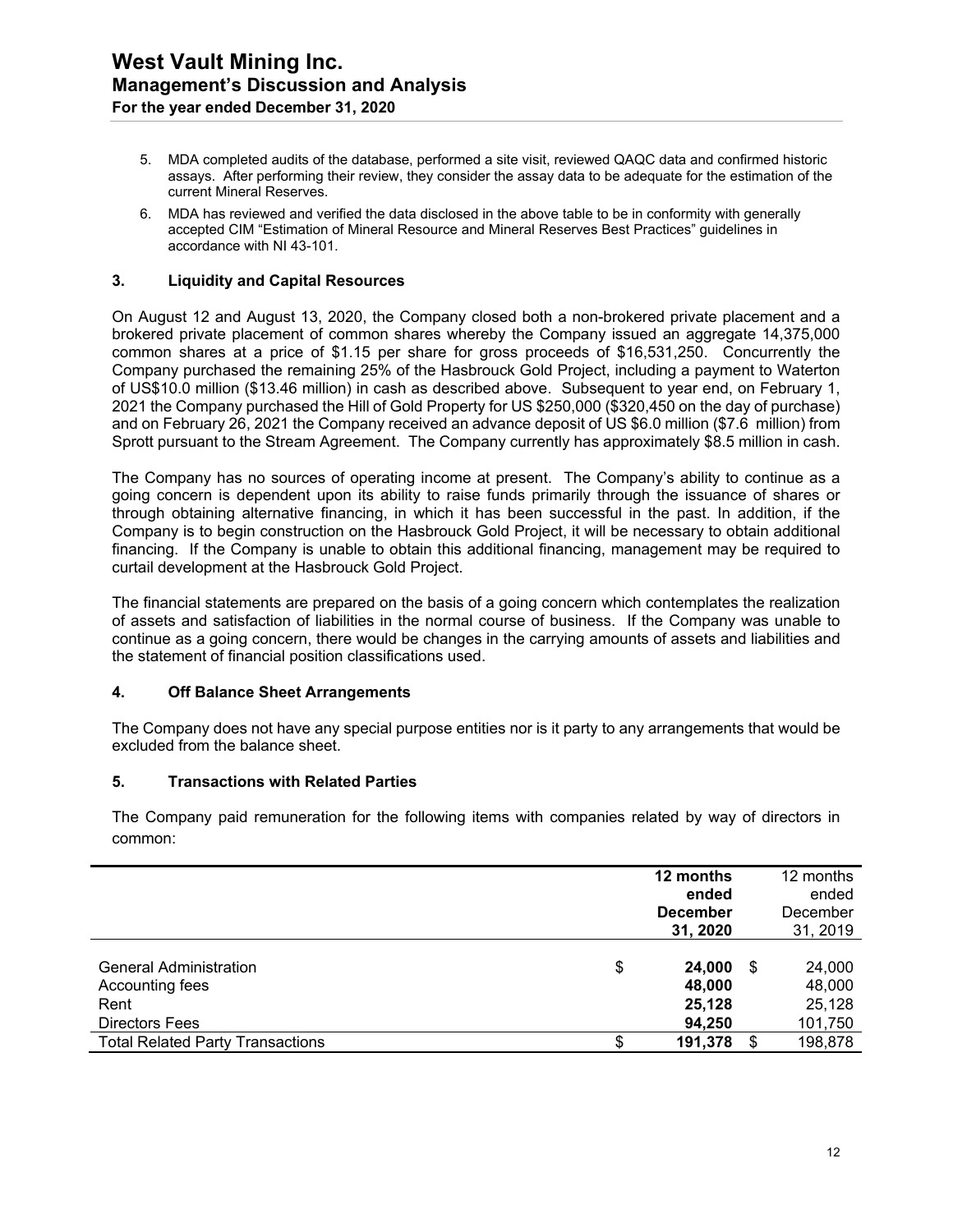#### **West Vault Mining Inc. Management's Discussion and Analysis For the year ended December 31, 2020**

For the year ended December 31, 2020, the Company accrued and paid \$24,000 (December 31, 2019 - \$24,000) for day-to-day administration and secretarial services and \$48,000 (December 31, 2019 - \$48,000) for accounting services; and \$25,128 (December 31, 2019 - \$25,128) for rent to Platinum Group Metals Ltd., a company related by virtue of common directors and officers. Amounts payable at year end include an amount of \$23,208 payable to Platinum Group Metals Ltd. (December 31, 2019 \$36,234).

These transactions are in the normal course of operations and are measured at the exchange amount of consideration established and agreed to by the parties.

#### Compensation of Key Management Personnel

|                                                                        | 12 months<br>ended<br>December<br>31, 2020 |      | 12 months<br>ended<br>December<br>31, 2019 |
|------------------------------------------------------------------------|--------------------------------------------|------|--------------------------------------------|
| Salaries and management fees<br>Directors fees<br>Share-based payments | \$<br>387,400<br>94,250<br>1,397,878       | - \$ | 312,900<br>101,750                         |
| <b>Total Related Party Transactions</b>                                | 1,879,528                                  | -S   | 414,650                                    |

#### **6. Proposed Transactions**

As is typical of the mineral exploration and development industry, the Company periodically reviews potential merger, acquisition, investment, joint venture and other opportunities that could enhance shareholder value.

#### **7. Critical Accounting Estimates**

The preparation of financial statements in conformity with IFRS requires management to make estimates and assumptions that affect the reported amount of assets and liabilities and disclosure of contingent liabilities at the date of the financial statements, and the reported amounts of revenues and expenditures during the reporting period. Management has identified (i) mineral property acquisition and deferred exploration costs (ii) provision for environmental reclamation and closure costs, (iii) deferred tax provision (iv) share-based compensation and (v) recoverability of its interest in mineral properties as the main estimates for the following discussion. Please refer to Note 2 of the Company's 2020 audited annual consolidated financial statements for a description of the significant accounting policies and critical accounting estimates.

Under IFRS, the Company defers all costs relating to the acquisition and exploration of its mineral properties. Any revenues received from such properties are credited against the costs of the property. When commercial production commences on any of the Company's properties, any previously capitalized costs would be charged to operations using a unit-of-production method. The Company reviews the carrying value of its mineral properties for recoverability when events or changes in circumstances indicate that the properties may be impaired. If such a condition exists and the carrying value of a property exceeds the estimated net recoverable amount, provision is made for impairment in value.

The existence of uncertainties during the exploration stage and the lack of definitive empirical evidence with respect to the feasibility of successful commercial development of any exploration property does create measurement uncertainty concerning the estimate of the amount of impairment and related fair value of any mineral property. The Company relies on its own or independent estimates of further geological prospects of a particular property and also considers the likely proceeds from a sale or assignment of the rights before determining whether or not impairment in value has occurred.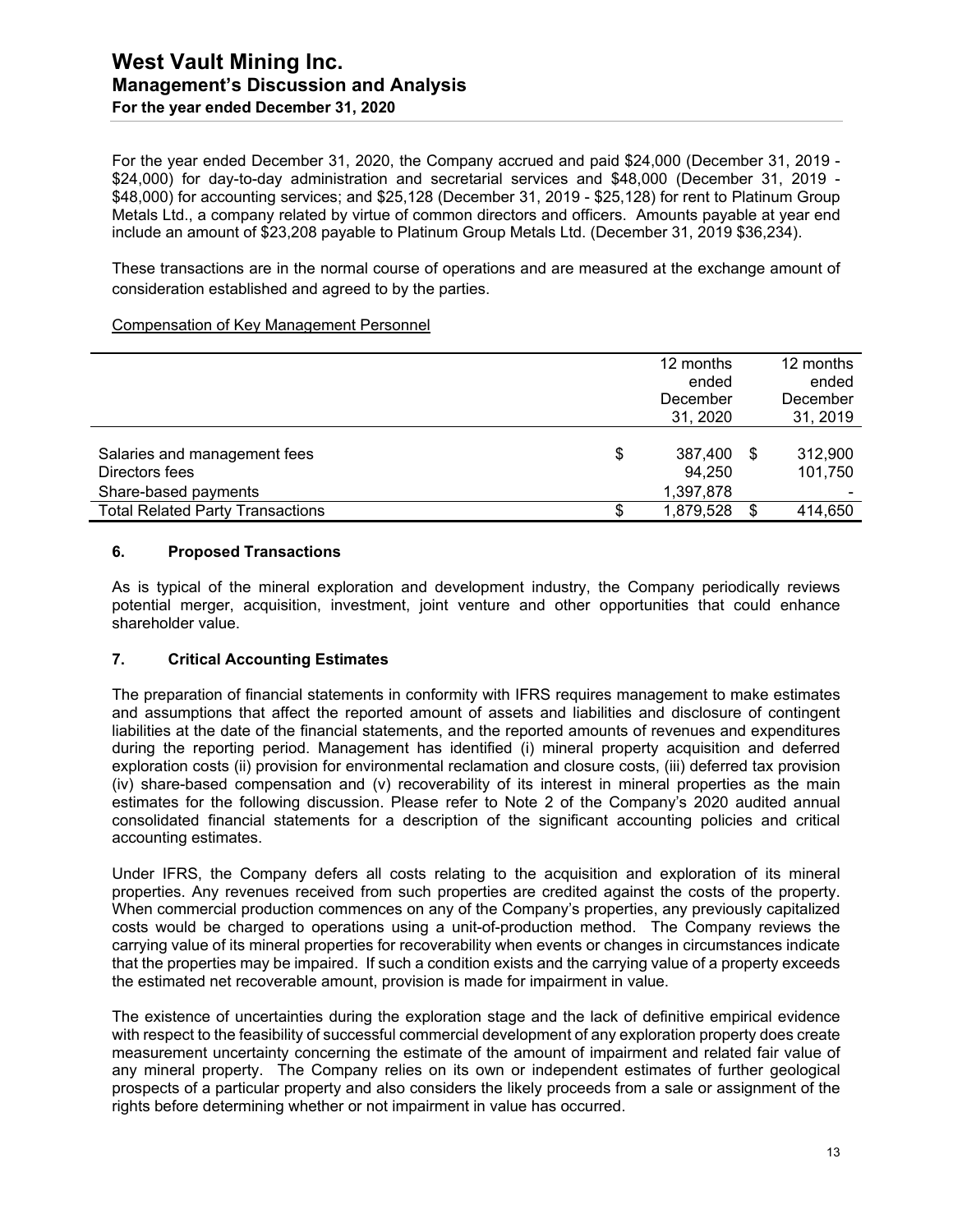Environmental reclamation and closure costs have been estimated based on the Company's interpretation of current regulatory requirements, however changes in regulatory requirements and new information may result in revisions to estimates. The Company recognizes the fair value of liabilities for reclamation and closure costs in the period in which they are incurred. A corresponding increase to the carrying amount of the related assets is generally recorded and depreciated over the life of the asset.

The deferred tax provision is based on the liability method. Future taxes arise from the recognition of the tax consequences of temporary differences by applying enacted or substantively enacted tax rates applicable to future years to differences between the financial statement carrying amounts and the tax bases of certain assets and liabilities. The Company does not recognize any deferred tax assets unless it is probable that the deferred tax amount will be realized in the foreseeable future.

#### **8. Financial Instruments and Other Instruments**

The Company has designated its cash, accounts receivable and reclamation bonds as fair value through profit and loss, all of which are adjusted for current exchange rates as applicable. Trades payable and other liabilities are recorded and measured at amortized cost. Unless otherwise noted, it is management's opinion that the Company is not exposed to significant interest, currency or credit risks arising from financial instruments. The fair value of these financial instruments approximates their carrying value due to their capacity for prompt liquidation.

#### **9. Risks and Uncertainties**

#### Impact of COVID-19

COVID-19 was declared a worldwide pandemic by the World Health Organization on March 11, 2020. The speed and extent of the spread of COVID-19, and the duration and intensity of resulting business disruption and related financial and social impact, are uncertain. Further, the extent and manner to which COVID-19, and measures taken by governments, the Company or others to attempt to reduce the spread of COVID-19, may affect the Company and cannot be predicted with certainty.

COVID-19 and the related measures taken by government have had and may continue to have an adverse impact on many aspects of the Company's business including, employee health, workforce productivity and availability, travel restrictions, contractor availability, supply availability, the Company's ability to maintain its controls and procedures regarding financial and disclosure matters and the availability of insurance and the costs thereof, some of which, individually or when aggregated with other impacts, may be material to the Company.

In addition, the actual or threatened spread of COVID-19 globally, and responses of governments and others to such actual or threatened spread, could also have a material adverse effect on the global economy, could continue to negatively affect financial markets, including the price of gold and the trading price of the Company's shares, could adversely affect the Company's ability to raise capital, and could cause continued interest rate volatility and movements that could make obtaining financing more challenging or more expensive.

#### Other Risks and Uncertainties

The Company's securities should be considered a highly speculative investment and investors should carefully consider all of the information disclosed in the Company's Canadian regulatory filings prior to making an investment in the Company. For a discussion of risk factors applicable to the Company, see the section entitled "Risk Factors" in the Company's most recent annual information form filed with the Canadian provincial securities regulators.

Without limiting the foregoing, the most significant risks and uncertainties faced by the Company are: the inherent risk associated with mineral exploration and development activities; the uncertainty of mineral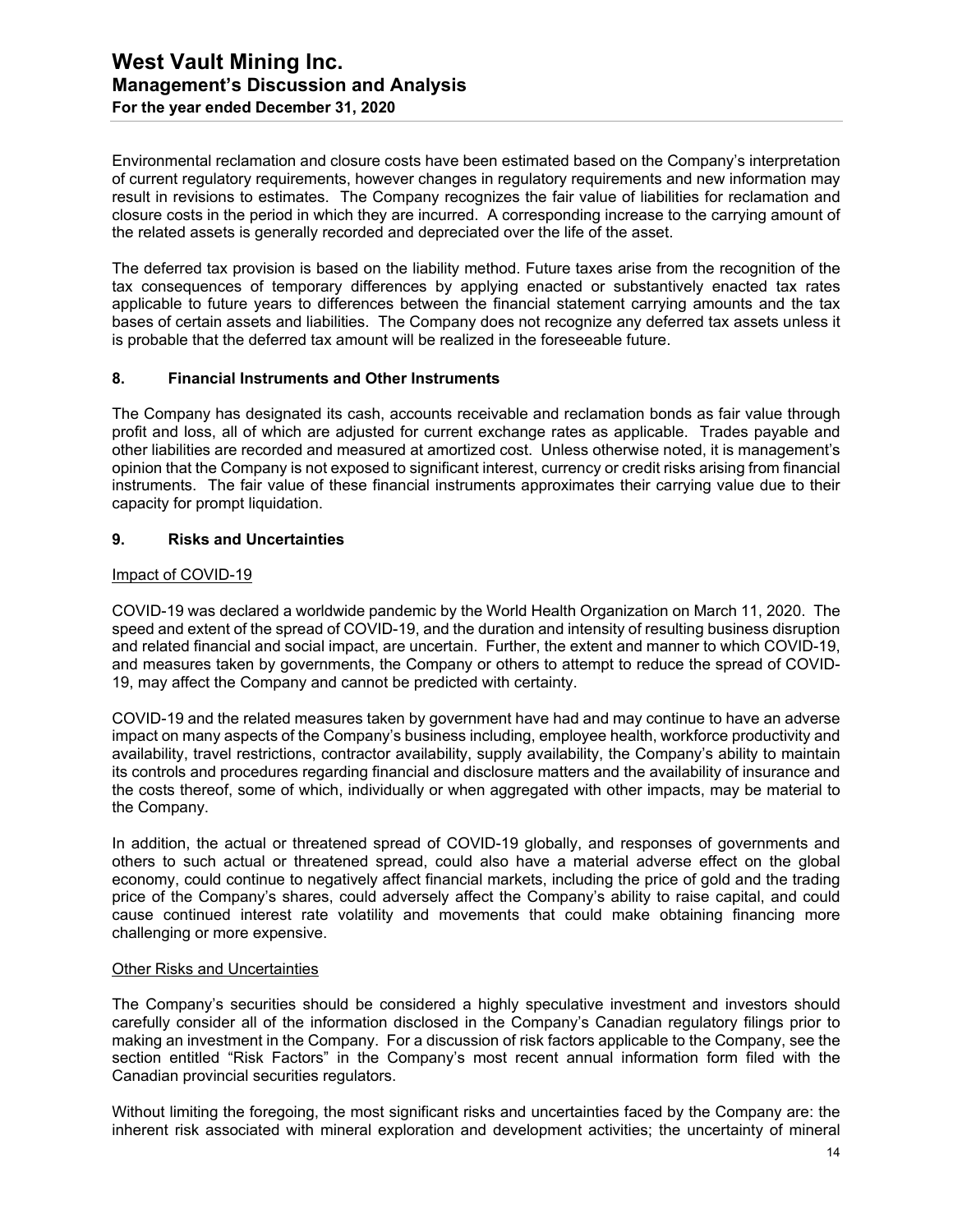resources and their development into mineable reserves; uncertainty as to potential project delays from circumstances beyond the Company's control; as well as title risks; political risks; risks associated with fluctuations in foreign exchange rates; risks associated with fluctuations in metal prices; risks associated with the possible failure to obtain mining licenses and/or obtain the capital required for project and mine development.

#### **10. Disclosure on Internal Controls**

Management has established processes to provide them sufficient knowledge to support representations that they have exercised reasonable diligence that (i) the consolidated financial statements do not contain any untrue statement of material fact or omit to state a material fact required to be stated or that is necessary to make a statement not misleading in light of the circumstances under which it is made, as of the date of and for the periods presented by the audited financial statements; and (ii) the consolidated financial statements fairly present in all material respects the financial condition, results of operations and cash flows of the Company, as of the date of and for the periods presented.

In contrast to the certificate required for non-venture issuers under National Instrument 52-109 Certification of Disclosure in Issuers' Annual and Interim Filings ("NI 52-109"), this Venture Issuer Basic Certificate does not include representations relating to the establishment and maintenance of disclosure controls and procedures ("DC&P") and internal control over financial reporting ("ICFR"), as defined in NI 52-109. In particular, the certifying officers filing this certificate are not making any representations relating to the establishment and maintenance of: i) controls and other procedures designed to provide reasonable assurance that information required to be disclosed by the issuer in its annual filings, interim filings or other reports filed or submitted under securities legislation is recorded, processed, summarized and reported within the time periods specified in securities legislation; and ii) a process to provide reasonable assurance regarding the reliability of financial reporting and the preparation of financial statements for external purposes in accordance with the issuer's accounting policies.

The issuer's certifying officers are responsible for ensuring that processes are in place to provide them with sufficient knowledge to support the representations they are making in this certificate. Investors should be aware that inherent limitations on the ability of certifying officers of a venture issuer to design and implement on a cost-effective basis DC&P and ICFR as defined in NI 52-109 may result in additional risks to the quality, reliability, transparency and timeliness of interim and annual filings and other reports provided under securities legislation.

#### **11. Outstanding Share Data**

The Company has an unlimited number of common shares authorized for issuance without par value. On June 29, 2020, the Company completed a consolidation of its common shares on the basis of one new share for ten old shares (1:10). At December 31, 2020 there were 57,989,630 common shares outstanding and 1,397,500 incentive share options outstanding. At present, the Company has 58,090,242 shares outstanding, 2,537,500 options and 330,588 broker warrants outstanding.

#### **12. Outlook**

Now that the Company has consolidated 100% ownership of the Hasbrouck Gold Project the Company plans to continue following a focused strategy to add project value while maintaining a low risk profile. Federal permits issued by the BLM are now in place for both the phase one Three Hills Mine and phase two Hasbrouck Mine. State permits are in place for the Three Hills Mine and will be processed in due course for the Hasbrouck Mine.

The Company holds the right to mine the Hill of Gold Property, as described above. The Company is currently working to amend its existing permits at the Three Hills Mine to allow ore mined at the Hill of Gold to be placed and processed on the planned heap leach pad for the Three Hills Mine. The Company's internal studies show a favourable financial upside to such mining at the Hill of Gold, which was not included